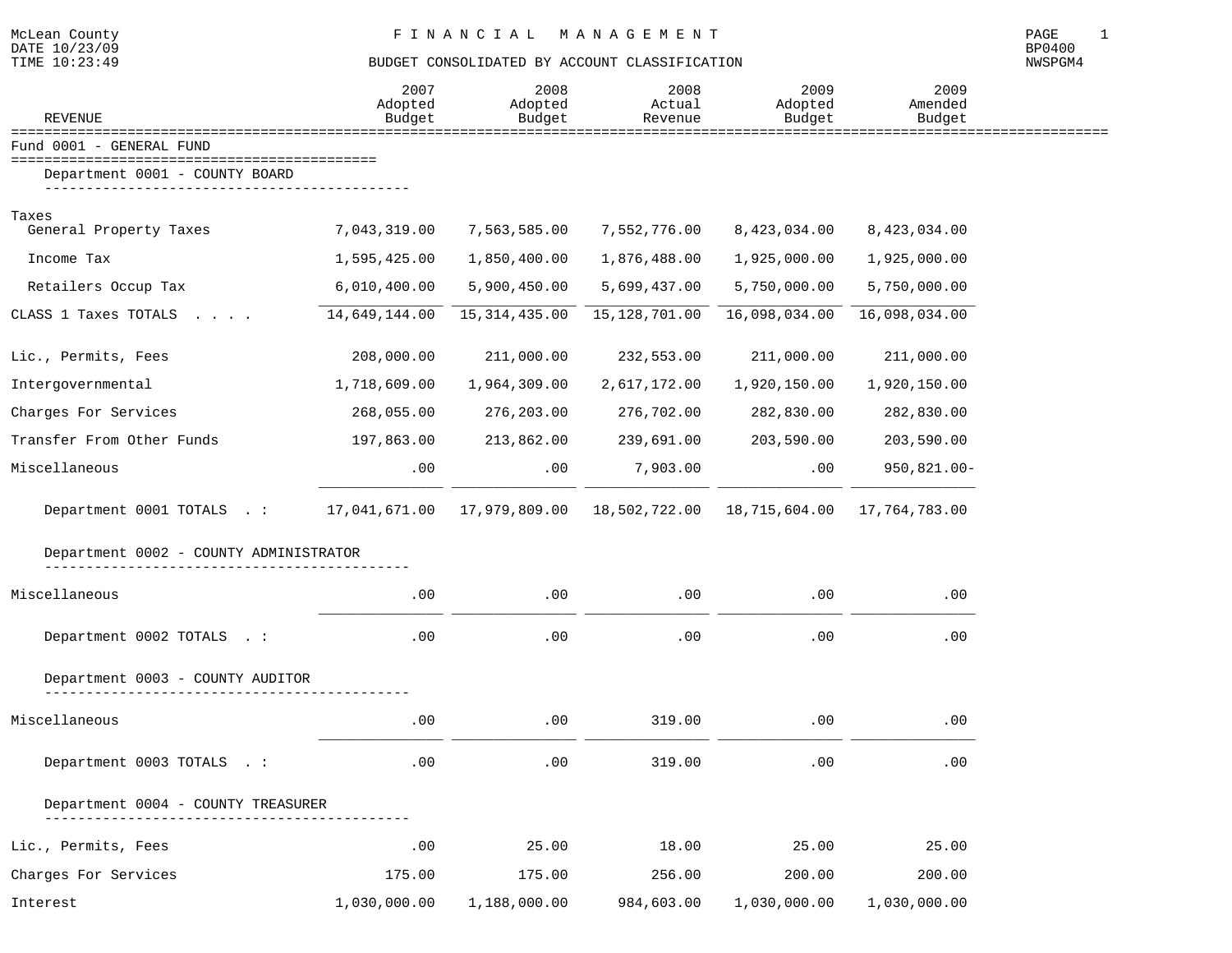| <b>REVENUE</b>                         | 2007<br>Adopted<br>Budget | 2008<br>Adopted<br>Budget | 2008<br>Actual<br>Revenue | 2009<br>Adopted<br>Budget | 2009<br>Amended<br>Budget |  |
|----------------------------------------|---------------------------|---------------------------|---------------------------|---------------------------|---------------------------|--|
|                                        |                           |                           |                           |                           |                           |  |
| Miscellaneous                          | 5,000.00                  | 5,000.00                  | 3,670.00                  | 5,000.00                  | 5,000.00                  |  |
| Department 0004 TOTALS .: 1,035,175.00 |                           | 1,193,200.00              | 988,547.00                | 1,035,225.00              | 1,035,225.00              |  |
| Department 0005 - COUNTY CLERK         |                           |                           |                           |                           |                           |  |
| Lic., Permits, Fees                    | 201,595.00                | 200,460.00                | 197,089.00                | 244,430.00                | 244,430.00                |  |
| Intergovernmental                      | 5,400.00                  | 121,850.00                | 124,330.00                | 7,800.00                  | 7,800.00                  |  |
| Charges For Services                   | 14,850.00                 | 14,900.00                 | 9,905.00                  | 14,900.00                 | 14,900.00                 |  |
| Interest                               | 5,750.00                  | 7,250.00                  | 8,007.00                  | 7,250.00                  | 7,250.00                  |  |
| Miscellaneous                          | $.00 \,$                  | .00                       | $.00 \,$                  | .00                       | .00                       |  |
| Department 0005 TOTALS .:              | 227,595.00                | 344,460.00                | 339,331.00                | 274,380.00                | 274,380.00                |  |
| Department 0006 - COUNTY RECORDER      |                           |                           |                           |                           |                           |  |
| Lic., Permits, Fees                    | 1,070,000.00              | 1,070,000.00              | 902,031.00                | 1,020,000.00              | 1,020,000.00              |  |
| Charges For Services                   | 3,000.00                  | 3,000.00                  | 2,060.00                  | 2,000.00                  | 2,000.00                  |  |
| Interest                               | .00                       | .00                       | .00                       | $.00 \,$                  | .00                       |  |
| Transfer From Other Funds              | .00                       | .00                       | .00                       | .00                       | .00                       |  |
| Miscellaneous                          | .00                       | .00                       | 1.00                      | .00                       | $1,676.00 -$              |  |
| Department 0006 TOTALS .: 1,073,000.00 |                           | 1,073,000.00              | 904,092.00                | 1,022,000.00              | 1,020,324.00              |  |
| Department 0008 - MERIT BOARD          |                           |                           |                           |                           |                           |  |
| Lic., Permits, Fees                    | .00                       | .00                       | .00                       | .00                       | .00                       |  |
| Department 0008 TOTALS . :             | .00                       | .00                       | .00                       | .00                       | .00                       |  |
| Department 0015 - CIRCUIT CLERK        |                           |                           |                           |                           |                           |  |
| Lic., Permits, Fees                    | 3,274,975.00              | 3,372,050.00              | 3,281,013.00              | 3,458,420.00              | 3,458,420.00              |  |
| Charges For Services                   |                           |                           |                           |                           |                           |  |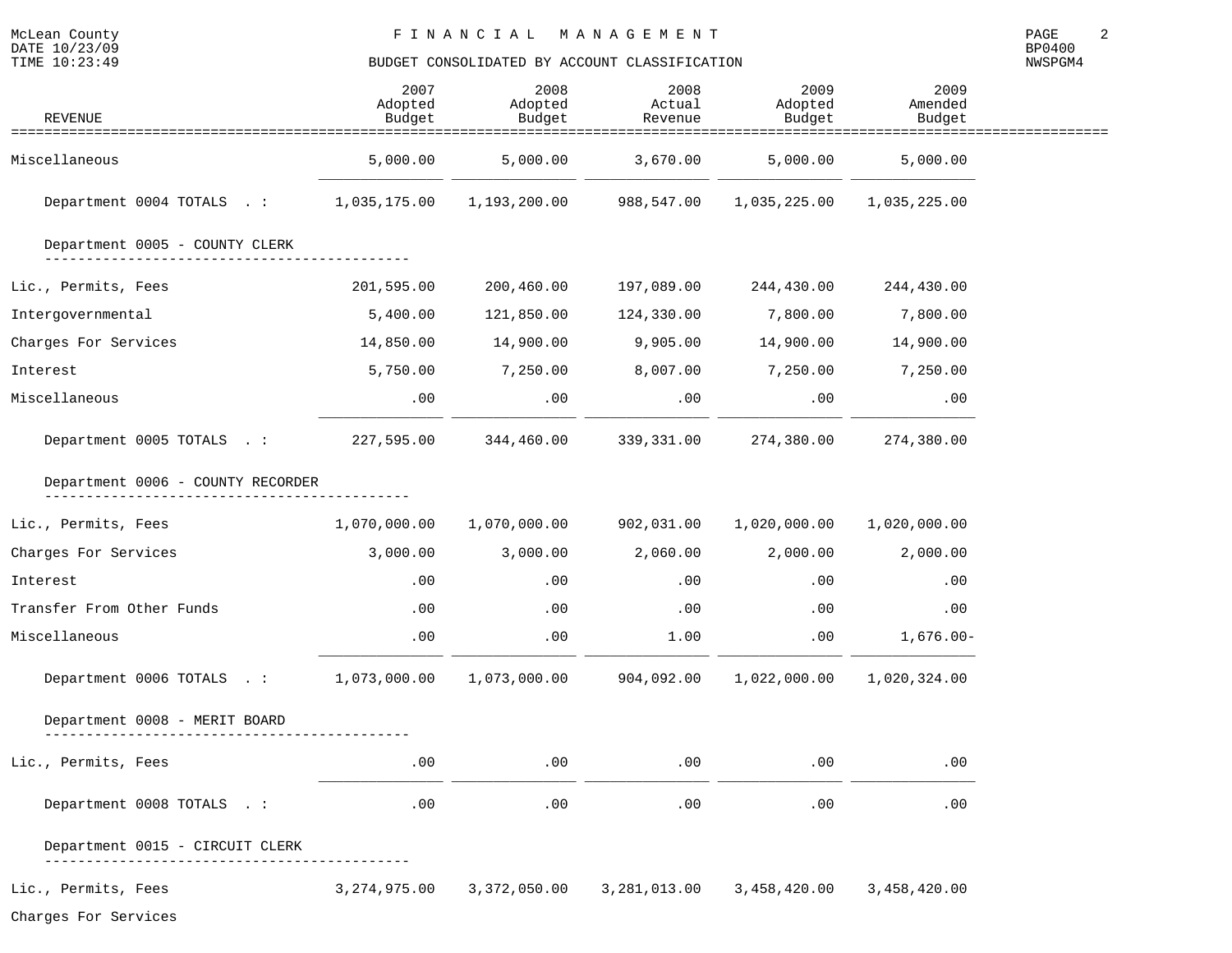McLean County<br>DATE 10/23/09<br>TIME 10:23:49

| REVENUE                                              | 2007<br>Adopted<br>Budget | 2008<br>Adopted<br>Budget | 2008<br>Actual<br>Revenue | 2009<br>Adopted<br>Budget | 2009<br>Amended<br>Budget             |  |
|------------------------------------------------------|---------------------------|---------------------------|---------------------------|---------------------------|---------------------------------------|--|
|                                                      | .00                       | .00                       | .00                       | .00                       | ==============================<br>.00 |  |
| Interest                                             | 20,750.00                 | 41,000.00                 | 48,708.00                 | 41,000.00                 | 41,000.00                             |  |
| Transfer From Other Funds                            | 16,218.00                 | 17,125.00                 | 17,125.00                 | 17,825.00                 | 17,825.00                             |  |
| Miscellaneous                                        | .00                       | .00                       | 225.00                    | .00                       | .00                                   |  |
| Department 0015 TOTALS .: 3,311,943.00 3,430,175.00  |                           |                           | 3,347,071.00              | 3,517,245.00              | 3,517,245.00                          |  |
| Department 0016 - CIRCUIT COURT                      |                           |                           |                           |                           |                                       |  |
| Lic., Permits, Fees<br>Court Costs, Fees and Charges | .00                       | .00                       | .00                       | .00                       | .00                                   |  |
| CLASS 1 Lic/Permit TOTALS                            | .00                       | .00                       | 49.00                     | .00                       | .00                                   |  |
| Charges For Services                                 | .00                       | .00                       | .00                       | .00                       | .00                                   |  |
| Miscellaneous                                        | .00                       | .00                       | 122.00                    | .00                       | .00                                   |  |
| Department 0016 TOTALS . :                           | .00                       | .00                       | 171.00                    | .00                       | .00                                   |  |
| Department 0020 - STATE'S ATTORNEY                   |                           |                           |                           |                           |                                       |  |
| Lic., Permits, Fees                                  | 60,000.00                 | 60,000.00                 | 96,700.00                 | 75,000.00                 | 75,000.00                             |  |
| Intergovernmental                                    | 318,680.00                | 318,656.00                | 319,452.00                | 312,738.00                | 312,738.00                            |  |
| Transfer From Other Funds                            | .00                       | .00                       | .00                       | .00                       | .00                                   |  |
| Miscellaneous                                        | .00                       | .00                       | 2,749.00                  | 2,245.00                  | 2,245.00                              |  |
| Department 0020 TOTALS .:                            | 378,680.00                | 378,656.00                | 418,901.00                | 389,983.00                | 389,983.00                            |  |
| Department 0021 - PUBLIC DEFENDER                    |                           |                           |                           |                           |                                       |  |
| Lic., Permits, Fees                                  | 80,000.00                 | 80,000.00                 | 54, 341.00                | 65,000.00                 | 65,000.00                             |  |
| Intergovernmental                                    | 97,062.00                 | 97,062.00                 | 98,066.00                 | 100,189.00                | 100,189.00                            |  |
| Transfer From Other Funds                            | .00                       | .00                       | .00                       | .00                       | .00                                   |  |
| Miscellaneous                                        | .00                       | .00                       | .00                       | .00                       | .00                                   |  |

\_\_\_\_\_\_\_\_\_\_\_\_\_\_\_ \_\_\_\_\_\_\_\_\_\_\_\_\_\_\_ \_\_\_\_\_\_\_\_\_\_\_\_\_\_\_ \_\_\_\_\_\_\_\_\_\_\_\_\_\_\_ \_\_\_\_\_\_\_\_\_\_\_\_\_\_\_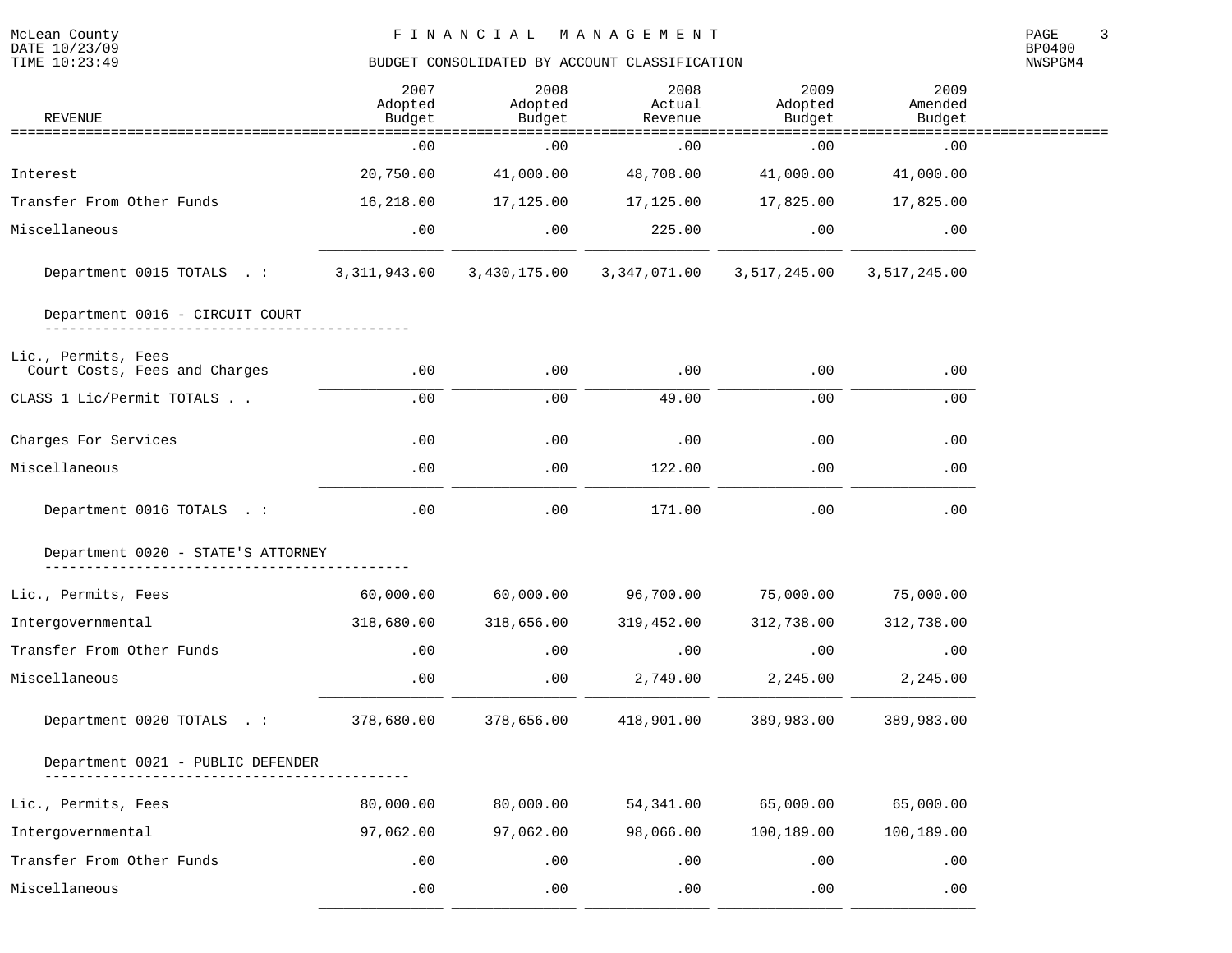NWSPGM4

| REVENUE                                                                       | 2007<br>Adopted<br>Budget | 2008<br>Adopted<br>Budget | 2008<br>Actual<br>Revenue | 2009<br>Adopted<br>Budget | 2009<br>Amended<br>Budget |  |
|-------------------------------------------------------------------------------|---------------------------|---------------------------|---------------------------|---------------------------|---------------------------|--|
| Department 0021 TOTALS .: 177,062.00 177,062.00 152,407.00 165,189.00         |                           |                           |                           |                           | 165,189.00                |  |
| Department 0022 - COURT SERVICES                                              |                           |                           |                           |                           |                           |  |
| Lic., Permits, Fees                                                           | 3,000.00                  | 6, 250.00                 |                           | 3,770.00 6,250.00         | 6, 250.00                 |  |
| Intergovernmental                                                             | 1,325,267.00              | 1,390,190.00              | 846,339.00                | 1,432,452.00              | 1,764,344.00              |  |
| Charges For Services                                                          | 230,000.00                | 230,000.00                | 183,430.00                | 230,000.00                | 230,000.00                |  |
| Transfer From Other Funds                                                     | .00                       | 125,000.00                |                           | 125,000.00 90,000.00      | 90,000.00                 |  |
| Transfer From PBC                                                             | .00                       | .00                       | $.00\,$                   | .00                       | .00                       |  |
| Miscellaneous                                                                 | $.00 \,$                  | .00                       | $.00 \,$                  | .00                       | .00                       |  |
| Department 0022 TOTALS .: 1,558,267.00 1,751,440.00 1,158,539.00 1,758,702.00 |                           |                           |                           |                           | 2,090,594.00              |  |
| Department 0029 - SHERIFF                                                     |                           |                           |                           |                           |                           |  |
| Lic., Permits, Fees                                                           |                           | 447,020.00 446,625.00     |                           | 387,561.00 417,800.00     | 417,800.00                |  |
| Intergovernmental                                                             | .00                       | .00                       | 159,900.00                | .00                       | .00                       |  |
| Charges For Services                                                          | 334,000.00                | 333,480.00                | 300,645.00                | 338,300.00                | 338,300.00                |  |
| Interest                                                                      | .00                       | .00                       | .00                       | .00                       | .00                       |  |
| Transfer From Other Funds                                                     | $.00\,$                   | .00                       | $.00\,$                   | .00                       | .00                       |  |
| Contributions                                                                 | .00                       | .00                       | .00                       | .00                       | .00                       |  |
| Miscellaneous                                                                 | 1,000.00                  | 1,000.00                  | 49,212.00                 | 1,000.00                  | 6,997.00                  |  |
| Department 0029 TOTALS .:                                                     | 782,020.00                | 781,105.00                | 897,318.00                | 757,100.00                | 763,097.00                |  |
| Department 0031 - CORONER                                                     |                           |                           |                           |                           |                           |  |
| Lic., Permits, Fees                                                           | 5,000.00                  | 5,000.00                  | 7,530.00                  | 5,000.00                  | 5,000.00                  |  |
| Intergovernmental                                                             | .00                       | .00                       | 5,980.00                  | .00                       | .00                       |  |
| Charges For Services                                                          | 40,375.00                 | 33,688.00                 | 58,849.00                 | 35,500.00                 | 35,500.00                 |  |
| Contributions                                                                 | .00                       | .00                       | 1,000.00                  | .00                       | .00                       |  |

Miscellaneous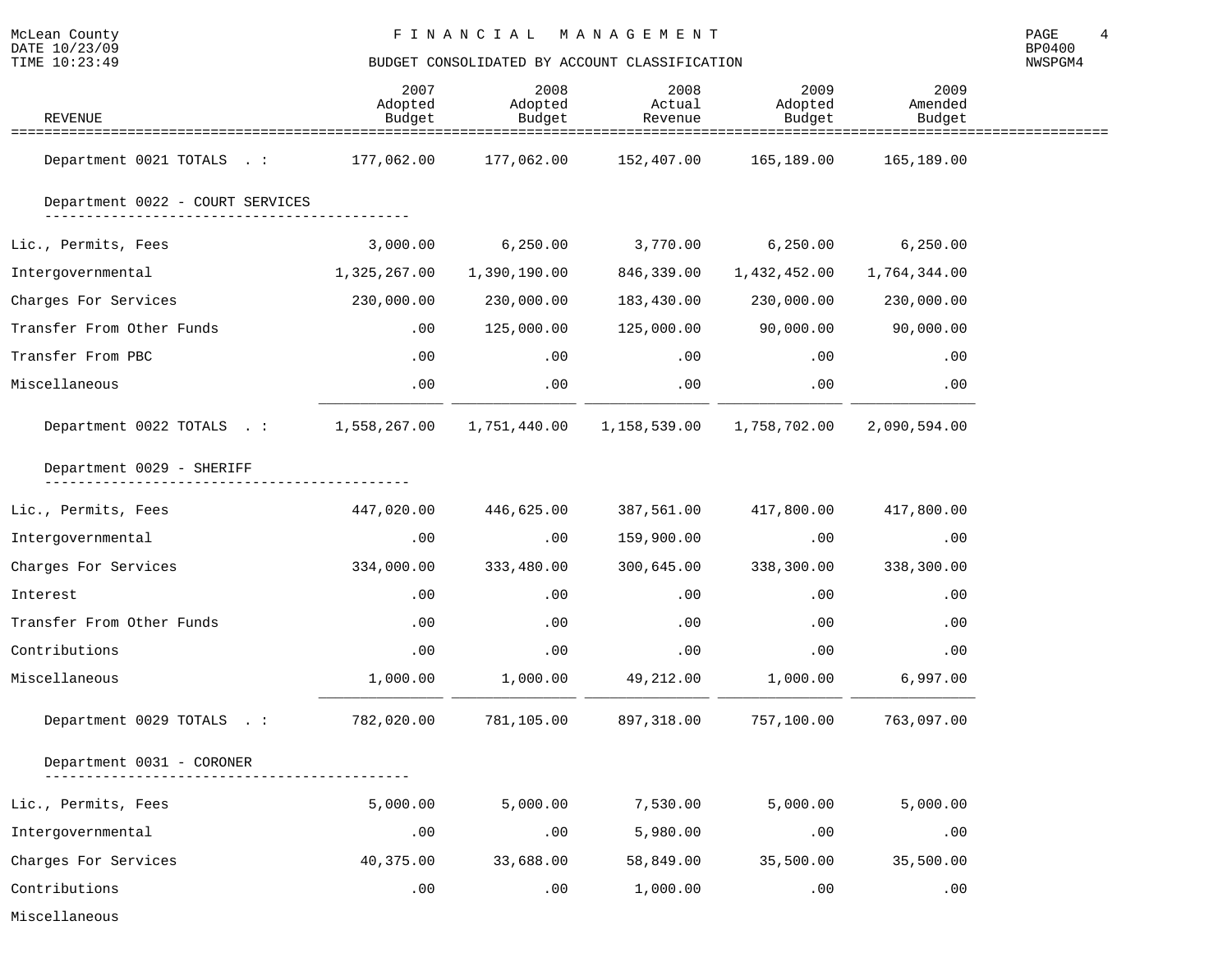| <b>REVENUE</b>                          | 2007<br>Adopted<br>Budget | 2008<br>Adopted<br>Budget | 2008<br>Actual<br>Revenue | 2009<br>Adopted<br>Budget | 2009<br>Amended<br>Budget |  |
|-----------------------------------------|---------------------------|---------------------------|---------------------------|---------------------------|---------------------------|--|
|                                         | .00                       | .00                       | 140.00                    | .00                       | 4,415.00                  |  |
| Department 0031 TOTALS .:               | 45,375.00                 | 38,688.00                 | 73,499.00                 | 40,500.00                 | 44,915.00                 |  |
| Department 0032 - RESCUE SQUAD          |                           |                           |                           |                           |                           |  |
| Transfer From Other Funds               | $.00 \,$                  | .00                       | .00                       | .00                       | .00                       |  |
| Miscellaneous                           | .00                       | .00                       | .00                       | .00                       | .00                       |  |
| Department 0032 TOTALS . :              | .00                       | .00                       | .00                       | .00                       | .00                       |  |
| Department 0038 - BUILDING & ZONING     |                           |                           |                           |                           |                           |  |
| Lic., Permits, Fees                     | 182,900.00                | 127,900.00                | 53,986.00                 | 126,600.00                | 126,600.00                |  |
| Intergovernmental                       | .00                       | .00                       | .00                       | .00                       | .00                       |  |
| Charges For Services                    | 350.00                    | 350.00                    | 149.00                    | 350.00                    | 350.00                    |  |
| Miscellaneous                           | .00                       | .00                       | .00                       | .00                       | .00                       |  |
| Department 0038 TOTALS .:               | 183,250.00                | 128,250.00                | 54,135.00                 | 126,950.00                | 126,950.00                |  |
| Department 0040 - PARKS & RECREATION    |                           |                           |                           |                           |                           |  |
| Lic., Permits, Fees                     | 68,950.00                 | 74,550.00                 | 59,318.00                 | 64,550.00                 | 64,550.00                 |  |
| Charges For Services                    | 211,800.00                | 235,700.00                | 250,339.00                | 243,450.00                | 243,450.00                |  |
| Transfer From Other Funds               | 15,000.00                 | 15,000.00                 | 15,000.00                 | 15,000.00                 | 15,000.00                 |  |
| Contributions                           | 350.00                    | 350.00                    | 495.00                    | 350.00                    | 350.00                    |  |
| Miscellaneous                           | .00                       | .00                       | .00                       | .00                       | .00                       |  |
| Department 0040 TOTALS .:               | 296,100.00                | 325,600.00                | 325,152.00                | 323,350.00                | 323,350.00                |  |
| Department 0041 - FACILITIES MANAGEMENT |                           |                           |                           |                           |                           |  |
| Intergovernmental                       | .00                       | .00                       | .00                       | .00                       | .00                       |  |
| Charges For Services                    | 656,276.00                | 678,575.00                | 746,563.00                | 683,593.00                | 687,663.00                |  |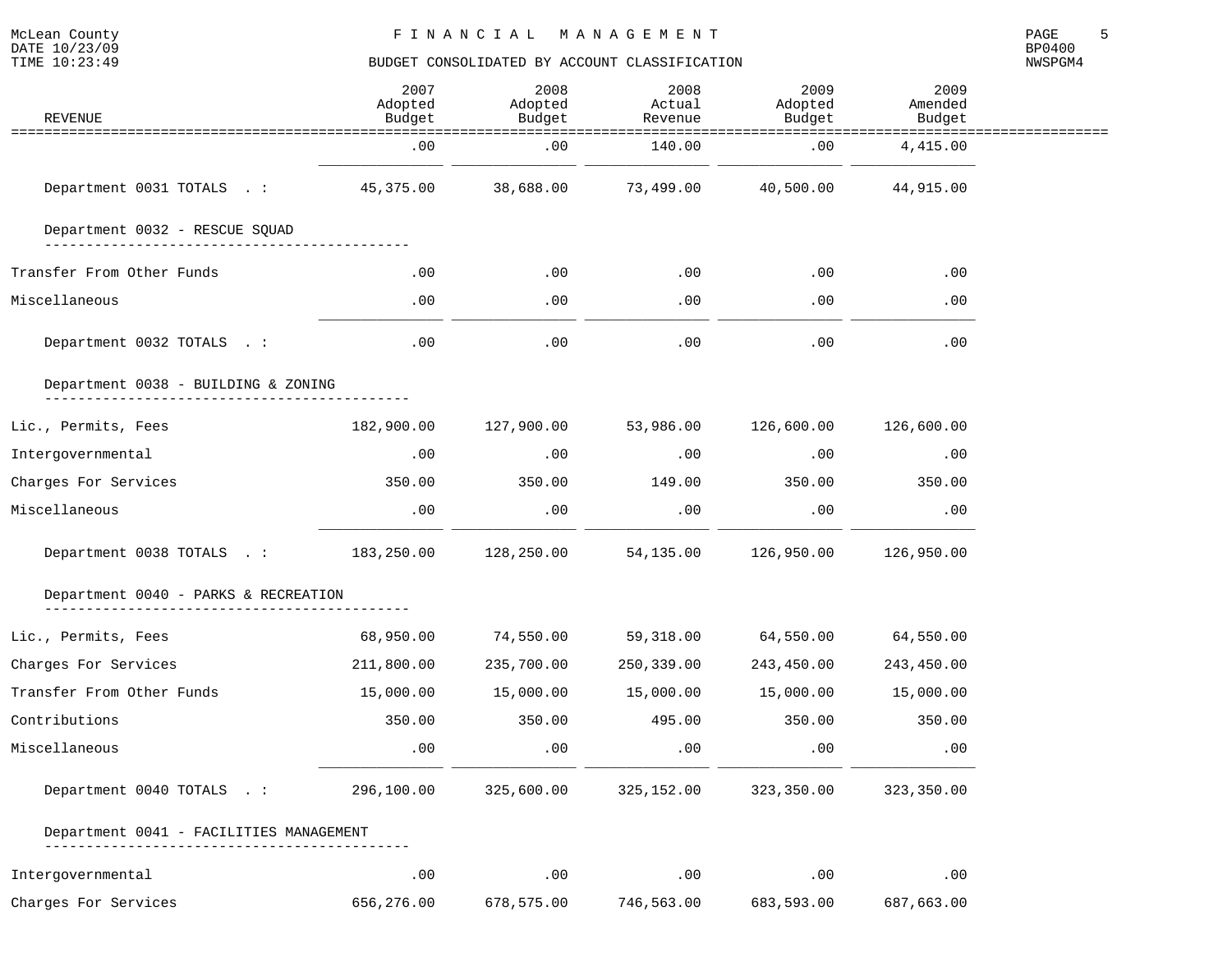NWSPGM4

| REVENUE                                             | 2007<br>Adopted<br>Budget | 2008<br>Adopted<br>Budget | 2008<br>Actual<br>Revenue                     | 2009<br>Adopted<br>Budget | 2009<br>Amended<br>Budget |  |
|-----------------------------------------------------|---------------------------|---------------------------|-----------------------------------------------|---------------------------|---------------------------|--|
|                                                     |                           | =================         |                                               | ==============            |                           |  |
| Transfer From Other Funds                           | .00                       | .00                       | .00                                           | .00                       | 60,000.00                 |  |
| Transfer From PBC                                   | 2,991,609.00              | 3,225,013.00              | 3,114,374.00                                  | 3,244,578.00              | 3,244,578.00              |  |
| Miscellaneous                                       | .00                       | .00                       | 821.00                                        | .00                       | .00                       |  |
| Department 0041 TOTALS .: 3,647,885.00 3,903,588.00 |                           |                           | 3,861,758.00                                  |                           | 3,928,171.00 3,992,241.00 |  |
| Department 0043 - INFORMATION SERVICES              |                           |                           |                                               |                           |                           |  |
| Intergovernmental                                   | .00                       | .00                       | .00                                           | .00                       | .00                       |  |
| Charges For Services                                | 3,000.00                  | 4,000.00                  | $11,030.00$ $4,000.00$                        |                           | 4,000.00                  |  |
| Transfer From Other Funds                           |                           |                           | 150,310.00  124,858.00  124,858.00  96,992.00 |                           | 96,992.00                 |  |
| Miscellaneous                                       | .00                       | .00                       | .00                                           | .00                       | $8,322.00-$               |  |
| Department 0043 TOTALS .: 153,310.00 128,858.00     |                           |                           | 135,888.00                                    | 100,992.00                | 92,670.00                 |  |
| Department 0047 - EMA                               |                           |                           |                                               |                           |                           |  |
| Intergovernmental                                   | 37,000.00                 | 39,750.00                 | 44,197.00                                     | 55,020.00                 | 55,020.00                 |  |
| Charges For Services                                | .00                       | .00                       | .00                                           | .00                       | .00                       |  |
| Interest                                            | .00                       | $.00 \,$                  | .00                                           | .00                       | .00                       |  |
| Transfer From Other Funds                           | .00                       | .00                       | .00                                           | .00                       | .00                       |  |
| Miscellaneous                                       | .00                       | .00                       | 321.00                                        | .00                       | .00                       |  |
| Department 0047 TOTALS .:                           | 37,000.00 39,750.00       |                           | 44,518.00                                     | 55,020.00                 | 55,020.00                 |  |
| Department 0048 - BLOOMINGTON ELECTION COM.         |                           |                           |                                               |                           |                           |  |
| Charges For Services                                | 75,000.00                 | 100,000.00                | .00                                           | 100,000.00                | 100,000.00                |  |
| Miscellaneous                                       | .00                       | .00                       | .00                                           | .00                       | .00                       |  |
| Department 0048 TOTALS .:                           | 75,000.00                 | 100,000.00                | .00                                           | 100,000.00                | 100,000.00                |  |

McLean County<br>DATE 10/23/09<br>TIME 10:23:49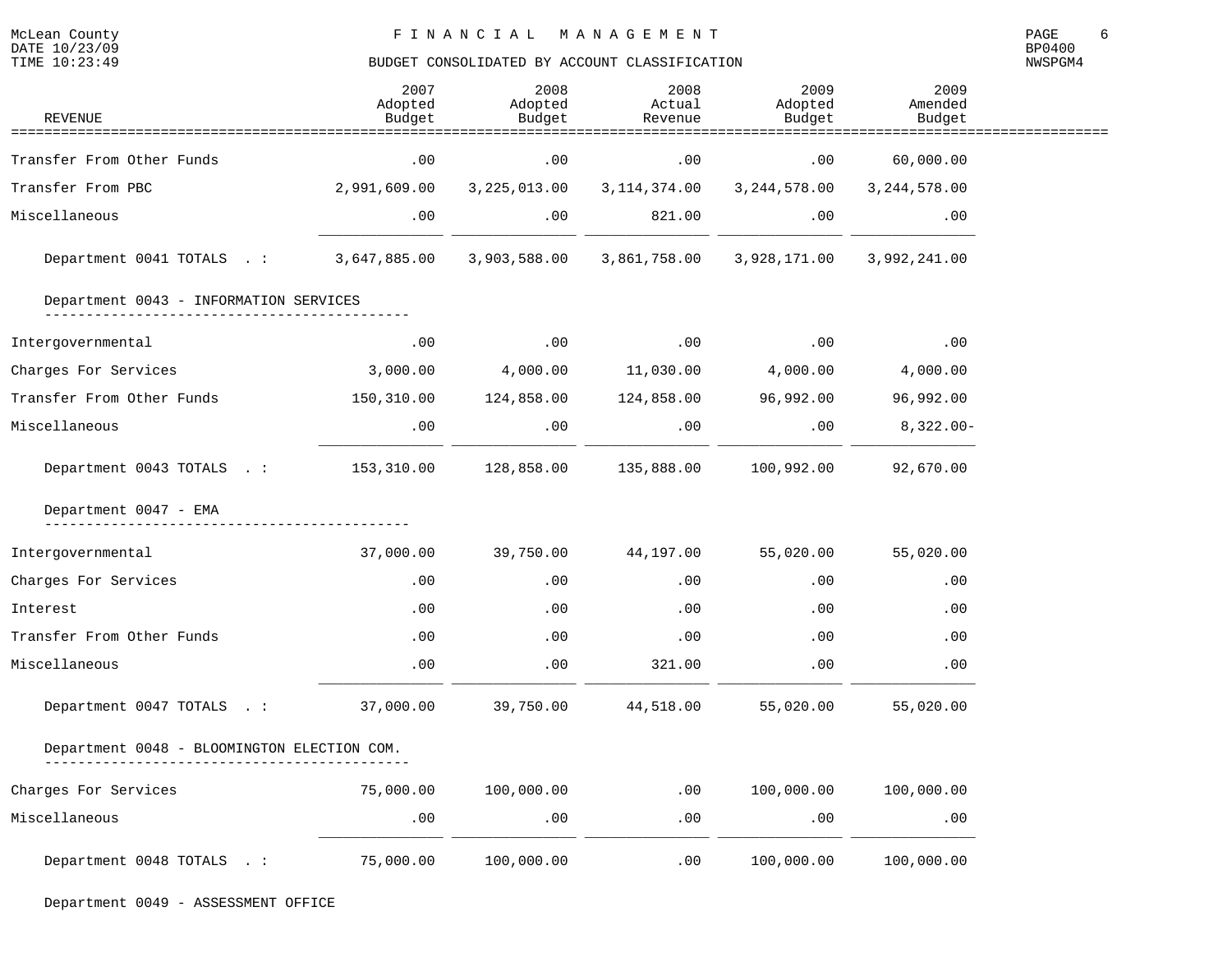McLean County<br>DATE 10/23/09<br>TIME 10:23:49

# BUDGET CONSOLIDATED BY ACCOUNT CLASSIFICATION

| REVENUE                                                | 2007<br>Adopted<br>Budget   | 2008<br>Adopted<br>Budget | 2008<br>Actual<br>Revenue | 2009<br>Adopted<br>Budget                                             | 2009<br>Amended<br>Budget |  |
|--------------------------------------------------------|-----------------------------|---------------------------|---------------------------|-----------------------------------------------------------------------|---------------------------|--|
| ==================                                     |                             |                           |                           |                                                                       |                           |  |
| Lic., Permits, Fees                                    | 1,400.00                    | 1,400.00                  | 1,841.00                  | 1,400.00                                                              | 1,400.00                  |  |
| Intergovernmental                                      | 34,251.00                   | 35,621.00                 | 36, 243.00                | 38,068.00                                                             | 38,068.00                 |  |
| Charges For Services                                   | 500.00                      | 500.00                    | 392.00                    | 300.00                                                                | 300.00                    |  |
| Transfer From Other Funds                              | 32,229.00                   | 32,536.00                 | 32,536.00                 | 33,849.00                                                             | 33,849.00                 |  |
| Miscellaneous                                          | .00                         | .00                       | $.00 \,$                  | .00                                                                   | .00                       |  |
| Department 0049 TOTALS . :                             | 68,380.00                   | 70,057.00                 | 71,012.00                 | 73,617.00                                                             | 73,617.00                 |  |
| GEN. FUND 0001 TOTALS :                                |                             |                           |                           | 30,091,713.00 31,843,698.00 31,275,380.00 32,384,028.00 31,829,583.00 |                           |  |
| Fund 0005 - *HOMELAND SECURITY GRANT                   |                             |                           |                           |                                                                       |                           |  |
| Department 0099 - NON-DEPARTMENTAL                     |                             |                           |                           |                                                                       |                           |  |
| Intergovernmental                                      | .00                         | $.00 \,$                  | $.00 \,$                  | .00                                                                   | .00                       |  |
| Transfer From Other Funds                              | .00                         | .00                       | $.00 \,$                  | .00                                                                   | .00                       |  |
| Miscellaneous                                          | .00                         | .00                       | .00                       | .00                                                                   | .00                       |  |
| Department 0099 TOTALS . :                             | .00                         | .00                       | .00                       | .00                                                                   | .00                       |  |
| *HOMELAND 0005 TOTALS :                                | .00                         | .00                       | .00                       | .00                                                                   | .00                       |  |
| Fund 0102 - DENTAL SEALANT GRANT<br>================== |                             |                           |                           |                                                                       |                           |  |
| Department 0061 - HEALTH DEPARTMENT                    |                             |                           |                           |                                                                       |                           |  |
| Intergovernmental                                      | 175,723.00                  | 213,321.00                | 284,854.00                | 250,472.00                                                            | 250,472.00                |  |
| Charges For Services                                   | 16,500.00                   | 18,500.00                 | 10,470.00                 | 12,200.00                                                             | 12,200.00                 |  |
| Contributions                                          | .00                         | .00                       | 14,720.00                 | .00                                                                   | .00                       |  |
| Miscellaneous                                          | $\boldsymbol{\mathsf{.00}}$ | .00                       | .00                       | .00                                                                   | .00                       |  |
| Department 0061 TOTALS . :                             | 192,223.00                  | 231,821.00                | 310,044.00                | 262,672.00                                                            | 262,672.00                |  |
| DENTAL S. 0102 TOTALS :                                | 192,223.00                  | 231,821.00                | 310,044.00                | 262,672.00                                                            | 262,672.00                |  |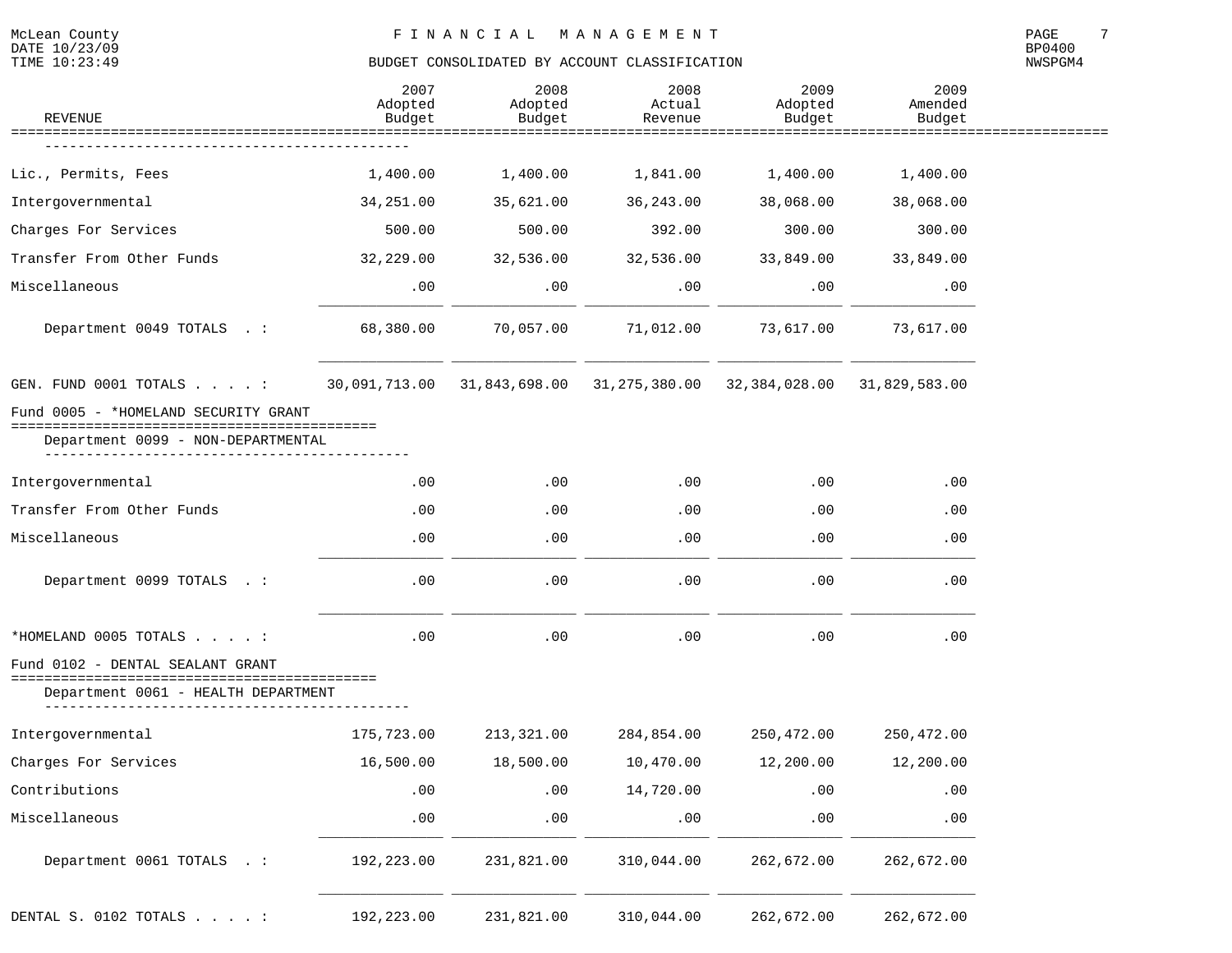| McLean County<br>DATE 10/23/09<br>TIME 10:23:49                              | FINANCIAL MANAGEMENT<br>BUDGET CONSOLIDATED BY ACCOUNT CLASSIFICATION |                           |                           |                           |                           |         |  |
|------------------------------------------------------------------------------|-----------------------------------------------------------------------|---------------------------|---------------------------|---------------------------|---------------------------|---------|--|
| <b>REVENUE</b>                                                               | 2007<br>Adopted<br>Budget                                             | 2008<br>Adopted<br>Budget | 2008<br>Actual<br>Revenue | 2009<br>Adopted<br>Budget | 2009<br>Amended<br>Budget | NWSPGM4 |  |
| Fund 0103 - HEALTH DEPT. - WIC                                               |                                                                       |                           |                           |                           |                           |         |  |
| Department 0061 - HEALTH DEPARTMENT<br>_______________________________       |                                                                       |                           |                           |                           |                           |         |  |
| Intergovernmental                                                            |                                                                       | 384,315.00 386,167.00     | 413,658.00                | 428,556.00                | 437,300.00                |         |  |
| Charges For Services                                                         | $.00 \,$                                                              | .00                       | .00                       | .00                       | .00                       |         |  |
| Miscellaneous                                                                | .00                                                                   | .00                       | 16.00                     | .00                       | .00                       |         |  |
| Department 0061 TOTALS .:                                                    | 384,315.00                                                            | 386,167.00                | 413,674.00                | 428,556.00                | 437,300.00                |         |  |
| WIC 0103 TOTALS $\ldots$ $\ldots$ $\ldots$                                   | 384,315.00                                                            | 386,167.00                | 413,674.00                | 428,556.00                | 437,300.00                |         |  |
| Fund 0104 - HEALTH PROMOTION GRANT<br>Department 0061 - HEALTH DEPARTMENT    |                                                                       |                           |                           |                           |                           |         |  |
| Intergovernmental                                                            | .00                                                                   | $.00 \,$                  | .00                       | .00                       | .00                       |         |  |
| Miscellaneous                                                                | .00                                                                   | .00                       | .00                       | .00                       | .00                       |         |  |
| Department 0061 TOTALS . :                                                   | $.00 \,$                                                              | .00                       | .00                       | .00                       | .00                       |         |  |
| HLTH PROM. 0104 TOTALS :                                                     | .00                                                                   | .00                       | .00                       | .00                       | .00                       |         |  |
| Fund 0105 - PREVENTIVE HEALTH PROGRAM<br>Department 0061 - HEALTH DEPARTMENT |                                                                       |                           |                           |                           |                           |         |  |
| Lic., Permits, Fees                                                          | .00                                                                   | 1,875.00                  | 3,622.00                  | 1,875.00                  | 1,875.00                  |         |  |
| Intergovernmental<br>Tobacco Products                                        | .00                                                                   | .00                       | .00                       | .00                       | .00                       |         |  |
| CLASS 1 Intergov. TOTALS                                                     | 109,293.00                                                            | 164,178.00                | 140,575.00                | 168,020.00                | 178,020.00                |         |  |
| Charges For Services                                                         | .00                                                                   | 5,600.00                  | 5,834.00                  | 3,600.00                  | 3,600.00                  |         |  |
| Transfer From Other Funds                                                    | .00                                                                   | .00                       | .00                       | .00                       | .00                       |         |  |
| Miscellaneous                                                                | 2,500.00                                                              | 2,500.00                  | 445.00                    | 2,500.00                  | 2,500.00                  |         |  |
| Department 0061 TOTALS . :                                                   | 111,793.00                                                            | 174,153.00                | 150,476.00                | 175,995.00                | 185,995.00                |         |  |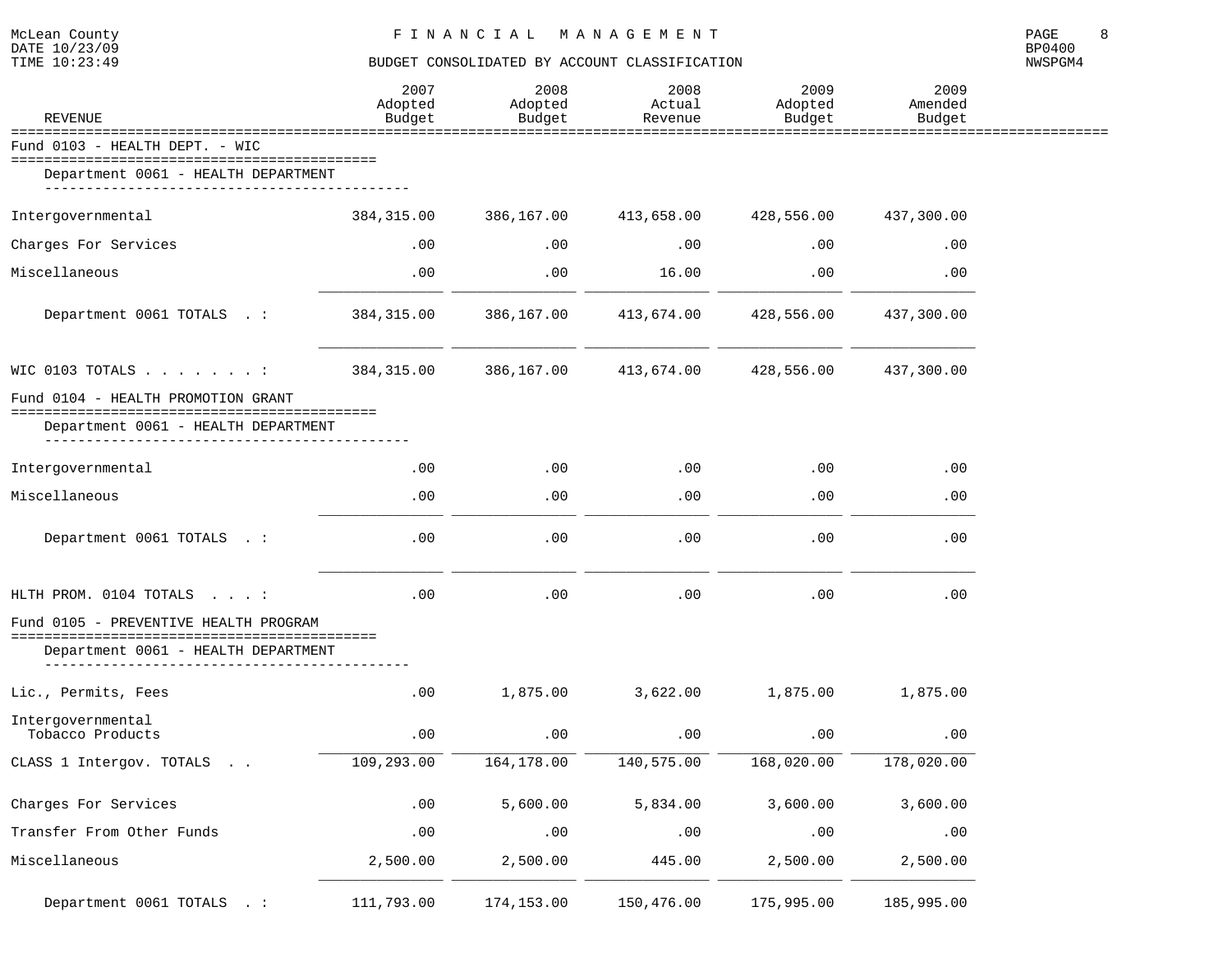NWSPGM4

| <b>REVENUE</b>                                                            | 2007<br>Adopted<br>Budget | 2008<br>Adopted<br>Budget | 2008<br>Actual<br>Revenue | 2009<br>Adopted<br>Budget | 2009<br>Amended<br>Budget |
|---------------------------------------------------------------------------|---------------------------|---------------------------|---------------------------|---------------------------|---------------------------|
|                                                                           |                           |                           |                           |                           |                           |
| PREVENTIVE 0105 TOTALS :                                                  | 111,793.00                | 174,153.00                | 150,476.00                | 175,995.00                | 185,995.00                |
| Fund 0106 - FAMILY CASE MANAGEMENT<br>Department 0061 - HEALTH DEPARTMENT |                           |                           |                           |                           |                           |
| Intergovernmental<br>Health                                               | 115,100.00                | 102,300.00                | 95,508.00                 | 92,200.00                 | 92,200.00                 |
| CLASS 1 Intergov. TOTALS                                                  | 938,410.00                | 951,780.00                | 1,102,676.00              | 953,736.00                | 953,736.00                |
| Charges For Services                                                      | .00                       | 2,500.00                  | 2,745.00                  | 2,500.00                  | 2,500.00                  |
| Transfer From Other Funds                                                 | $.00 \,$                  | .00                       | .00                       | .00                       | .00                       |
| Miscellaneous                                                             | .00                       | .00                       | .00                       | .00                       | .00                       |
| Department 0061 TOTALS . :                                                | 938,410.00                | 954,280.00                | 1,105,421.00              | 956,236.00                | 956,236.00                |
| FAM.CS MGT 0106 TOTALS :                                                  | 938,410.00                | 954,280.00                | 1,105,421.00              | 956,236.00                | 956,236.00                |
| Fund 0107 - AIDS/COMM.DISEASE CONTROL                                     |                           |                           |                           |                           |                           |
| Department 0061 - HEALTH DEPARTMENT                                       |                           |                           |                           |                           |                           |
| Intergovernmental                                                         | 254,593.00                | 262,170.00                | 265,771.00                | 224,715.00                | 237,253.00                |
| Charges For Services                                                      | $.00 \,$                  | .00                       | .00                       | .00                       | .00                       |
| Miscellaneous                                                             | .00                       | .00                       | .00                       | .00                       | .00                       |
| Department 0061 TOTALS . :                                                | 254,593.00                | 262,170.00                | 265,771.00                | 224,715.00                | 237, 253.00               |
| AIDS/CONTR 0107 TOTALS :                                                  | 254,593.00                | 262,170.00                | 265,771.00                | 224,715.00                | 237,253.00                |
| Fund 0108 - *OUNCE OF PREVENTION<br>Department 0061 - HEALTH DEPARTMENT   |                           |                           |                           |                           |                           |
| Intergovernmental                                                         | $.00 \,$                  | .00                       | .00                       | .00                       | .00                       |
| Charges For Services                                                      | .00                       | .00                       | .00                       | .00                       | .00                       |

Miscellaneous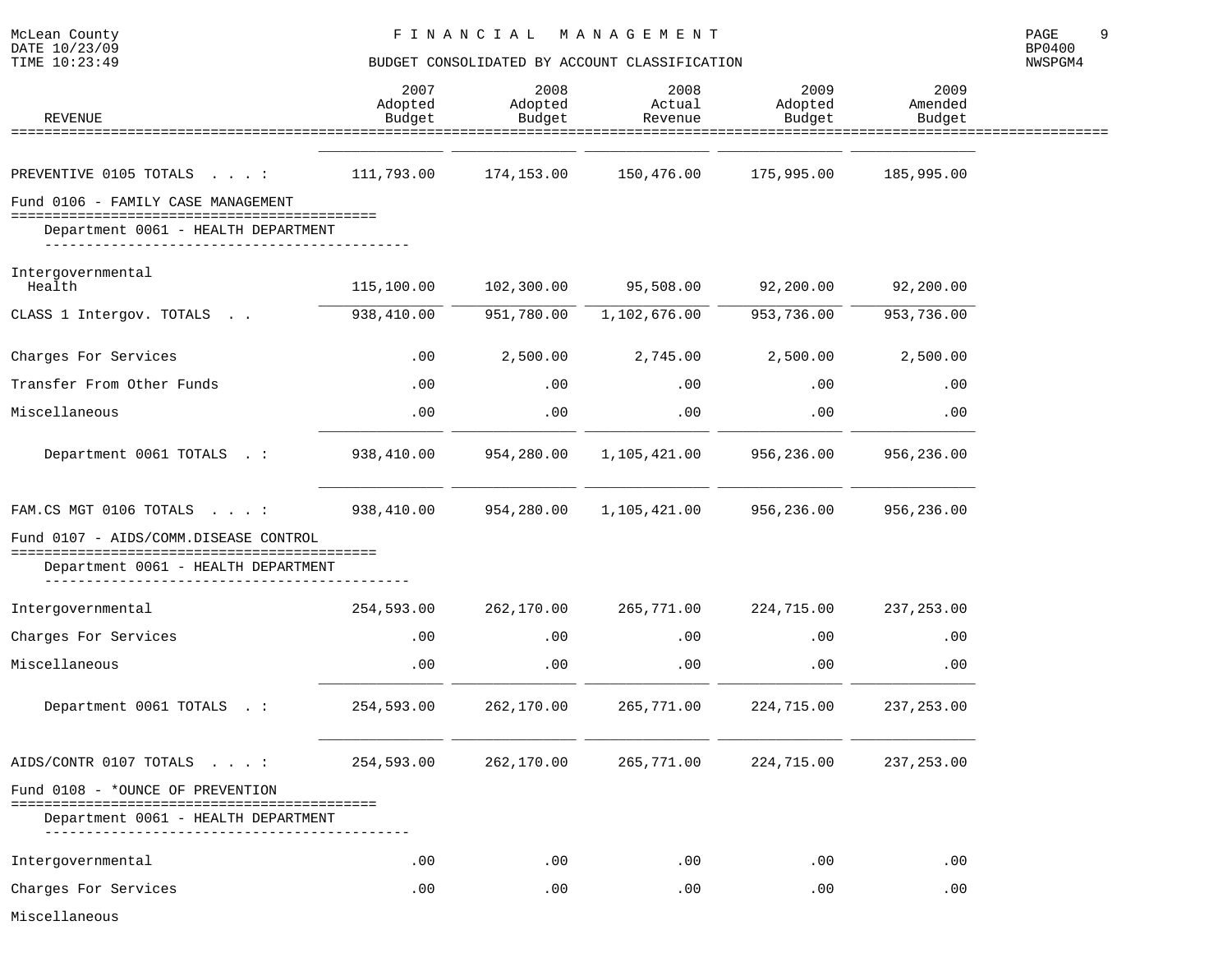NWSPGM4

| REVENUE                                    | 2007<br>Adopted<br>Budget | 2008<br>Adopted<br>Budget | 2008<br>Actual<br>Revenue | 2009<br>Adopted<br>Budget | 2009<br>Amended<br>Budget |  |
|--------------------------------------------|---------------------------|---------------------------|---------------------------|---------------------------|---------------------------|--|
|                                            | .00                       | .00                       | --------<br>.00           | .00                       | .00                       |  |
| Department 0061 TOTALS . :                 | .00                       | .00                       | .00                       | .00                       | .00                       |  |
| $*$ OUNCE PRV 0108 TOTALS :                | .00                       | .00                       | .00                       | .00                       | .00                       |  |
| Fund 0109 - FED. FINANCIAL PART. PROG.     |                           |                           |                           |                           |                           |  |
| Department 0061 - HEALTH DEPARTMENT        |                           |                           |                           |                           |                           |  |
| Intergovernmental                          | $.00 \,$                  | .00                       | .00                       | .00                       | .00                       |  |
| Transfer From Other Funds                  | .00                       | .00                       | .00                       | .00                       | .00                       |  |
| Miscellaneous                              | .00                       | .00                       | .00                       | .00                       | .00                       |  |
| Department 0061 TOTALS . :                 | .00                       | .00                       | .00                       | .00                       | .00                       |  |
| FFP 0109 TOTALS $\ldots$ :                 | .00                       | .00                       | .00                       | .00                       | .00                       |  |
| Fund 0110 - PERSONS/DEV.DISABILITY         |                           |                           |                           |                           |                           |  |
| Department 0061 - HEALTH DEPARTMENT        |                           |                           |                           |                           |                           |  |
| Taxes<br>General Property Taxes            | 601,464.00                | 616, 503.00               | 616,732.00                | 631,916.00                | 631,916.00                |  |
| CLASS 1 Taxes TOTALS                       | 601,464.00                | 616,503.00                | 616,732.00                | 631,916.00                | 631,916.00                |  |
| Miscellaneous                              | .00                       | .00                       | .00                       | .00                       | .00                       |  |
| Department 0061 TOTALS . :                 | 601,464.00                | 616,503.00                | 616,732.00                | 631,916.00                | 631,916.00                |  |
| PERSON/DEV 0110 TOTALS $\cdot \cdot \cdot$ | 601,464.00                | 616,503.00                | 616,732.00                | 631,916.00                | 631,916.00                |  |
| Fund 0111 - T.B. CARE & TREATMENT          |                           |                           |                           |                           |                           |  |
| Department 0061 - HEALTH DEPARTMENT        |                           |                           |                           |                           |                           |  |
| Taxes<br>General Property Taxes            | 297,339.00                | 310,179.00                | 309,828.00                | 288, 435.00               | 288, 435.00               |  |

\_\_\_\_\_\_\_\_\_\_\_\_\_\_\_ \_\_\_\_\_\_\_\_\_\_\_\_\_\_\_ \_\_\_\_\_\_\_\_\_\_\_\_\_\_\_ \_\_\_\_\_\_\_\_\_\_\_\_\_\_\_ \_\_\_\_\_\_\_\_\_\_\_\_\_\_\_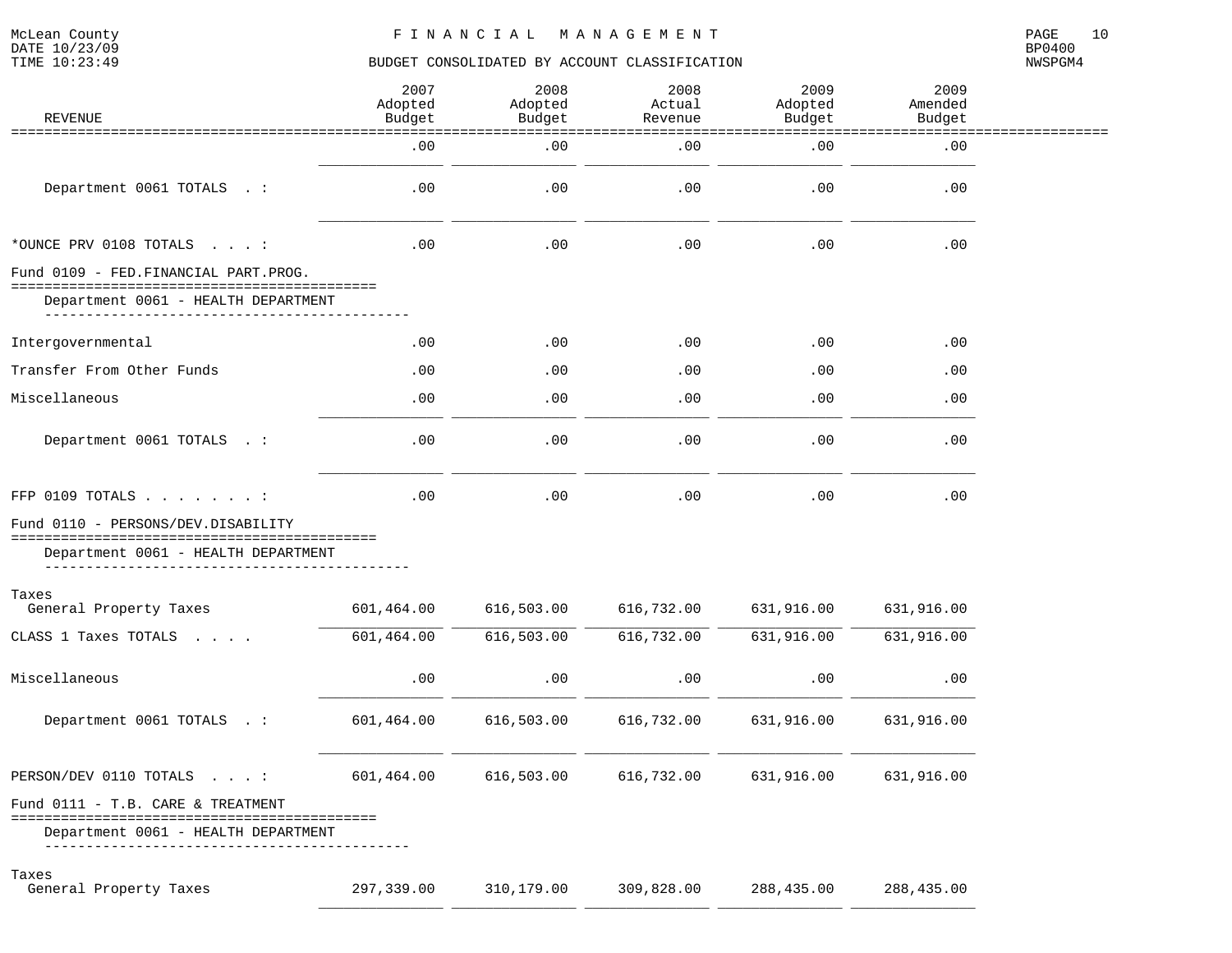| <b>REVENUE</b>                                                         | 2007<br>Adopted<br>Budget | 2008<br>Adopted<br>Budget | 2008<br>Actual<br>Revenue   | 2009<br>Adopted<br>Budget       | 2009<br>Amended<br>Budget              |  |
|------------------------------------------------------------------------|---------------------------|---------------------------|-----------------------------|---------------------------------|----------------------------------------|--|
| CLASS 1 Taxes TOTALS                                                   | 297,339.00                | 310,179.00                | =============<br>309,828.00 | =================<br>288,435.00 | ========================<br>288,435.00 |  |
| Intergovernmental                                                      | .00                       | .00                       | .00                         | .00                             | .00                                    |  |
| Charges For Services                                                   | 4,100.00                  | 4,100.00                  | .00                         | 4,100.00                        | 4,100.00                               |  |
| Transfer From Other Funds                                              | .00                       | .00                       | .00                         | .00                             | .00                                    |  |
| Miscellaneous                                                          | 50.00                     | .00                       | 414.00                      | .00                             | .00                                    |  |
| Department 0061 TOTALS . :                                             | 301,489.00                | 314,279.00                | 310,242.00                  | 292,535.00                      | 292,535.00                             |  |
| T.B. CARE 0111 TOTALS :                                                | 301,489.00                | 314,279.00                | 310,242.00                  | 292,535.00                      | 292,535.00                             |  |
| Fund 0112 - HEALTH DEPARTMENT                                          |                           |                           |                             |                                 |                                        |  |
| Department 0061 - HEALTH DEPARTMENT                                    |                           |                           |                             |                                 |                                        |  |
| Taxes<br>General Property Taxes                                        | 2,665,661.00              | 2,917,596.00              | 2,914,132.00                | 2,958,277.00                    | 2,958,277.00                           |  |
| CLASS 1 Taxes TOTALS                                                   | 2,665,661.00              | 2,917,596.00              | 2,914,132.00                | 2,958,277.00                    | 2,958,277.00                           |  |
| Lic., Permits, Fees                                                    | 495,189.00                | 521,151.00                | 539,284.00                  | 614,379.00                      | 614,379.00                             |  |
| Intergovernmental                                                      | 314,695.00                | 355,978.00                | 282,630.00                  | 369,539.00                      | 369,539.00                             |  |
| Charges For Services                                                   | 239,150.00                | 240,674.00                | 269,710.00                  | 259,526.00                      | 259,526.00                             |  |
| Transfer From Other Funds                                              | .00                       | .00                       | 20,250.00                   | .00                             | .00                                    |  |
| Miscellaneous                                                          | 46,776.00                 | 45,026.00                 | 3,054.00                    | 44,277.00                       | 44,277.00                              |  |
| Department 0061 TOTALS . :                                             | 3,761,471.00              | 4,080,425.00              | 4,029,060.00                | 4,245,998.00                    | 4,245,998.00                           |  |
| HLTH DEPT 0112 TOTALS :                                                | 3,761,471.00              | 4,080,425.00              | 4,029,060.00                | 4,245,998.00                    | 4,245,998.00                           |  |
| Fund 0120 - HIGHWAY                                                    |                           |                           |                             |                                 |                                        |  |
| Department 0055 - COUNTY HIGHWAY<br>---------------------------------- |                           |                           |                             |                                 |                                        |  |
| Taxes<br>General Property Taxes                                        | 2,260,614.00              | 2,377,782.00              | 2,373,396.00                | 2,496,000.00                    | 2,496,000.00                           |  |
| CLASS 1 Taxes TOTALS                                                   | 2,260,614.00              | 2,377,782.00              | 2,373,396.00                | 2,496,000.00                    | 2,496,000.00                           |  |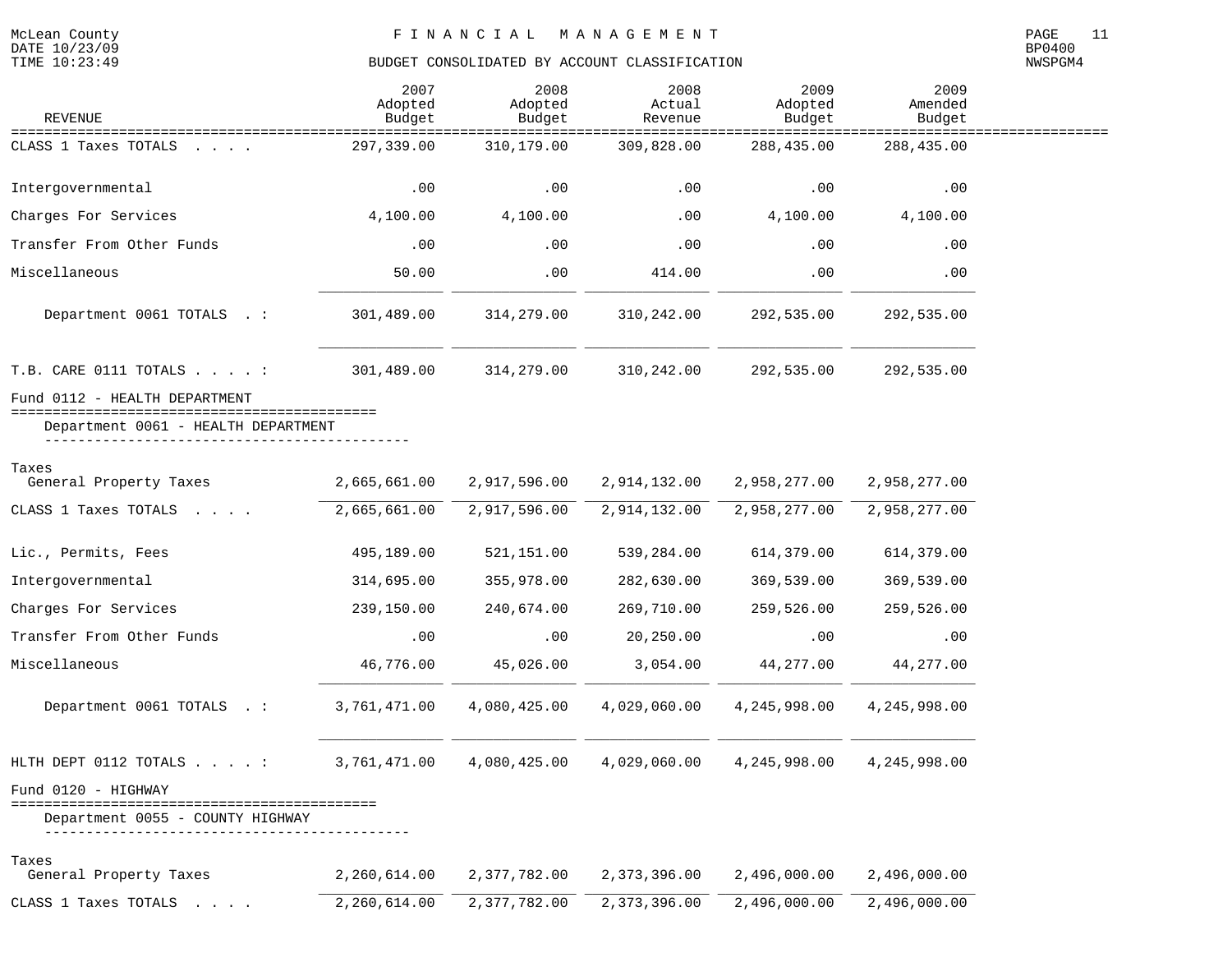| <b>REVENUE</b>                                                 | 2007<br>Adopted<br>Budget | 2008<br>Adopted<br>Budget | 2008<br>Actual<br>Revenue | 2009<br>Adopted<br>Budget | 2009<br>Amended<br>Budget |  |
|----------------------------------------------------------------|---------------------------|---------------------------|---------------------------|---------------------------|---------------------------|--|
| ========================                                       |                           |                           |                           |                           |                           |  |
| Intergovernmental                                              | .00                       | .00                       | .00                       | .00                       | .00                       |  |
| Charges For Services                                           | 1,243,000.00              | 1,207,000.00              | 1,896,352.00              | 1,107,000.00              | 1,107,000.00              |  |
| Interest                                                       | 9,000.00                  | 11,000.00                 | 11,000.00                 | 11,000.00                 | 11,000.00                 |  |
| Transfer From Other Funds                                      | .00                       | .00                       | .00                       | .00                       | .00                       |  |
| Miscellaneous                                                  | 319,000.00                | 116,500.00                | 14,760.00                 | 150,000.00                | 150,000.00                |  |
| Department 0055 TOTALS . :                                     | 3,831,614.00              | 3,712,282.00              | 4,295,508.00              | 3,764,000.00              | 3,764,000.00              |  |
| HIGHWAY 0120 TOTALS :                                          | 3,831,614.00              | 3,712,282.00              | 4,295,508.00              | 3,764,000.00              | 3,764,000.00              |  |
| Fund 0121 - BRIDGE MATCHING FUND                               |                           |                           |                           |                           |                           |  |
| Department 0055 - COUNTY HIGHWAY                               |                           |                           |                           |                           |                           |  |
| Taxes<br>General Property Taxes                                | 1,528,497.00              | 1,581,000.00              | 1,578,367.00              | 1,660,000.00              | 1,660,000.00              |  |
| CLASS 1 Taxes TOTALS                                           | 1,528,497.00              | 1,581,000.00              | 1,578,367.00              | 1,660,000.00              | 1,660,000.00              |  |
| Intergovernmental                                              | .00                       | .00                       | .00                       | .00                       | .00                       |  |
| Charges For Services                                           | .00                       | .00                       | 156,620.00                | .00                       | .00                       |  |
| Interest                                                       | 14,000.00                 | 15,000.00                 | 15,000.00                 | 15,000.00                 | 15,000.00                 |  |
| Transfer From Other Funds                                      | .00                       | .00                       | 162,049.00                | .00                       | .00                       |  |
| Miscellaneous                                                  | 102,000.00                | 152,000.00                | 77,019.00                 | 152,000.00                | 152,000.00                |  |
| Department 0055 TOTALS . :                                     | 1,644,497.00              | 1,748,000.00              | 1,989,055.00              | 1,827,000.00              | 1,827,000.00              |  |
| BRIDGE FND 0121 TOTALS :                                       | 1,644,497.00              | 1,748,000.00              | 1,989,055.00              | 1,827,000.00              | 1,827,000.00              |  |
| Fund 0122 - MCLEAN COUNTY MATCHING                             |                           |                           |                           |                           |                           |  |
| Department 0055 - COUNTY HIGHWAY<br>-------------------------- |                           |                           |                           |                           |                           |  |
| Taxes<br>General Property Taxes                                | 1,140,000.00              | 1,177,000.00              | 1,175,006.00              | 1,235,000.00              | 1,235,000.00              |  |
| CLASS 1 Taxes TOTALS<br><b>Contract Contract Contract</b>      | 1,140,000.00              | 1,177,000.00              | 1,175,006.00              | 1,235,000.00              | 1,235,000.00              |  |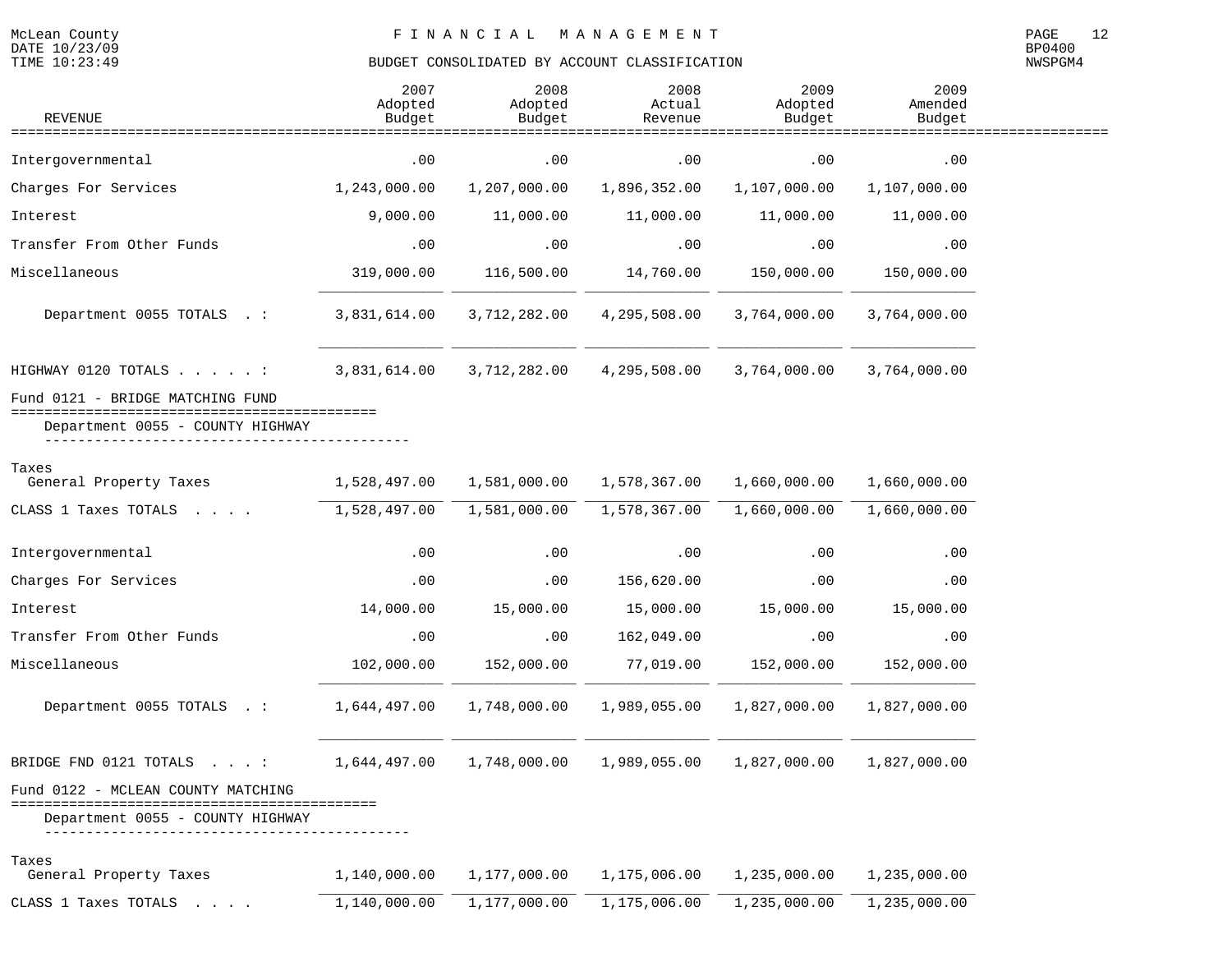NWSPGM4

| <b>REVENUE</b>                                                                                                          | 2007<br>Adopted<br>Budget | 2008<br>Adopted<br>Budget | 2008<br>Actual<br>Revenue | 2009<br>Adopted<br>Budget | 2009<br>Amended<br>Budget |  |
|-------------------------------------------------------------------------------------------------------------------------|---------------------------|---------------------------|---------------------------|---------------------------|---------------------------|--|
|                                                                                                                         |                           |                           |                           |                           |                           |  |
| Intergovernmental                                                                                                       | .00                       | .00                       | .00                       | .00                       | .00                       |  |
| Interest                                                                                                                | 6,000.00                  | 7,000.00                  | 7,000.00                  | 7,000.00                  | 7,000.00                  |  |
| Transfer From Other Funds                                                                                               | .00                       | .00                       | .00                       | .00                       | .00                       |  |
| Miscellaneous                                                                                                           | 1,000.00                  | 1,000.00                  | .00                       | 1,000.00                  | 1,000.00                  |  |
| Department 0055 TOTALS .:                                                                                               | 1,147,000.00              | 1,185,000.00              | 1,182,006.00              | 1,243,000.00              | 1,243,000.00              |  |
| CO MATCH'G 0122 TOTALS : 1,147,000.00                                                                                   |                           | 1,185,000.00              | 1,182,006.00              | 1,243,000.00              | 1,243,000.00              |  |
| Fund 0123 - MOTOR FUEL TAX                                                                                              |                           |                           |                           |                           |                           |  |
| Department 0055 - COUNTY HIGHWAY                                                                                        |                           |                           |                           |                           |                           |  |
| Intergovernmental                                                                                                       | 3,095,000.00              | 3,095,000.00              | 2,703,493.00              | 3,161,000.00              | 3,161,000.00              |  |
| Charges For Services                                                                                                    | .00                       | .00                       | 627,544.00                | .00                       | .00                       |  |
| Interest                                                                                                                | 15,000.00                 | 15,000.00                 | 38,157.00                 | 15,000.00                 | 15,000.00                 |  |
| Transfer From Other Funds                                                                                               | .00                       | 1,000.00                  | 5,424.00                  | 1,000.00                  | 1,000.00                  |  |
| Miscellaneous                                                                                                           | 310,000.00                | 144,023.00                | 6, 134.00                 | 130,000.00                | 130,000.00                |  |
| Department 0055 TOTALS .:                                                                                               | 3,420,000.00              | 3,255,023.00              | 3,380,752.00              | 3,307,000.00              | 3,307,000.00              |  |
| MOTOR FUEL 0123 TOTALS :                                                                                                | 3,420,000.00              | 3,255,023.00              | 3,380,752.00              | 3,307,000.00              | 3,307,000.00              |  |
| Fund 0129 - CHILDREN'S ADVOCACY CNTR<br>==============================                                                  |                           |                           |                           |                           |                           |  |
| Department 0062 - CHILDREN'S ADVOCACY CNTR.                                                                             |                           |                           |                           |                           |                           |  |
| Taxes<br>General Property Taxes                                                                                         | 122,650.00                | 127,000.00                | 125,685.00                | 136,433.00                | 136,433.00                |  |
| CLASS 1 Taxes TOTALS<br>$\mathcal{L}^{\mathcal{L}}$ , and $\mathcal{L}^{\mathcal{L}}$ , and $\mathcal{L}^{\mathcal{L}}$ | 122,650.00                | 127,000.00                | 125,685.00                | 136,433.00                | 136, 433.00               |  |
| Lic., Permits, Fees                                                                                                     | .00                       | .00                       | 51,977.00                 | 73,026.00                 | 73,026.00                 |  |
| Intergovernmental                                                                                                       | 341,524.00                | 346, 257.00               | 333, 124.00               | 300,340.00                | 305,140.00                |  |
| Contributions                                                                                                           | .00                       | .00                       | .00                       | .00                       | .00                       |  |

Miscellaneous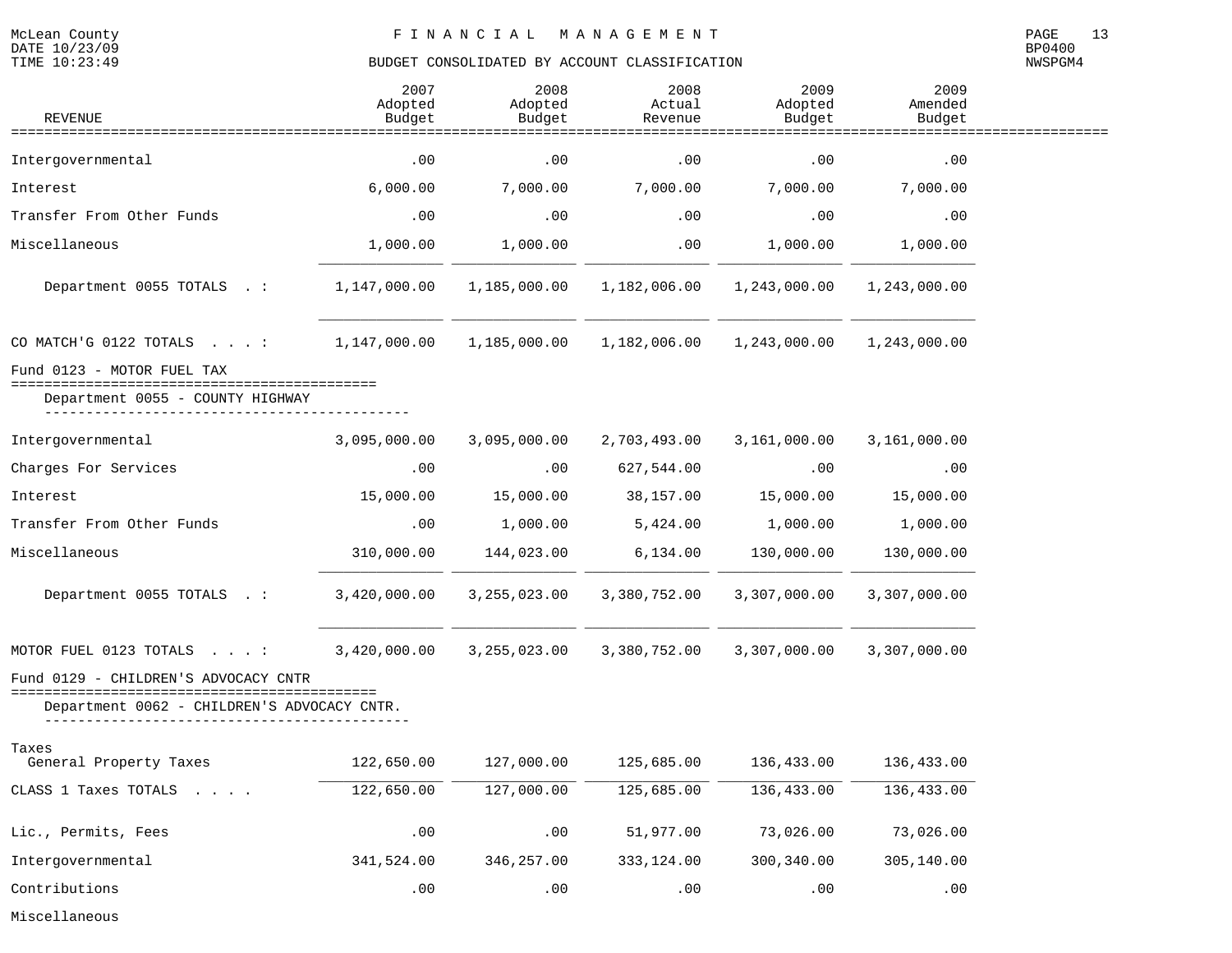McLean County<br>DATE 10/23/09<br>TIME 10:23:49

# BUDGET CONSOLIDATED BY ACCOUNT CLASSIFICATION

| <b>REVENUE</b>                                                                 | 2007<br>Adopted<br>Budget | 2008<br>Adopted<br>Budget | 2008<br>Actual<br>Revenue | 2009<br>Adopted<br>Budget | 2009<br>Amended<br>Budget |  |
|--------------------------------------------------------------------------------|---------------------------|---------------------------|---------------------------|---------------------------|---------------------------|--|
|                                                                                | .00                       | 764.00                    | ===============<br>.00    | .00                       | .00                       |  |
| Department 0062 TOTALS . :                                                     | 464,174.00                | 474,021.00                | 510,786.00                | 509,799.00                | 514,599.00                |  |
| CHILD ADVO 0129 TOTALS :                                                       | 464,174.00                | 474,021.00                | 510,786.00                | 509,799.00                | 514,599.00                |  |
| Fund 0130 - SOCIAL SECURITY EXPENSE                                            |                           |                           |                           |                           |                           |  |
| ====================================<br>Department 0069 - SOCIAL SECURITY/IMRF |                           |                           |                           |                           |                           |  |
| Taxes<br>General Property Taxes                                                | 2,096,300.00              | 2,013,618.00              | 2,010,956.00              | 2,179,363.00              | 2,179,363.00              |  |
| CLASS 1 Taxes TOTALS                                                           | 2,096,300.00              | 2,013,618.00              | 2,010,956.00              | 2,179,363.00              | 2,179,363.00              |  |
| Intergovernmental                                                              | .00                       | .00                       | .00                       | $.00 \,$                  | $.00 \,$                  |  |
| Transfer From Other Funds                                                      | .00                       | .00                       | 16,651.00                 | .00                       | .00                       |  |
| Miscellaneous                                                                  | .00                       | 200,000.00                | .00                       | 237,856.00                | 237,856.00                |  |
| Department 0069 TOTALS .:                                                      | 2,096,300.00              | 2, 213, 618.00            | 2,027,607.00              | 2, 417, 219.00            | 2, 417, 219.00            |  |
| SOCIAL SEC 0130 TOTALS $\ldots$ :                                              | 2,096,300.00              | 2, 213, 618.00            | 2,027,607.00              | 2,417,219.00              | 2, 417, 219.00            |  |
| Fund $0131 - I.M.R.F. FUND$<br>======================================          |                           |                           |                           |                           |                           |  |
| Department 0069 - SOCIAL SECURITY/IMRF                                         |                           |                           |                           |                           |                           |  |
| Taxes<br>General Property Taxes                                                | 2,254,053.00              | 2,457,534.00              | 2,455,237.00              | 2,580,281.00              | 2,580,281.00              |  |
| CLASS 1 Taxes TOTALS                                                           | 2, 254, 053.00            | 2,457,534.00              | 2,455,237.00              | 2,580,281.00              | 2,580,281.00              |  |
| Intergovernmental                                                              | 100,000.00                | 100,000.00                | 92,852.00                 | 100,000.00                | 100,000.00                |  |
| Transfer From Other Funds                                                      | .00                       | .00                       | 12,164.00                 | .00                       | .00                       |  |
| Miscellaneous                                                                  | .00                       | .00                       | .00                       | .00                       | .00                       |  |
| Department 0069 TOTALS . :                                                     | 2,354,053.00              | 2,557,534.00              | 2,560,253.00              | 2,680,281.00              | 2,680,281.00              |  |
| I.M.R.F. 0131 TOTALS :                                                         | 2,354,053.00              | 2,557,534.00              | 2,560,253.00              | 2,680,281.00              | 2,680,281.00              |  |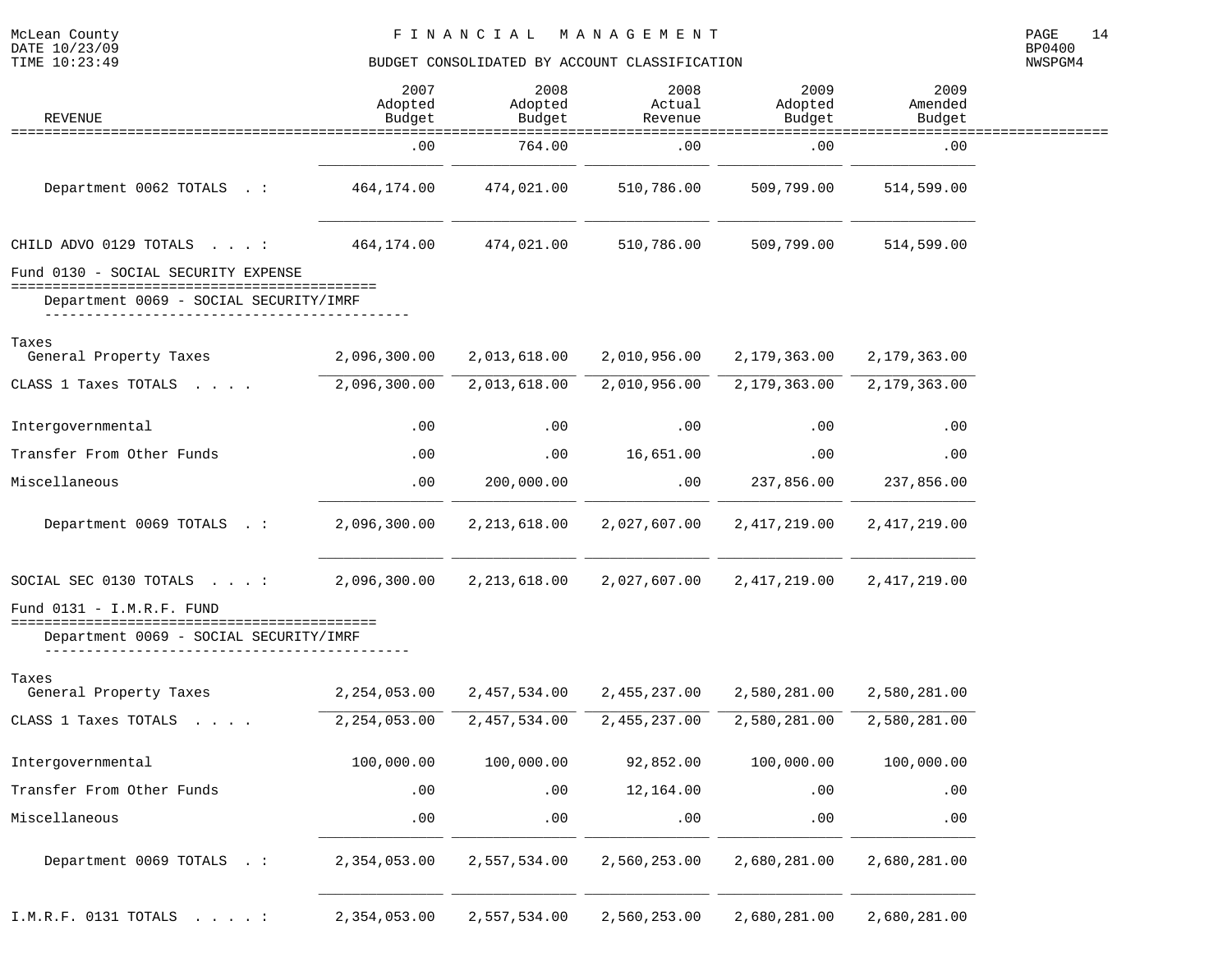| McLean County<br>DATE 10/23/09<br>TIME 10:23:49                      | FINANCIAL MANAGEMENT<br>BUDGET CONSOLIDATED BY ACCOUNT CLASSIFICATION |                           |                           |                           |                           |         |  |
|----------------------------------------------------------------------|-----------------------------------------------------------------------|---------------------------|---------------------------|---------------------------|---------------------------|---------|--|
| <b>REVENUE</b>                                                       | 2007<br>Adopted<br>Budget                                             | 2008<br>Adopted<br>Budget | 2008<br>Actual<br>Revenue | 2009<br>Adopted<br>Budget | 2009<br>Amended<br>Budget | NWSPGM4 |  |
| Fund 0133 - CO-OPERATIVE EXTENSION                                   |                                                                       |                           |                           |                           |                           |         |  |
| Department 0088 - CO-OPERATIVE EXTENSION                             |                                                                       |                           |                           |                           |                           |         |  |
| Taxes                                                                |                                                                       |                           |                           |                           |                           |         |  |
| General Property Taxes                                               | 470,250.00                                                            | 486,700.00                | 485,202.00                | 538,000.00                | 538,000.00                |         |  |
| CLASS 1 Taxes TOTALS                                                 | 470,250.00                                                            | 486,700.00                | 485,202.00                | 538,000.00                | 538,000.00                |         |  |
| Intergovernmental                                                    | .00                                                                   | .00                       | .00                       | .00                       | .00                       |         |  |
| Miscellaneous                                                        | .00                                                                   | .00                       | .00                       | .00                       | .00                       |         |  |
| Department 0088 TOTALS .:                                            | 470,250.00                                                            | 486,700.00                | 485,202.00                | 538,000.00                | 538,000.00                |         |  |
| CO-OP EXT. 0133 TOTALS $\cdot \cdot \cdot$                           | 470,250.00                                                            | 486,700.00                | 485,202.00                | 538,000.00                | 538,000.00                |         |  |
| Fund 0134 - HISTORICAL MUSEUM<br>Department 0072 - HISTORICAL MUSEUM |                                                                       |                           |                           |                           |                           |         |  |
| Taxes<br>General Property Taxes                                      | 61,235.00                                                             | 63,807.00                 | 64,304.00                 | 66,216.00                 | 66,216.00                 |         |  |
| CLASS 1 Taxes TOTALS                                                 | 61,235.00                                                             | 63,807.00                 | 64,304.00                 | 66,216.00                 | 66,216.00                 |         |  |
| Intergovernmental                                                    | .00                                                                   | .00                       | .00                       | .00                       | .00                       |         |  |
| Miscellaneous                                                        | .00                                                                   | .00                       | .00                       | .00                       | .00                       |         |  |
| Department 0072 TOTALS .:                                            | 61,235.00                                                             | 63,807.00                 | 64,304.00                 | 66,216.00                 | 66,216.00                 |         |  |
| HISTORICAL 0134 TOTALS :                                             | 61,235.00                                                             | 63,807.00                 | 64,304.00                 | 66,216.00                 | 66,216.00                 |         |  |
| Fund 0135 - TORT JUDGEMENT                                           |                                                                       |                           |                           |                           |                           |         |  |
| Department 0077 - TORT JUDGMENT                                      |                                                                       |                           |                           |                           |                           |         |  |
| Taxes<br>General Property Taxes                                      | 2,288,853.00                                                          | 2,383,049.00              | 2,379,241.00              | 2,452,141.00              | 2,452,141.00              |         |  |
| CLASS 1 Taxes TOTALS                                                 | 2,288,853.00                                                          | 2,383,049.00              | 2,379,241.00              | 2,452,141.00              | 2,452,141.00              |         |  |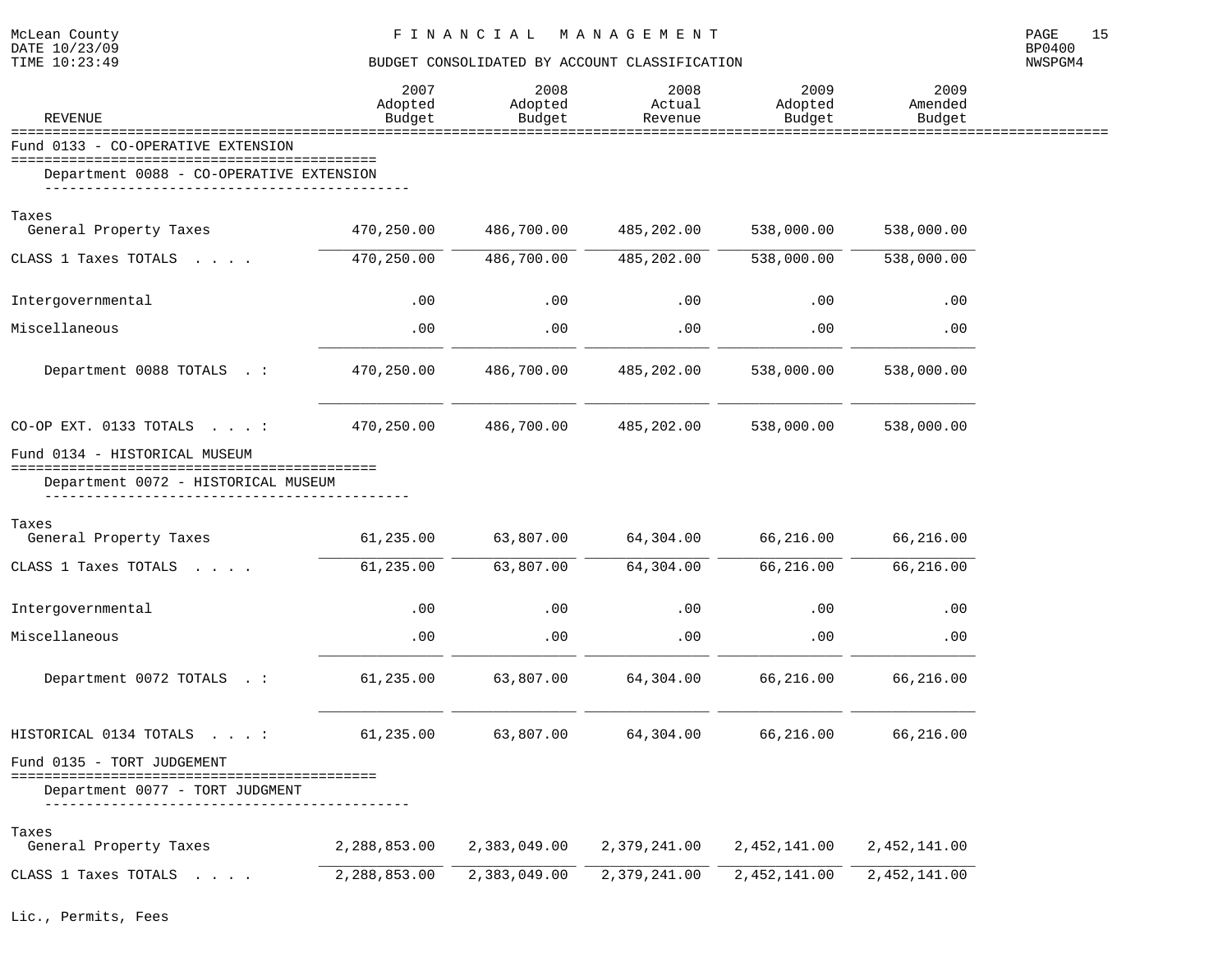McLean County<br>DATE 10/23/09<br>TIME 10:23:49

# BUDGET CONSOLIDATED BY ACCOUNT CLASSIFICATION

| <b>REVENUE</b>                                                             | 2007<br>Adopted<br>Budget | 2008<br>Adopted<br>Budget | 2008<br>Actual<br>Revenue | 2009<br>Adopted<br>Budget | 2009<br>Amended<br>Budget |  |
|----------------------------------------------------------------------------|---------------------------|---------------------------|---------------------------|---------------------------|---------------------------|--|
| :==============================                                            | .00                       | .00                       | ===============<br>.00    | ==============<br>.00     | ================<br>.00   |  |
| Intergovernmental                                                          | .00                       | .00                       | .00                       | .00                       | .00                       |  |
| Charges For Services                                                       | 2,700.00                  | 3,500.00                  | 2,779.00                  | 3,500.00                  | 3,500.00                  |  |
| Interest                                                                   | .00                       | .00                       | .00                       | .00                       | .00                       |  |
| Transfer From Other Funds                                                  | .00                       | .00                       | .00                       | .00                       | .00                       |  |
| Miscellaneous                                                              | .00                       | .00                       | 1,177.00                  | .00                       | .00                       |  |
| Department 0077 TOTALS . :                                                 | 2,291,553.00              | 2,386,549.00              | 2,383,197.00              | 2,455,641.00              | 2,455,641.00              |  |
| TORT 0135 TOTALS :                                                         | 2,291,553.00              | 2,386,549.00              | 2,383,197.00              | 2,455,641.00              | 2,455,641.00              |  |
| Fund 0136 - VETERANS ASSISTANCE COMM.                                      |                           |                           |                           |                           |                           |  |
| Department 0065 - VETERAN'S ASSISTANCE                                     |                           |                           |                           |                           |                           |  |
| Taxes<br>General Property Taxes                                            | 160,876.00                | 159,109.00                | 157,837.00                | 169,256.00                | 169,256.00                |  |
| CLASS 1 Taxes TOTALS                                                       | 160,876.00                | 159,109.00                | 157,837.00                | 169,256.00                | 169, 256.00               |  |
| Transfer From Other Funds                                                  | .00                       | .00                       | .00                       | .00                       | .00                       |  |
| Contributions                                                              | .00                       | .00                       | .00                       | .00                       | .00                       |  |
| Miscellaneous                                                              | .00                       | .00                       | .00                       | .00                       | .00                       |  |
| Department 0065 TOTALS . :                                                 | 160,876.00                | 159,109.00                | 157,837.00                | 169,256.00                | 169,256.00                |  |
| VETERANS 0136 TOTALS :                                                     | 160,876.00                | 159,109.00                | 157,837.00                | 169,256.00                | 169,256.00                |  |
| Fund 0137 - RECORDER DOCUMENT STORAGE<br>Department 0006 - COUNTY RECORDER |                           |                           |                           |                           |                           |  |
| Lic., Permits, Fees                                                        | 120,000.00                | 120,000.00                | 134,492.00                | 106,000.00                | 106,000.00                |  |
| Miscellaneous                                                              | 297,464.00                | 385,963.00                | .00                       | 30,030.00                 | 222, 236.00               |  |
| Department 0006 TOTALS . :                                                 | 417,464.00                | 505,963.00                | 134,492.00                | 136,030.00                | 328,236.00                |  |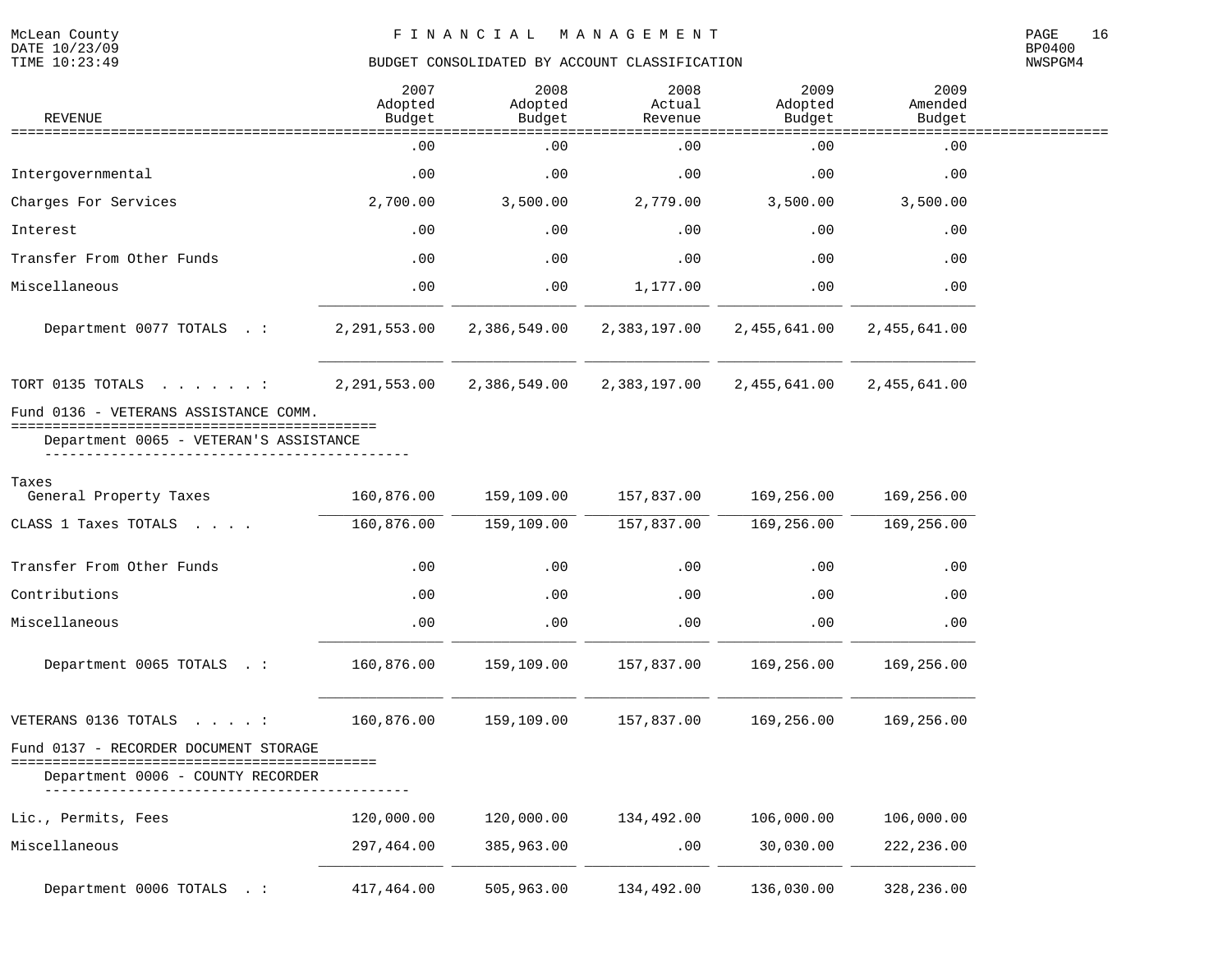| <b>REVENUE</b>                                                                                                 | 2007<br>Adopted<br>Budget | 2008<br>Adopted<br>Budget | 2008<br>Actual<br>Revenue | 2009<br>Adopted<br>Budget | 2009<br>Amended<br>Budget |
|----------------------------------------------------------------------------------------------------------------|---------------------------|---------------------------|---------------------------|---------------------------|---------------------------|
|                                                                                                                |                           |                           |                           |                           |                           |
| RECORD DOC 0137 TOTALS :                                                                                       | 417,464.00                | 505,963.00                | 134,492.00                | 136,030.00                | 328,236.00                |
| Fund 0138 - CIRCUIT CLK/OPER & ADMIN<br>Department 0015 - CIRCUIT CLERK                                        |                           |                           |                           |                           |                           |
| Lic., Permits, Fees                                                                                            | 12,700.00                 | 13,500.00                 | 19,685.00                 | 20,325.00                 | 20,325.00                 |
| Department 0015 TOTALS . :                                                                                     | 12,700.00                 | 13,500.00                 | 19,685.00                 | 20,325.00                 | 20,325.00                 |
| CIR.CLK OP 0138 TOTALS $\ldots$ :                                                                              | 12,700.00                 | 13,500.00                 | 19,685.00                 | 20,325.00                 | 20,325.00                 |
| Fund 0140 - CIRCUIT CLERK AUTOMATION<br>:==================================<br>Department 0015 - CIRCUIT CLERK |                           |                           |                           |                           |                           |
|                                                                                                                |                           |                           |                           |                           |                           |
| Charges For Services                                                                                           | 197,500.00                | 212,500.00                | 200,819.00                | 217,000.00                | 217,000.00                |
| Miscellaneous                                                                                                  | 22,792.00                 | .00                       | .00                       | 841.00                    | 60,841.00                 |
| Department 0015 TOTALS . :                                                                                     | 220, 292.00               | 212,500.00                | 200,819.00                | 217,841.00                | 277,841.00                |
| CIR.C.AUTO 0140 TOTALS :                                                                                       | 220, 292.00               | 212,500.00                | 200,819.00                | 217,841.00                | 277,841.00                |
| Fund 0141 - COURT SECURITY<br>================================<br>Department 0029 - SHERIFF                    |                           |                           |                           |                           |                           |
| Lic., Permits, Fees                                                                                            | 375,000.00                | 375,000.00                | 401,711.00                | 400,000.00                | 400,000.00                |
| Intergovernmental                                                                                              | .00                       | .00                       | .00                       | .00                       | .00                       |
| Charges For Services                                                                                           | .00                       | .00                       | .00                       | .00                       | .00                       |
| Transfer From Other Funds                                                                                      | .00                       | $.00$                     | .00                       | .00                       | .00                       |
| Miscellaneous                                                                                                  | .00                       | 4,132.00                  | .00                       | 47,569.00                 | 47,569.00                 |
| Department 0029 TOTALS . :                                                                                     | 375,000.00                | 379,132.00                | 401,711.00                | 447,569.00                | 447,569.00                |
| CRT.SECUR. 0141 TOTALS :                                                                                       | 375,000.00                | 379,132.00                | 401,711.00                | 447,569.00                | 447,569.00                |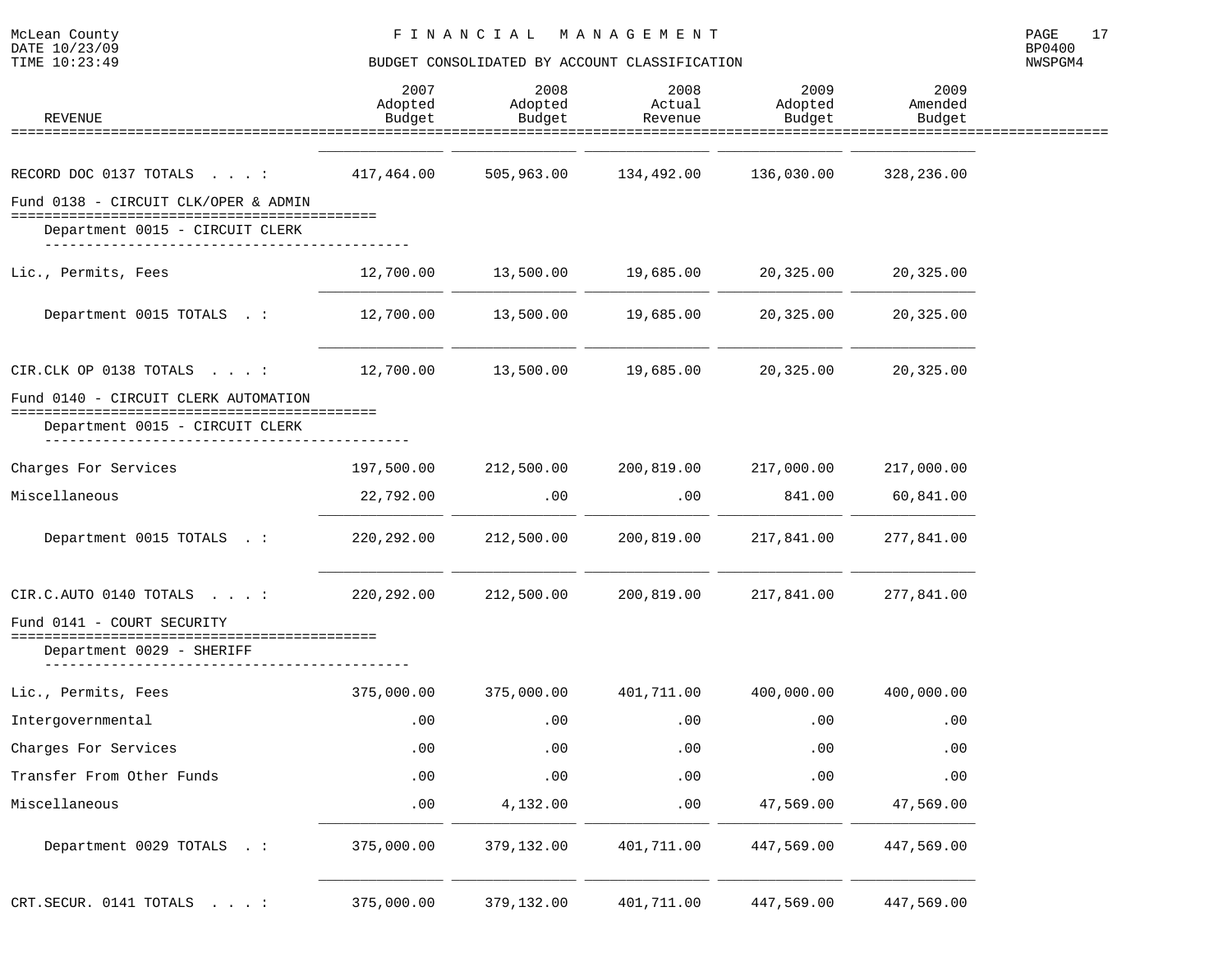#### TIME  $10:23:49$  BUDGET CONSOLIDATED BY ACCOUNT CLASSIFICATION

NWSPGM4

| <b>REVENUE</b>                                                              | 2007<br>Adopted<br>Budget | 2008<br>Adopted<br>Budget | 2008<br>Actual<br>Revenue | 2009<br>Adopted<br>Budget | 2009<br>Amended<br>Budget |
|-----------------------------------------------------------------------------|---------------------------|---------------------------|---------------------------|---------------------------|---------------------------|
| =====================================<br>Fund 0142 - COURT DOCUMENT STORAGE |                           | ==========                |                           |                           |                           |
| Department 0015 - CIRCUIT CLERK                                             |                           |                           |                           |                           |                           |
| Lic., Permits, Fees                                                         | 197,500.00                | 212,500.00                | 197,482.00                | 217,000.00                | 217,000.00                |
| Miscellaneous                                                               | 26,665.00                 | 62,478.00                 | .00                       | 58,922.00                 | 58,922.00                 |
| Department 0015 TOTALS . :                                                  | 224,165.00                | 274,978.00                | 197,482.00                | 275,922.00                | 275,922.00                |
| CRT.DOCUMT 0142 TOTALS :                                                    | 224,165.00                | 274,978.00                | 197,482.00                | 275,922.00                | 275,922.00                |
| Fund 0143 - CHILD SUPPORT COLLECTION                                        |                           |                           |                           |                           |                           |
| Department 0015 - CIRCUIT CLERK                                             |                           |                           |                           |                           |                           |
| Lic., Permits, Fees                                                         | 65,000.00                 | 55,000.00                 | 70,298.00                 | 56,500.00                 | 56,500.00                 |
| Miscellaneous                                                               | 91,852.00                 | 103,432.00                | .00                       | 24,740.00                 | $70,377.00 -$             |
| Department 0015 TOTALS . :                                                  | 156,852.00                | 158,432.00                | 70,298.00                 | 81,240.00                 | $13,877.00 -$             |
| CHILD SUP. 0143 TOTALS :                                                    | 156,852.00                | 158,432.00                | 70,298.00                 | 81,240.00                 | $13,877.00 -$             |
| Fund 0145 - JUVENILE PROBATION SERV.                                        |                           |                           |                           |                           |                           |
| Department 0022 - COURT SERVICES                                            |                           |                           |                           |                           |                           |
| Lic., Permits, Fees                                                         | 6,167.00                  | 7,167.00                  | 1,142.00                  | 5,859.00                  | 5,859.00                  |
| Intergovernmental                                                           | .00                       | .00                       | $.00 \,$                  | .00                       | .00                       |
| Miscellaneous                                                               | .00                       | .00                       | .00                       | .00                       | .00                       |
| Department 0022 TOTALS .:                                                   | 6,167.00                  | 7,167.00                  | 1,142.00                  | 5,859.00                  | 5,859.00                  |
| JUV.PROBAT 0145 TOTALS :                                                    | 6,167.00                  | 7,167.00                  | 1,142.00                  | 5,859.00                  | 5,859.00                  |
| Fund 0146 - ADULT PROBATION SERVICES                                        |                           |                           |                           |                           |                           |

============================================

Department 0022 - COURT SERVICES

--------------------------------------------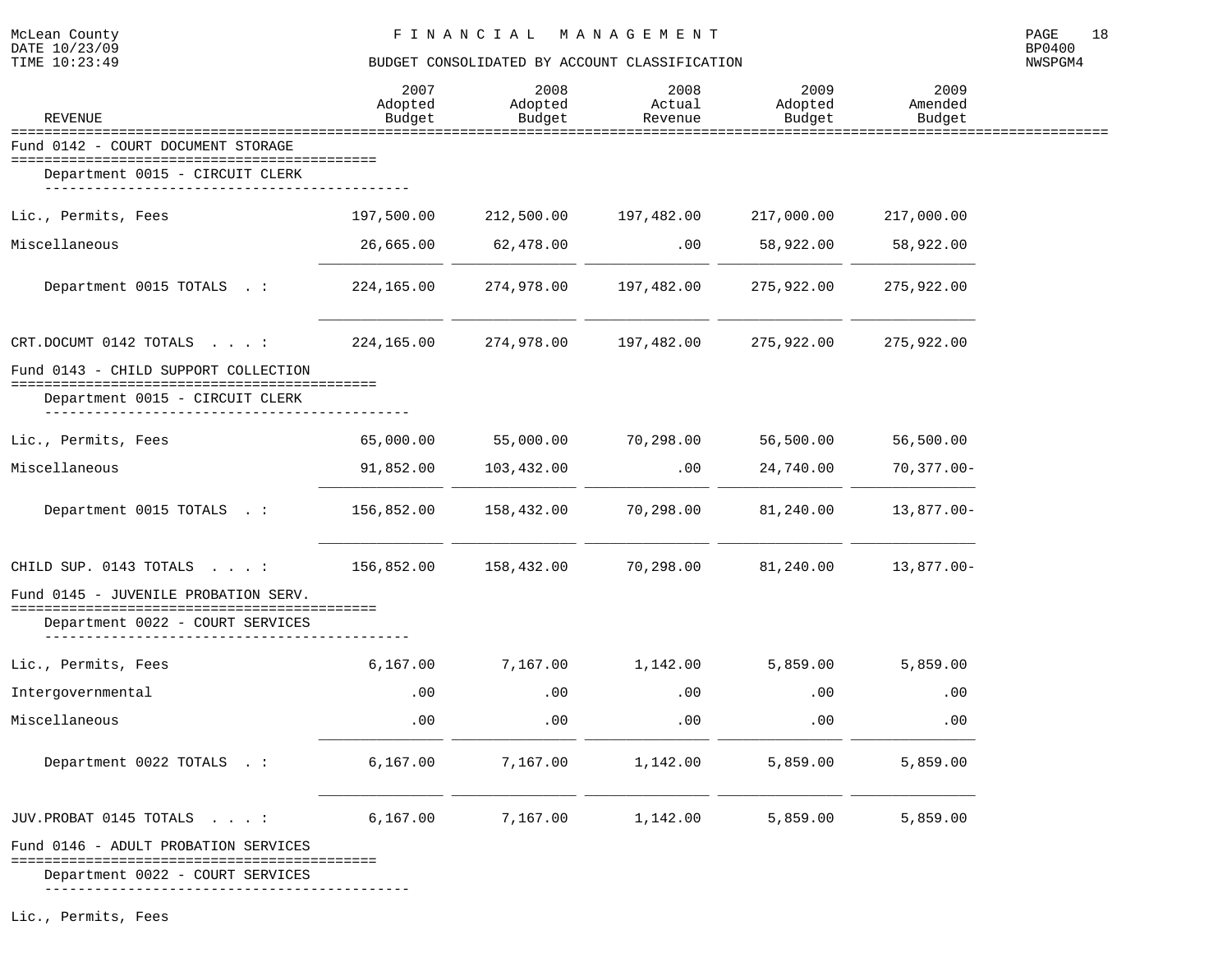McLean County<br>DATE 10/23/09<br>TIME 10:23:49

# BUDGET CONSOLIDATED BY ACCOUNT CLASSIFICATION

| <b>REVENUE</b>                                                       | 2007<br>Adopted<br>Budget             | 2008<br>Adopted<br>Budget | 2008<br>Actual<br>Revenue                  | 2009<br>Adopted<br>Budget | 2009<br>Amended<br>Budget             |  |
|----------------------------------------------------------------------|---------------------------------------|---------------------------|--------------------------------------------|---------------------------|---------------------------------------|--|
| ========================                                             | =======================<br>239,425.00 | 174,914.00                | ==============<br>==========<br>161,841.00 | 208, 233.00               | :=====================<br>208, 233.00 |  |
| Intergovernmental                                                    | .00                                   | .00                       | .00                                        | .00                       | .00                                   |  |
| Miscellaneous                                                        | 50,395.00                             | 106,958.00                | .00                                        | 3,417.00                  | 3,417.00                              |  |
| Department 0022 TOTALS . :                                           | 289,820.00                            | 281,872.00                | 161,841.00                                 | 211,650.00                | 211,650.00                            |  |
| ADULT PROB 0146 TOTALS :                                             | 289,820.00                            | 281,872.00                | 161,841.00                                 | 211,650.00                | 211,650.00                            |  |
| Fund 0147 - EVERGREEN LAKE LEASE<br>-------------------------------- |                                       |                           |                                            |                           |                                       |  |
| Department 0040 - PARKS & RECREATION                                 |                                       |                           |                                            |                           |                                       |  |
| Intergovernmental                                                    | 500.00                                | 500.00                    | .00                                        | .00                       | .00                                   |  |
| Charges For Services                                                 | 14,000.00                             | 14,000.00                 | 13,955.00                                  | 14,000.00                 | 14,000.00                             |  |
| Miscellaneous                                                        | 3,709.00                              | 4,495.00                  | 3,738.00                                   | 3,280.00                  | 3,280.00                              |  |
| Department 0040 TOTALS . :                                           | 18,209.00                             | 18,995.00                 | 17,693.00                                  | 17,280.00                 | 17,280.00                             |  |
| EVERGREEN 0147 TOTALS $\ldots$ . :                                   | 18,209.00                             | 18,995.00                 | 17,693.00                                  | 17,280.00                 | 17,280.00                             |  |
| Fund 0150 - FEDERAL ASSET FORFEITURE                                 |                                       |                           |                                            |                           |                                       |  |
| Department 0029 - SHERIFF                                            |                                       |                           |                                            |                           |                                       |  |
| Intergovernmental                                                    | .00                                   | .00                       | .00                                        | .00                       | .00                                   |  |
| Transfer From Other Funds                                            | $.00 \,$                              | .00                       | $.00 \,$                                   | .00                       | .00                                   |  |
| Miscellaneous                                                        | .00                                   | .00                       | .00                                        | .00                       | .00                                   |  |
| Department 0029 TOTALS . :                                           | .00                                   | .00                       | .00                                        | .00                       | .00                                   |  |
| FED. FORFEI 0150 TOTALS :                                            | .00                                   | .00                       | .00                                        | .00                       | .00                                   |  |
| Fund 0152 - ASSET FORFEITURE-SAO                                     |                                       |                           |                                            |                           |                                       |  |
| Department 0020 - STATE'S ATTORNEY                                   |                                       |                           |                                            |                           |                                       |  |
| Intergovernmental                                                    | 8,125.00                              | 9,685.00                  | 15,744.00                                  | 9,685.00                  | 9,685.00                              |  |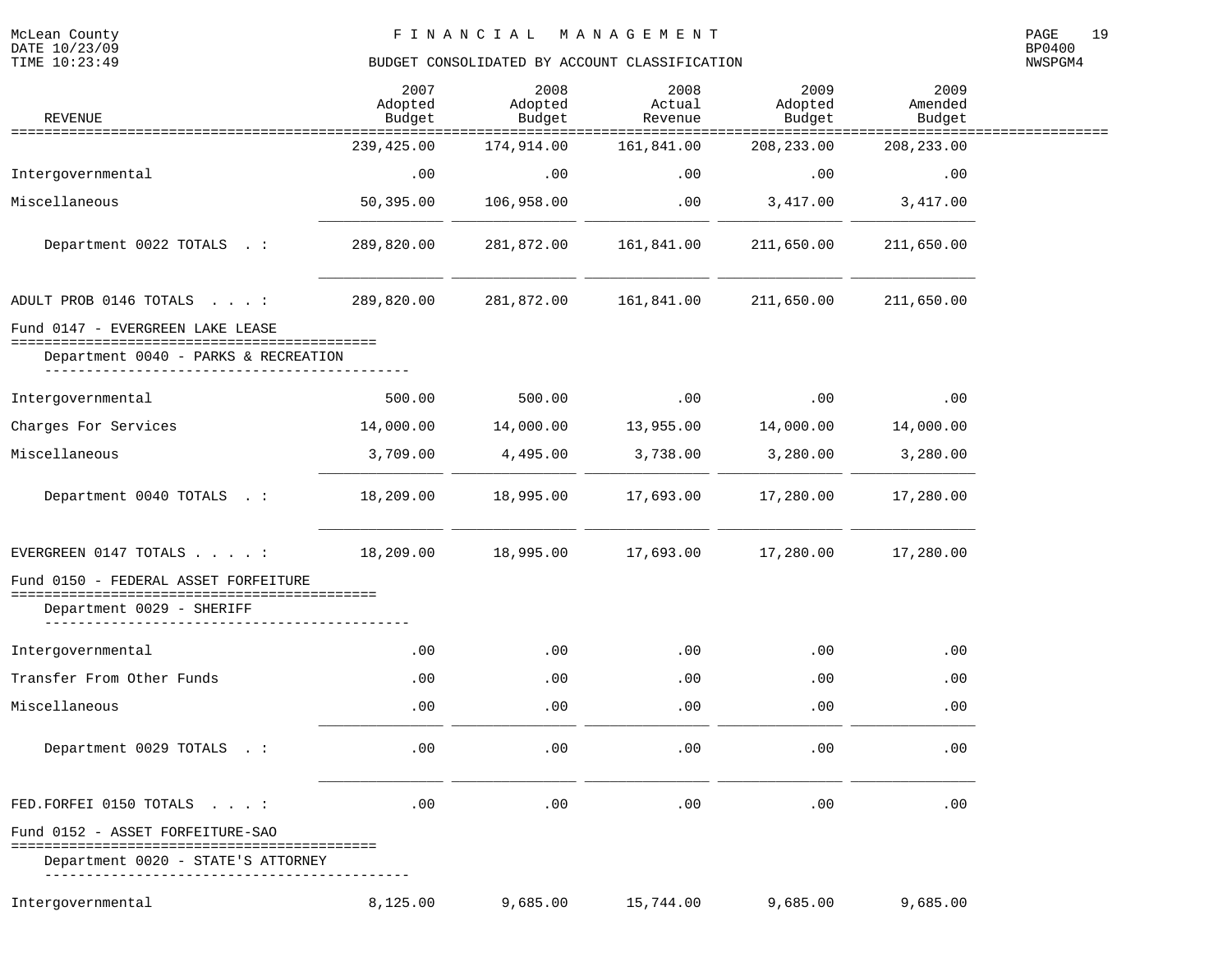| <b>REVENUE</b>                                  | 2007<br>Adopted<br>Budget | 2008<br>Adopted<br>Budget | 2008<br>Actual<br>Revenue | 2009<br>Adopted<br>Budget | 2009<br>Amended<br>Budget |  |
|-------------------------------------------------|---------------------------|---------------------------|---------------------------|---------------------------|---------------------------|--|
|                                                 |                           |                           |                           |                           |                           |  |
| Miscellaneous                                   | .00                       | .00                       | .00                       | .00                       | .00                       |  |
| Department 0020 TOTALS . :                      | 8,125.00                  | 9,685.00                  | 15,744.00                 | 9,685.00                  | 9,685.00                  |  |
| ASSET FORF 0152 TOTALS :                        | 8,125.00                  | 9,685.00                  | 15,744.00                 | 9,685.00                  | 9,685.00                  |  |
| Fund 0155 - ASSET FORFEITURE-SHERIFF            |                           |                           |                           |                           |                           |  |
| Department 0029 - SHERIFF<br>__________________ |                           |                           |                           |                           |                           |  |
| Lic., Permits, Fees                             | .00                       | .00                       | 14,716.00                 | .00                       | .00                       |  |
| Intergovernmental                               | .00                       | .00                       | 20,249.00                 | .00                       | .00                       |  |
| Miscellaneous                                   | .00                       | .00                       | .00                       | .00                       | .00                       |  |
| Department 0029 TOTALS . :                      | .00                       | .00                       | 34,965.00                 | .00                       | .00                       |  |
| ASSET FORF 0155 TOTALS :                        | .00                       | .00                       | 34,965.00                 | .00                       | .00                       |  |
| Fund 0156 - IDPA IV-D PROJECT                   |                           |                           |                           |                           |                           |  |
| Department 0015 - CIRCUIT CLERK                 |                           |                           |                           |                           |                           |  |
| Intergovernmental                               | 35,948.00                 | 35,948.00                 | 37,162.00                 | 35,948.00                 | 35,948.00                 |  |
| Department 0015 TOTALS .:                       | 35,948.00                 | 35,948.00                 | 37,162.00                 | 35,948.00                 | 35,948.00                 |  |
| Department 0016 - CIRCUIT COURT                 |                           |                           |                           |                           |                           |  |
| Intergovernmental                               | 33,400.00                 | 33,400.00                 | 29,581.00                 | 33,400.00                 | 33,400.00                 |  |
| Department 0016 TOTALS .:                       | 33,400.00                 | 33,400.00                 | 29,581.00                 | 33,400.00                 | 33,400.00                 |  |
| Department 0020 - STATE'S ATTORNEY              |                           |                           |                           |                           |                           |  |
| Intergovernmental                               | 303,788.00                | 307,509.00                | 286,568.00                | 306,465.00                | 306,465.00                |  |
| Department 0020 TOTALS . :                      | 303,788.00                | 307,509.00                | 286,568.00                | 306,465.00                | 306,465.00                |  |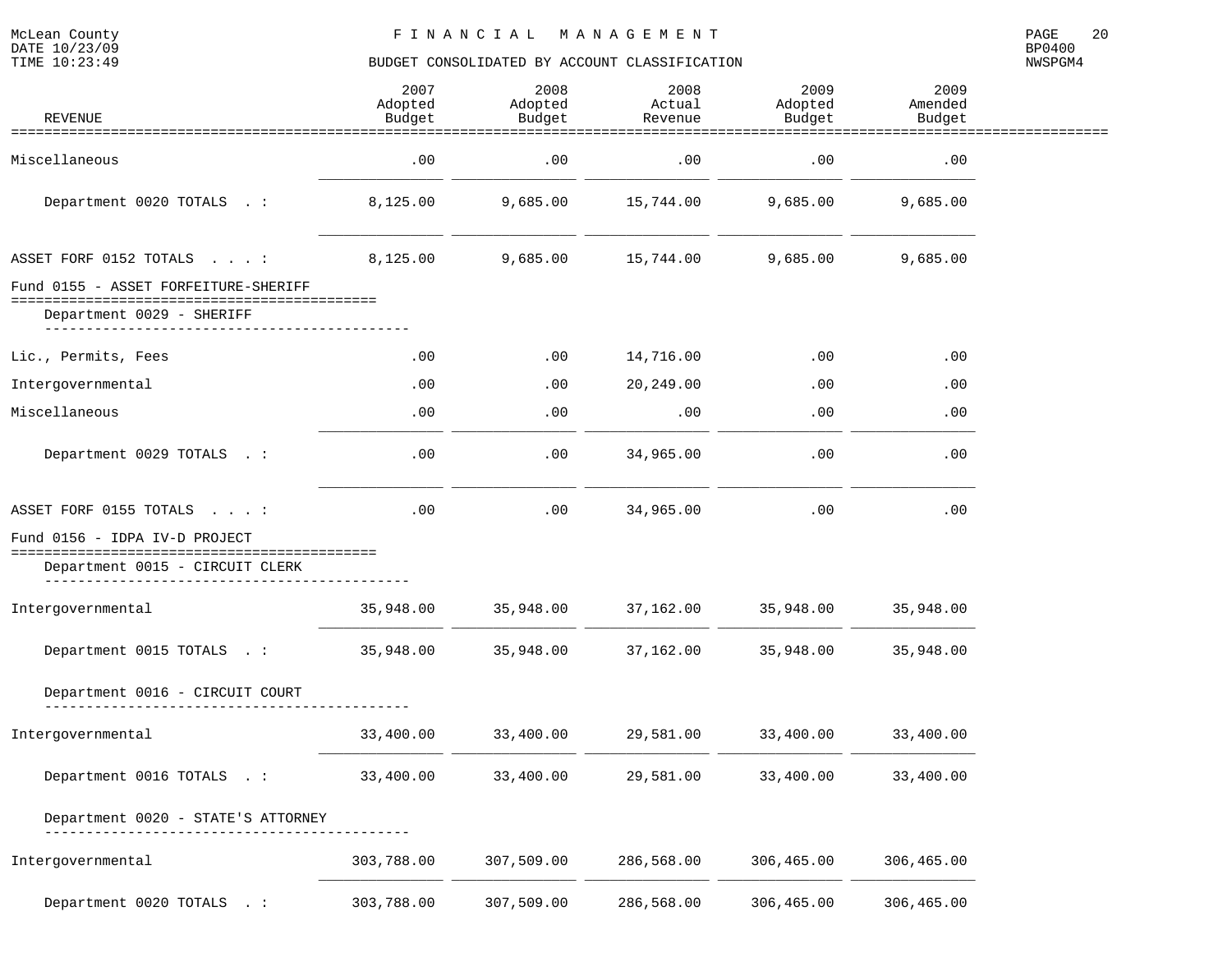| REVENUE                                                          | 2007<br>Adopted<br>Budget | 2008<br>Adopted<br>Budget | 2008<br>Actual<br>Revenue | 2009<br>Adopted<br>Budget | 2009<br>Amended<br>Budget |  |
|------------------------------------------------------------------|---------------------------|---------------------------|---------------------------|---------------------------|---------------------------|--|
|                                                                  |                           |                           |                           |                           |                           |  |
| IDPA IV-D 0156 TOTALS $\ldots$                                   | 373,136.00                | 376,857.00                | 353, 311.00               | 375,813.00                | 375,813.00                |  |
| Fund 0157 - TRANS SFTY HWY HIREBACK<br>Department 0029 - SHERIFF |                           |                           |                           |                           |                           |  |
| Lic., Permits, Fees                                              | .00                       | .00                       | .00                       | .00                       | .00                       |  |
| Department 0029 TOTALS . :                                       | .00                       | .00                       | .00                       | .00                       | .00                       |  |
| HIREBACK 0157 TOTALS :                                           | .00                       | .00                       | .00                       | .00                       | .00                       |  |
| Fund 0159 - WASTE MANAGEMENT FUND                                |                           |                           |                           |                           |                           |  |
| Department 0001 - COUNTY BOARD                                   |                           |                           |                           |                           |                           |  |
| Lic., Permits, Fees                                              | 170,000.00                | 170,000.00                | 170,356.00                | 170,000.00                | 170,000.00                |  |
| Intergovernmental                                                | .00                       | .00                       | .00                       | .00                       | .00                       |  |
| Charges For Services                                             | .00                       | .00                       | .00                       | .00                       | .00                       |  |
| Interest                                                         | .00                       | .00                       | .00                       | .00                       | .00                       |  |
| Transfer From Other Funds                                        | .00                       | .00                       | .00                       | .00                       | .00                       |  |
| Contributions                                                    | .00                       | .00                       | .00                       | .00                       | .00                       |  |
| Miscellaneous                                                    | .00                       | .00                       | .00                       | .00                       | .00                       |  |
| Department 0001 TOTALS . :                                       | 170,000.00                | 170,000.00                | 170,356.00                | 170,000.00                | 170,000.00                |  |
| WASTE MGT 0159 TOTALS :                                          | 170,000.00                | 170,000.00                | 170,356.00                | 170,000.00                | 170,000.00                |  |
| Fund 0160 - MULTIDISCIPLINARY DV GRNT                            |                           |                           |                           |                           |                           |  |
| Department 0020 - STATE'S ATTORNEY                               |                           |                           |                           |                           |                           |  |
| Intergovernmental                                                | 66,945.00                 | 67,811.00                 | 83,634.00                 | 50,924.00                 | 50,924.00                 |  |
| Miscellaneous                                                    | .00                       | .00                       | .00                       | .00                       | .00                       |  |
| Department 0020 TOTALS . :                                       | 66,945.00                 | 67,811.00                 | 83,634.00                 | 50,924.00                 | 50,924.00                 |  |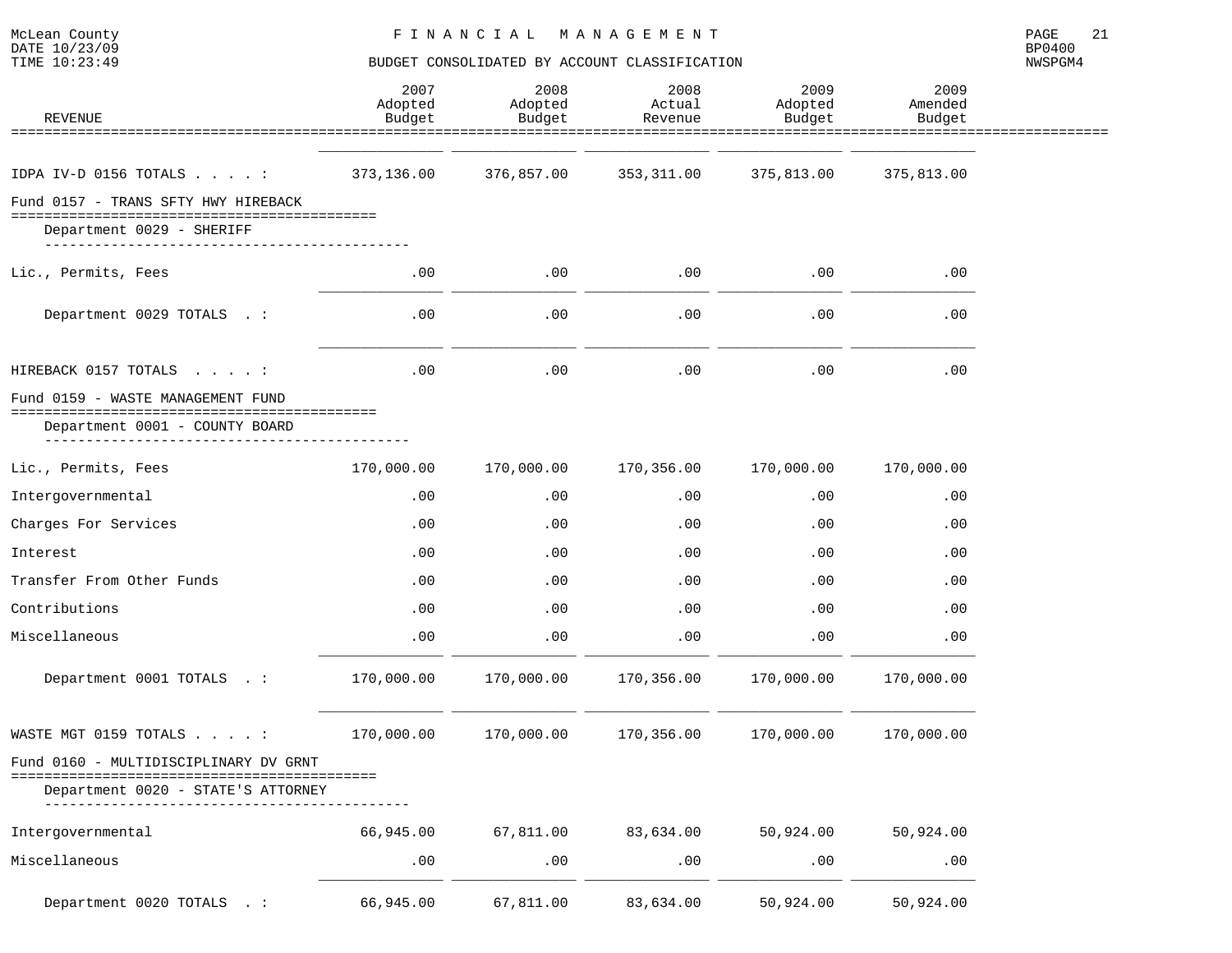| McLean County<br>DATE 10/23/09<br>TIME 10:23:49                                                  | FINANCIAL MANAGEMENT<br>BUDGET CONSOLIDATED BY ACCOUNT CLASSIFICATION |                                                  |                              |                               |                               |         |  |
|--------------------------------------------------------------------------------------------------|-----------------------------------------------------------------------|--------------------------------------------------|------------------------------|-------------------------------|-------------------------------|---------|--|
| REVENUE                                                                                          | 2007<br>Adopted<br>Budget                                             | 2008<br>Adopted<br>Budget                        | 2008<br>Actual<br>Revenue    | 2009<br>Adopted<br>Budget     | 2009<br>Amended<br>Budget     | NWSPGM4 |  |
| Department 0022 - COURT SERVICES                                                                 |                                                                       |                                                  |                              |                               |                               |         |  |
| Intergovernmental                                                                                | 67,335.00                                                             | .00                                              |                              | 10,123.00 33,948.00 33,948.00 |                               |         |  |
| Miscellaneous                                                                                    | $.00 \,$                                                              | .00                                              | $.00\,$                      | .00                           | .00                           |         |  |
| Department 0022 TOTALS .: 67,335.00                                                              |                                                                       | $\sim$ 00                                        |                              | 10,123.00 33,948.00           | 33,948.00                     |         |  |
| Department 0029 - SHERIFF                                                                        |                                                                       |                                                  |                              |                               |                               |         |  |
| Intergovernmental                                                                                | 94,108.00                                                             | $94,108.00$ $140,932.00$ $89,347.00$ $89,347.00$ |                              |                               |                               |         |  |
| Miscellaneous                                                                                    | .00                                                                   | .00                                              | .00                          | .00                           | .00                           |         |  |
| Department 0029 TOTALS .:                                                                        |                                                                       |                                                  |                              |                               |                               |         |  |
| MULT DV GR 0160 TOTALS: 228,388.00 161,919.00 234,689.00 174,219.00 174,219.00                   |                                                                       |                                                  |                              |                               |                               |         |  |
| Fund 0161 - PBC LEASE<br>Department 0045 - LAW & JUSTICE BUILDING                                |                                                                       |                                                  |                              |                               |                               |         |  |
| Taxes<br>General Property Taxes 2,115,613.00 1,685,000.00 1,683,591.00 1,685,000.00 1,685,000.00 |                                                                       |                                                  |                              |                               |                               |         |  |
| CLASS 1 Taxes TOTALS                                                                             | 2,115,613.00                                                          |                                                  | 1,685,000.00    1,683,591.00 |                               | $1,685,000.00$ $1,685,000.00$ |         |  |
| Intergovernmental                                                                                | .00                                                                   | .00                                              | .00                          | .00                           | .00                           |         |  |
| Transfer From Other Funds                                                                        | .00                                                                   | .00                                              | .00                          | .00                           | .00                           |         |  |
| Miscellaneous                                                                                    | $.00 \,$                                                              | $.00 \,$                                         | $.00 \,$                     | $.00\,$                       | .00                           |         |  |
| Department 0045 TOTALS .:                                                                        | 2,115,613.00                                                          | 1,685,000.00                                     | 1,683,591.00                 | 1,685,000.00                  | 1,685,000.00                  |         |  |
| Department 0115 - GOVERNMENT BUILDING                                                            |                                                                       |                                                  |                              |                               |                               |         |  |
| Taxes<br>General Property Taxes                                                                  | 526,027.00                                                            | 526,027.00                                       | 526,122.00                   | 429,176.00                    | 429,176.00                    |         |  |
| CLASS 1 Taxes TOTALS .                                                                           | 526,027.00                                                            | 526,027.00                                       | 526,122.00                   | 429,176.00                    | 429,176.00                    |         |  |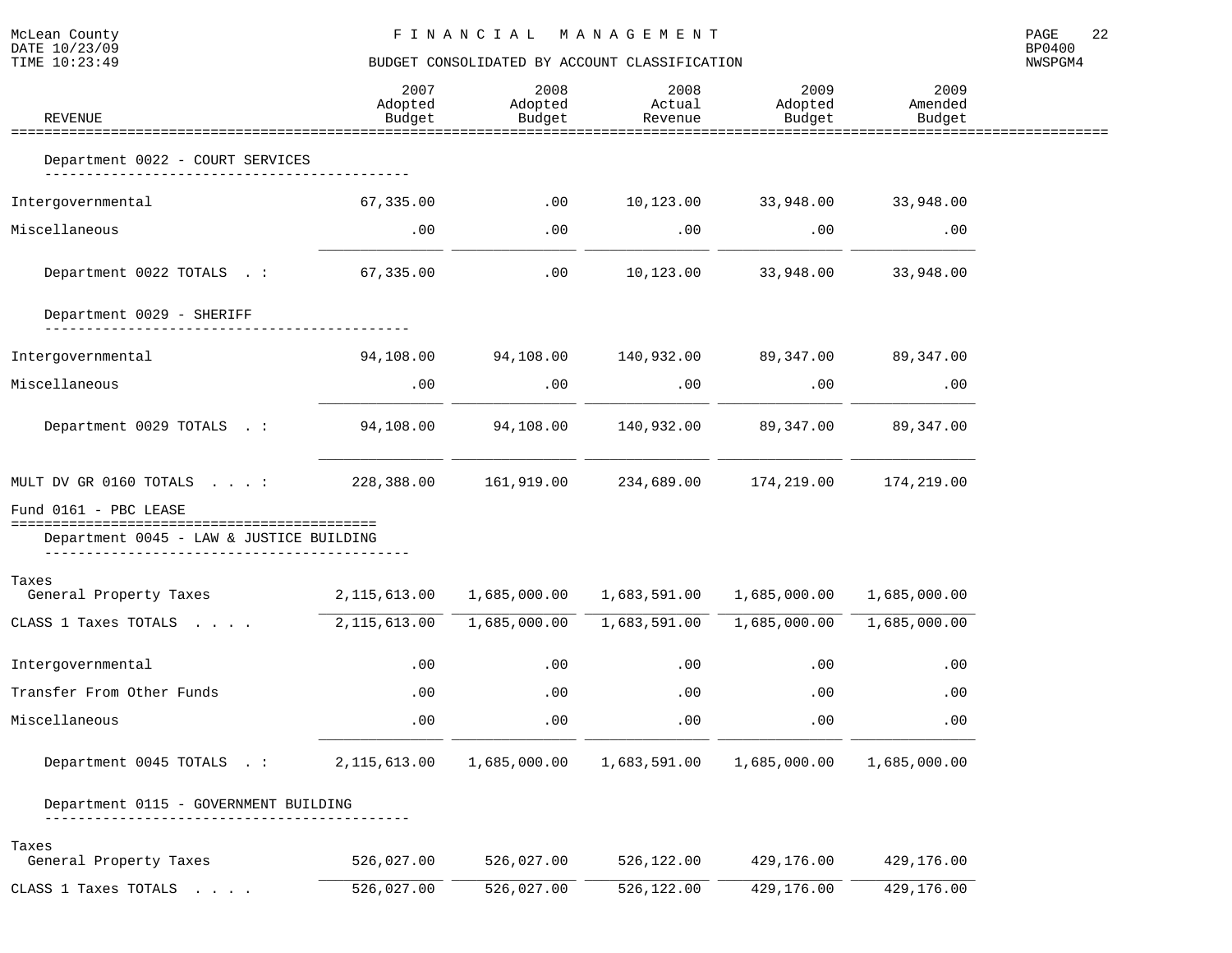NWSPGM4

| REVENUE                                                                          | 2007<br>Adopted<br>Budget | 2008<br>Adopted<br>Budget | 2008<br>Actual<br>Revenue | 2009<br>Adopted<br>Budget | 2009<br>Amended<br>Budget |  |
|----------------------------------------------------------------------------------|---------------------------|---------------------------|---------------------------|---------------------------|---------------------------|--|
|                                                                                  |                           |                           |                           |                           |                           |  |
| Intergovernmental                                                                | .00                       | .00                       | .00                       | .00                       | .00                       |  |
| Transfer From Other Funds                                                        | .00                       | .00                       | .00                       | .00                       | .00                       |  |
| Miscellaneous                                                                    | .00                       | .00                       | .00                       | .00                       | .00                       |  |
| Department 0115 TOTALS .:                                                        | 526,027.00                | 526,027.00                | 526,122.00                | 429,176.00                | 429,176.00                |  |
| PBC LEASE 0161 TOTALS :                                                          | 2,641,640.00              | 2, 211, 027.00            | 2,209,713.00              | 2, 114, 176.00            | 2, 114, 176.00            |  |
| Fund $0162$ - PBC RENT/O & M                                                     |                           |                           |                           |                           |                           |  |
| =====================================<br>Department 0041 - FACILITIES MANAGEMENT |                           |                           |                           |                           |                           |  |
| Taxes                                                                            |                           |                           |                           |                           |                           |  |
| General Property Taxes                                                           | 218,487.00                | 212,477.00                | 213,372.00                | 217,261.00                | 217,261.00                |  |
| CLASS 1 Taxes TOTALS                                                             | 218,487.00                | 212, 477.00               | 213, 372.00               | 217, 261.00               | 217, 261.00               |  |
| Intergovernmental                                                                | .00                       | .00                       | .00                       | .00                       | .00                       |  |
| Transfer From Other Funds                                                        | .00                       | .00                       | .00                       | .00                       | .00                       |  |
| Miscellaneous                                                                    | .00                       | .00                       | .00                       | .00                       | .00                       |  |
| Department 0041 TOTALS .:                                                        | 218,487.00                | 212,477.00                | 213,372.00                | 217,261.00                | 217,261.00                |  |
| Department 0045 - LAW & JUSTICE BUILDING                                         |                           |                           |                           |                           |                           |  |
| Taxes                                                                            |                           |                           |                           |                           |                           |  |
| General Property Taxes                                                           | 1,992,611.00              | 2,162,298.00              | 2,160,024.00              | 2,129,077.00              | 2,129,077.00              |  |
| CLASS 1 Taxes TOTALS                                                             | 1,992,611.00              | 2,162,298.00              | 2,160,024.00              | 2,129,077.00              | 2,129,077.00              |  |
| Intergovernmental                                                                | .00                       | .00                       | .00                       | .00                       | .00                       |  |
| Transfer From Other Funds                                                        | .00                       | .00                       | .00                       | .00                       | .00                       |  |
| Miscellaneous                                                                    | .00                       | .00                       | .00                       | .00                       | .00                       |  |
| Department 0045 TOTALS .:                                                        | 1,992,611.00              | 2,162,298.00              | 2,160,024.00              | 2,129,077.00              | 2,129,077.00              |  |

Department 0115 - GOVERNMENT BUILDING

McLean County<br>DATE 10/23/09<br>TIME 10:23:49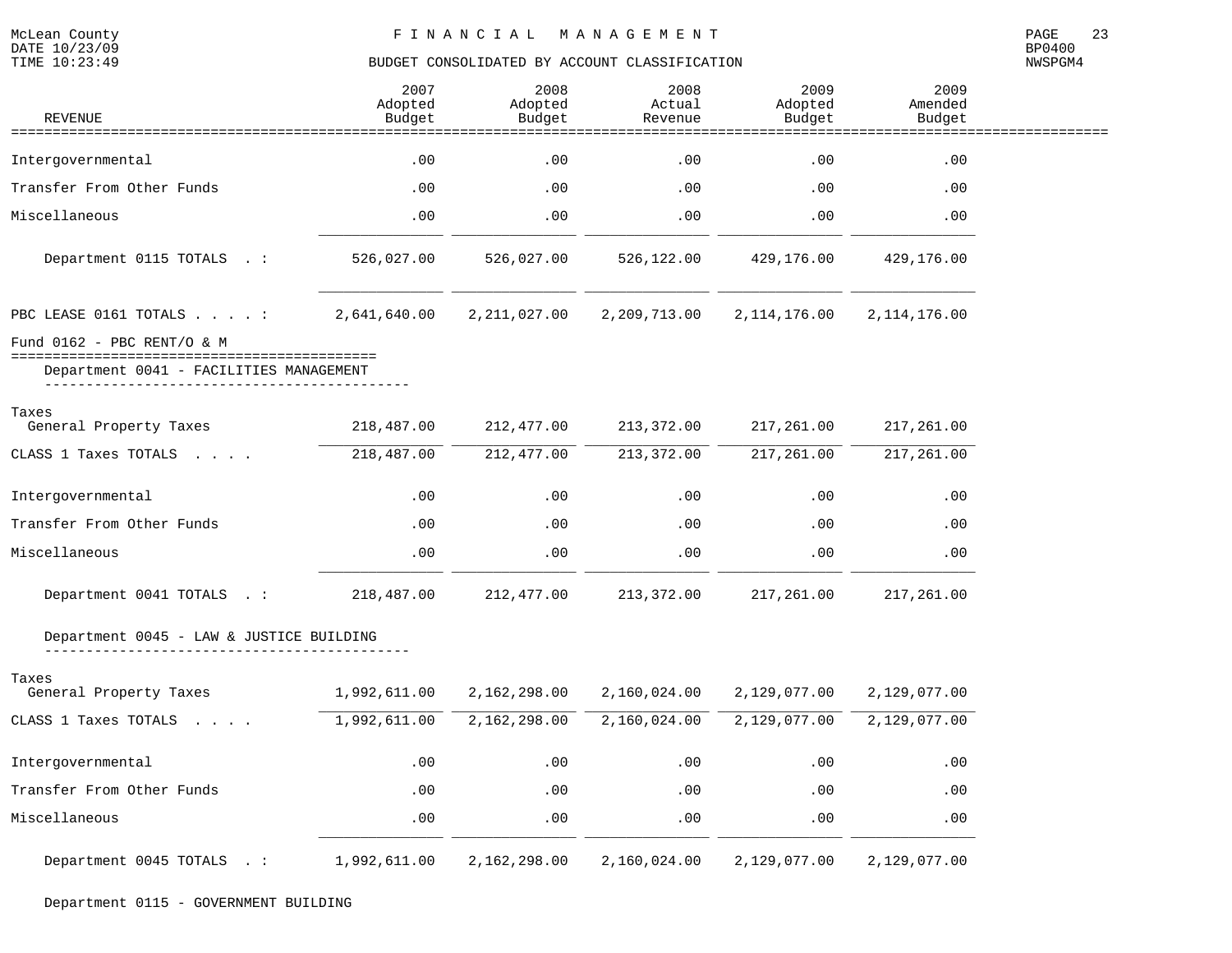| <b>REVENUE</b>                             | 2007<br>Adopted<br>Budget | 2008<br>Adopted<br>Budget | 2008<br>Actual<br>Revenue | 2009<br>Adopted<br>Budget | 2009<br>Amended<br>Budget |  |
|--------------------------------------------|---------------------------|---------------------------|---------------------------|---------------------------|---------------------------|--|
|                                            |                           |                           |                           |                           |                           |  |
| Taxes<br>General Property Taxes            | 390,255.00                | 448,219.00                | 447,204.00                | 449,120.00                | 449,120.00                |  |
| CLASS 1 Taxes TOTALS                       | 390,255.00                | 448,219.00                | 447,204.00                | 449,120.00                | 449,120.00                |  |
| Intergovernmental                          | .00                       | .00                       | .00                       | .00                       | .00                       |  |
| Transfer From Other Funds                  | .00                       | .00                       | .00                       | .00                       | .00                       |  |
| Miscellaneous                              | .00                       | .00                       | .00                       | .00                       | .00                       |  |
| Department 0115 TOTALS .:                  | 390,255.00                | 448,219.00                | 447,204.00                | 449,120.00                | 449,120.00                |  |
| PBC RENT 0162 TOTALS :                     | 2,601,353.00              | 2,822,994.00              | 2,820,600.00              | 2,795,458.00              | 2,795,458.00              |  |
| Fund 0164 - CO CLERK DOC STORAGE           |                           |                           |                           |                           |                           |  |
| Department 0005 - COUNTY CLERK             |                           |                           |                           |                           |                           |  |
| Lic., Permits, Fees                        | 27,500.00                 | 27,500.00                 | 26,288.00                 | 27,500.00                 | 27,500.00                 |  |
| Miscellaneous                              | 19,617.00                 | 18,715.00                 | .00                       | 20,768.00                 | 20,768.00                 |  |
| Department 0005 TOTALS . :                 | 47,117.00                 | 46,215.00                 | 26,288.00                 | 48,268.00                 | 48,268.00                 |  |
| CCLK DOC S 0164 TOTALS :                   | 47,117.00                 | 46,215.00                 | 26,288.00                 | 48,268.00                 | 48,268.00                 |  |
| Fund 0166 - *COPS IN SCHOOLS               |                           |                           |                           |                           |                           |  |
| Department 0029 - SHERIFF                  |                           |                           |                           |                           |                           |  |
| Intergovernmental<br>Police and Protective | .00                       | .00                       | .00                       | .00                       | .00                       |  |
| CLASS 1 Intergov. TOTALS                   | .00                       | .00                       | .00                       | .00                       | .00                       |  |
| Transfer From Other Funds                  | .00                       | .00                       | .00                       | .00                       | .00                       |  |
| Miscellaneous                              | .00                       | .00                       | .00                       | .00                       | .00                       |  |
| Department 0029 TOTALS . :                 | .00                       | .00                       | .00                       | .00                       | .00                       |  |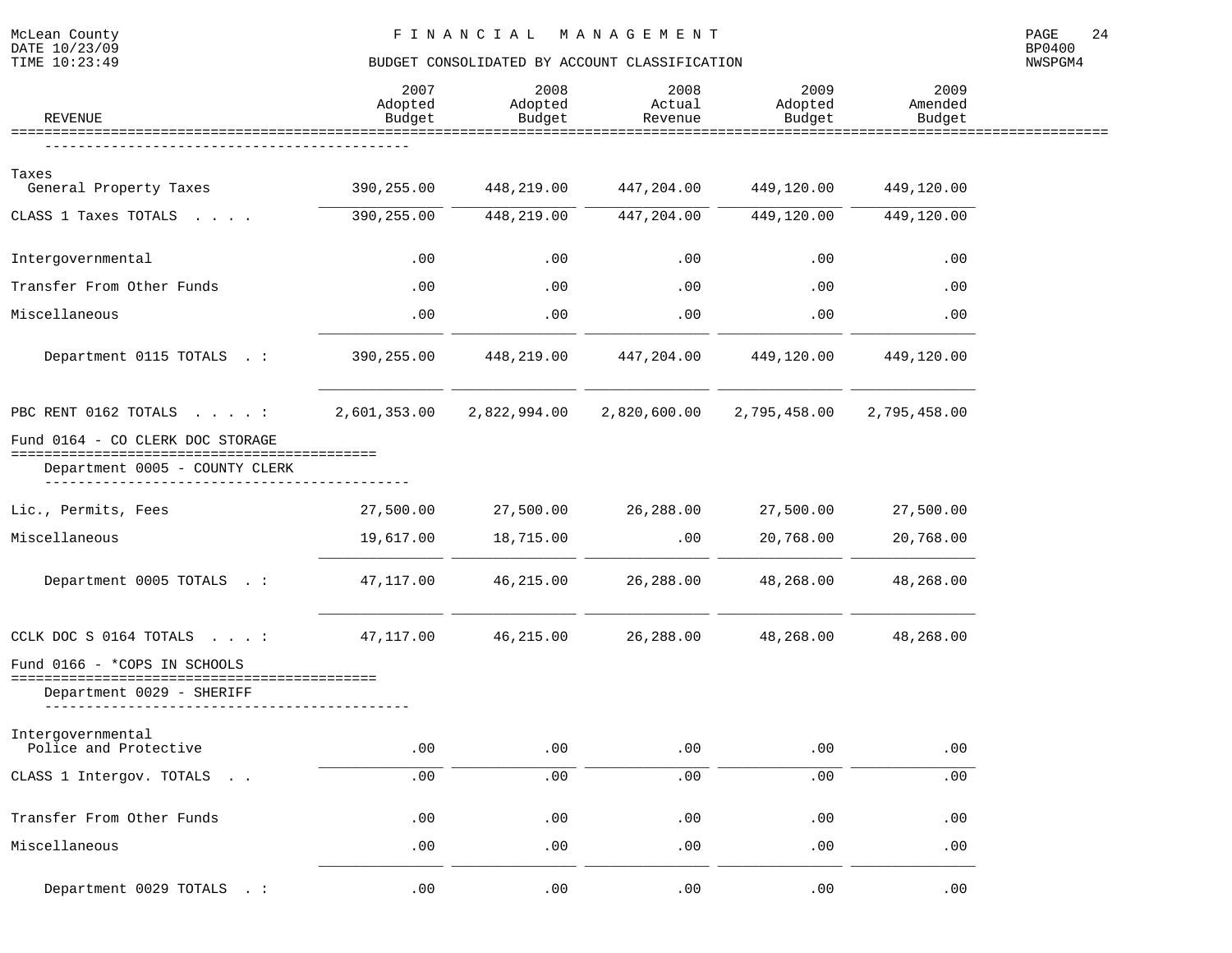#### TIME  $10:23:49$  BUDGET CONSOLIDATED BY ACCOUNT CLASSIFICATION

NWSPGM4

| <b>REVENUE</b>                                                            | 2007<br>Adopted<br>Budget | 2008<br>Adopted<br>Budget | 2008<br>Actual<br>Revenue | 2009<br>Adopted<br>Budget | 2009<br>Amended<br>Budget |  |
|---------------------------------------------------------------------------|---------------------------|---------------------------|---------------------------|---------------------------|---------------------------|--|
|                                                                           |                           |                           |                           |                           |                           |  |
| *COPS SCHL 0166 TOTALS :                                                  | .00                       | .00                       | .00                       | .00                       | .00                       |  |
| Fund 0167 - GIS FEES (Recorders Off)<br>Department 0006 - COUNTY RECORDER |                           |                           |                           |                           |                           |  |
|                                                                           |                           |                           |                           |                           |                           |  |
| Lic., Permits, Fees                                                       | 220,000.00                | 180,000.00                | 165,328.00                | 180,000.00                | 180,000.00                |  |
| Department 0006 TOTALS .:                                                 | 220,000.00                | 180,000.00                | 165,328.00                | 180,000.00                | 180,000.00                |  |
| GIS FEES 0167 TOTALS :                                                    | 220,000.00                | 180,000.00                | 165,328.00                | 180,000.00                | 180,000.00                |  |
| Fund 0168 - COLLECTOR AUTOMATION FUND                                     |                           |                           |                           |                           |                           |  |
| Department 0004 - COUNTY TREASURER                                        |                           |                           |                           |                           |                           |  |
| Lic., Permits, Fees<br>General Property Taxes                             | .00                       | .00                       | 1,900.00                  | .00                       | .00                       |  |
| CLASS 1 Lic/Permit TOTALS                                                 | 25,000.00                 | 25,000.00                 | 20,075.00                 | 25,000.00                 | 25,000.00                 |  |
| Miscellaneous                                                             | .00                       | .00                       | .00                       | 1,000.00                  | 1,000.00                  |  |
| Department 0004 TOTALS .:                                                 | 25,000.00                 | 25,000.00                 | 20,075.00                 | 26,000.00                 | 26,000.00                 |  |
| CLCTRAUTO 0168 TOTALS :                                                   | 25,000.00                 | 25,000.00                 | 20,075.00                 | 26,000.00                 | 26,000.00                 |  |
| Fund 0170 - NEUTRAL SITE CUSTODY EXCH                                     |                           |                           |                           |                           |                           |  |
| Department 0016 - CIRCUIT COURT                                           |                           |                           |                           |                           |                           |  |
| Lic., Permits, Fees                                                       | .00                       | .00                       | 16,383.00                 | 80,000.00                 | 80,000.00                 |  |
| Department 0016 TOTALS . :                                                | .00                       | .00                       | 16,383.00                 | 80,000.00                 | 80,000.00                 |  |
| CUSTODY EX 0170 TOTALS :                                                  | .00                       | .00                       | 16,383.00                 | 80,000.00                 | 80,000.00                 |  |
| Fund 0171 - CHILDREN'S WAITING ROOM                                       |                           |                           |                           |                           |                           |  |

============================================

Department 0016 - CIRCUIT COURT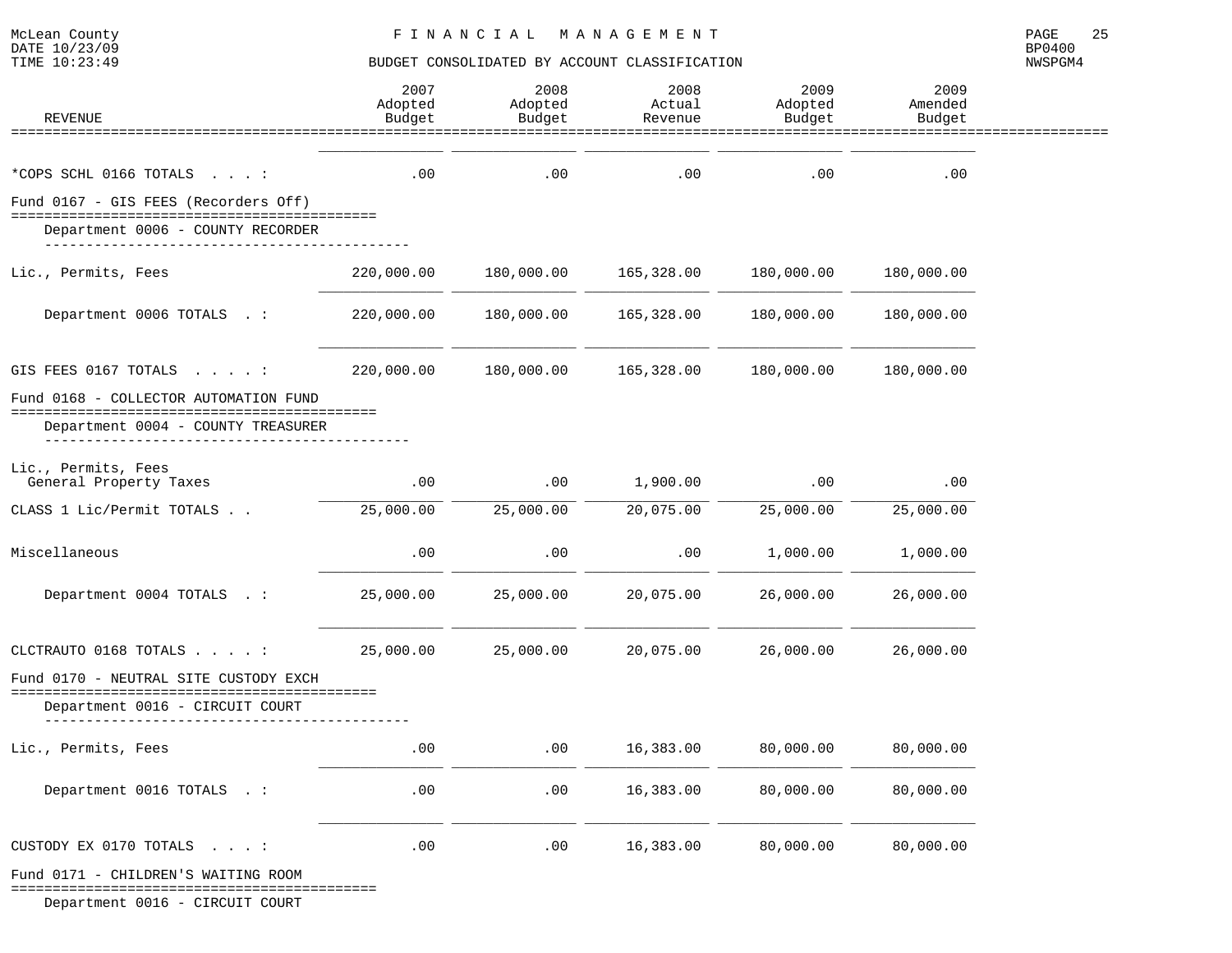McLean County<br>DATE 10/23/09<br>TIME 10:23:49

# BUDGET CONSOLIDATED BY ACCOUNT CLASSIFICATION

| REVENUE                                           | 2007<br>Adopted<br>Budget | 2008<br>Adopted<br>Budget | 2008<br>Actual<br>Revenue | 2009<br>Adopted<br>Budget | 2009<br>Amended<br>Budget |  |
|---------------------------------------------------|---------------------------|---------------------------|---------------------------|---------------------------|---------------------------|--|
|                                                   |                           |                           |                           |                           |                           |  |
| Lic., Permits, Fees                               | .00                       | $.00 \,$                  | 35,050.00                 | 33,000.00                 | 37,800.00                 |  |
| Department 0016 TOTALS . :                        | .00                       | $.00 \,$                  | 35,050.00                 | 33,000.00                 | 37,800.00                 |  |
| WAIT ROOM 0171 TOTALS :                           | .00                       | .00                       | 35,050.00                 | 33,000.00                 | 37,800.00                 |  |
| Fund 0180 - VENDING MACHINE ACCOUNT               |                           |                           |                           |                           |                           |  |
| Department 0099 - NON-DEPARTMENTAL                |                           |                           |                           |                           |                           |  |
| Miscellaneous                                     | .00                       | $.00 \,$                  | $.00 \,$                  | .00                       | .00                       |  |
| Department 0099 TOTALS . :                        | .00                       | .00                       | .00                       | .00                       | .00                       |  |
| VNDNG MACH 0180 TOTALS :                          | .00                       | .00                       | .00                       | .00                       | .00                       |  |
| Fund 0360 - FAIRVIEW BUILDING<br>================ |                           |                           |                           |                           |                           |  |
| Department 0041 - FACILITIES MANAGEMENT           |                           |                           |                           |                           |                           |  |
| Charges For Services                              | 81,366.00                 | 79,797.00                 | 64,669.00                 | 80,229.00                 | 80,229.00                 |  |
| Transfer From Other Funds                         | .00                       | $.00 \,$                  | $.00 \,$                  | .00                       | .00                       |  |
| Miscellaneous                                     | .00                       | .00                       | .00                       | .00                       | .00                       |  |
| Department 0041 TOTALS . :                        | 81,366.00                 | 79,797.00                 | 64,669.00                 | 80,229.00                 | 80,229.00                 |  |
| FAIRVIEW 0360 TOTALS :                            | 81,366.00                 | 79,797.00                 | 64,669.00                 | 80,229.00                 | 80,229.00                 |  |
| Fund 0401 - NURSING HOME                          |                           |                           |                           |                           |                           |  |
| Department 0090 - NURSING HOME                    |                           |                           |                           |                           |                           |  |
| Intergovernmental                                 | 810,539.00                | 791,379.00                | 937,398.00                | 1,008,481.00              | 1,008,481.00              |  |
| Charges For Services                              | 5,305,275.00              | 8,504,518.00              | 7,777,490.00              | 5,461,057.00              | 5,461,057.00              |  |
| Interest                                          | 97,990.00                 | 97,990.00                 | 219,395.00                | 85,000.00                 | 85,000.00                 |  |
| Transfer From Other Funds                         | 579,004.00                | 588,854.00                | 660,366.00                | 717,219.00                | 717,219.00                |  |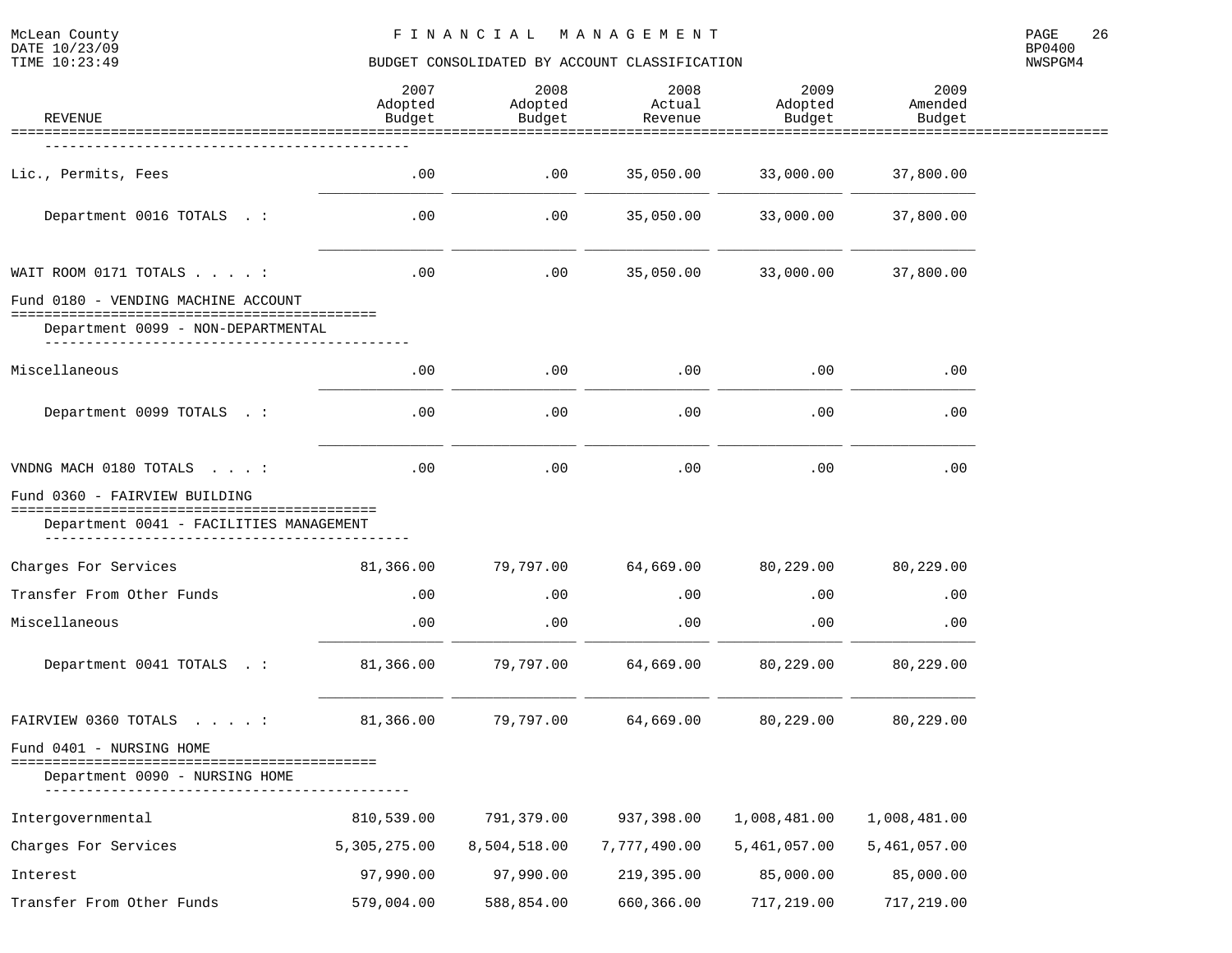| <b>REVENUE</b>                                                                                                             | 2007<br>Adopted<br>Budget | 2008<br>Adopted<br>Budget   | 2008<br>Actual<br>Revenue | 2009<br>Adopted<br>Budget | 2009<br>Amended<br>Budget |  |
|----------------------------------------------------------------------------------------------------------------------------|---------------------------|-----------------------------|---------------------------|---------------------------|---------------------------|--|
|                                                                                                                            |                           |                             | ==========                |                           |                           |  |
| Miscellaneous                                                                                                              | 12,000.00                 | 260,767.00                  | 12,453.00                 | 192,173.00                | 192,173.00                |  |
| Department 0090 TOTALS . :                                                                                                 | 6,804,808.00              | 10,243,508.00               | 9,607,102.00              | 7,463,930.00              | 7,463,930.00              |  |
| NURS. HOME 0401 TOTALS :                                                                                                   |                           | 6,804,808.00  10,243,508.00 | 9,607,102.00              | 7,463,930.00              | 7,463,930.00              |  |
| Fund 0450 - ETSB SURCHARGE FUND/E-911<br>=====================================<br>Department 0098 - ENHANCED 911 TELEPHONE |                           |                             |                           |                           |                           |  |
| Lic., Permits, Fees                                                                                                        | 1,799,509.00              | 1,810,784.00                | 2,177,429.00              | 1,790,173.00              | 1,790,173.00              |  |
| Intergovernmental                                                                                                          | .00                       | .00                         | .00                       | .00                       | .00                       |  |
| Interest                                                                                                                   | 11,000.00                 | .00                         | 22,721.00                 | 30,000.00                 | 30,000.00                 |  |
| Transfer From Other Funds                                                                                                  | .00                       | .00                         | .00                       | .00                       | .00                       |  |
| Contributions                                                                                                              | .00                       | .00                         | .00                       | .00                       | .00                       |  |
| Miscellaneous                                                                                                              | 323,840.00                | .00                         | .00                       | .00                       | .00                       |  |
| Department 0098 TOTALS . :                                                                                                 | 2,134,349.00              | 1,810,784.00                | 2,200,150.00              | 1,820,173.00              | 1,820,173.00              |  |
| $E-911$ 0450 TOTALS :                                                                                                      | 2,134,349.00              | 1,810,784.00                | 2,200,150.00              | 1,820,173.00              | 1,820,173.00              |  |
| Fund 0452 - METRO COMMUNICATIONS CTR<br>==================================<br>Department 0030 - METRO COMMUNICATION CTR.   |                           |                             |                           |                           |                           |  |
| Lic., Permits, Fees                                                                                                        | .00                       | 35,000.00                   | 37,200.00                 | 37,000.00                 | 37,000.00                 |  |
| Intergovernmental                                                                                                          | 1,537,242.00              | 1,637,316.00                | 1,637,316.00              | 1,726,875.00              | 1,726,875.00              |  |
| Interest                                                                                                                   | .00                       | 15,000.00                   | 5,253.00                  | 15,000.00                 | 15,000.00                 |  |
| Transfer From Other Funds                                                                                                  | 536,426.00                | 583,362.00                  | 583,362.00                | 630,031.00                | 630,031.00                |  |
| Miscellaneous                                                                                                              | .00                       | .00                         | 42.00                     | .00                       | .00                       |  |
| Department 0030 TOTALS . :                                                                                                 | 2,073,668.00              | 2,270,678.00                | 2, 263, 173.00            | 2,408,906.00              | 2,408,906.00              |  |
| METRO COMM 0452 TOTALS :                                                                                                   | 2,073,668.00              | 2,270,678.00                | 2, 263, 173.00            | 2,408,906.00              | 2,408,906.00              |  |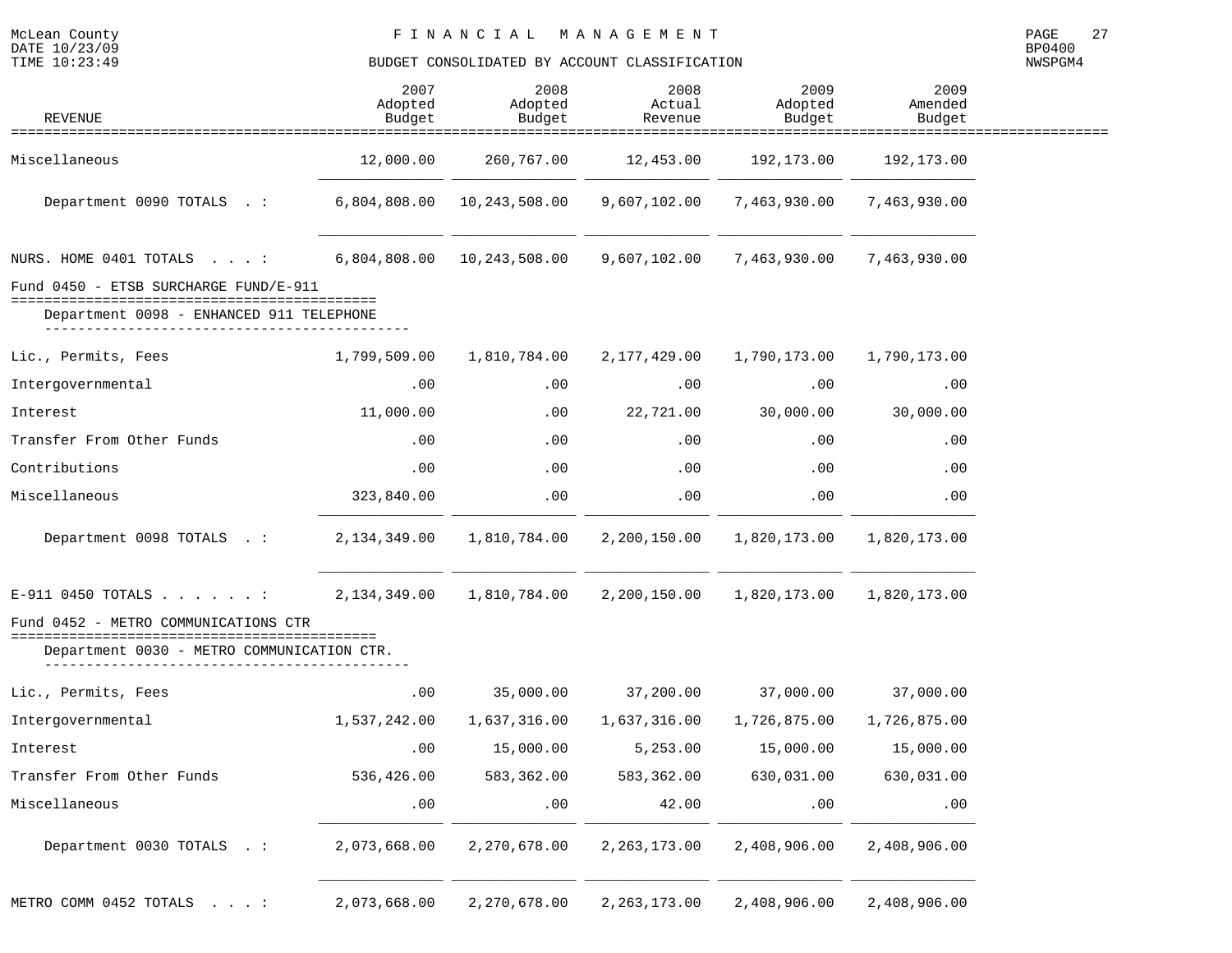| McLean County<br>DATE 10/23/09<br>TIME 10:23:49 | FINANCIAL MANAGEMENT<br>BUDGET CONSOLIDATED BY ACCOUNT CLASSIFICATION |                             |                           |                           |                           |  |
|-------------------------------------------------|-----------------------------------------------------------------------|-----------------------------|---------------------------|---------------------------|---------------------------|--|
| REVENUE                                         | 2007<br>Adopted<br>Budget                                             | 2008<br>Adopted<br>Budget   | 2008<br>Actual<br>Revenue | 2009<br>Adopted<br>Budget | 2009<br>Amended<br>Budget |  |
|                                                 |                                                                       |                             |                           |                           |                           |  |
| GRAND TOTALS<br>$\sim$                          | 73,708,642.00                                                         | 79,366,142.00 78,956,066.00 |                           | 77,773,636.00             | 77,417,162.00             |  |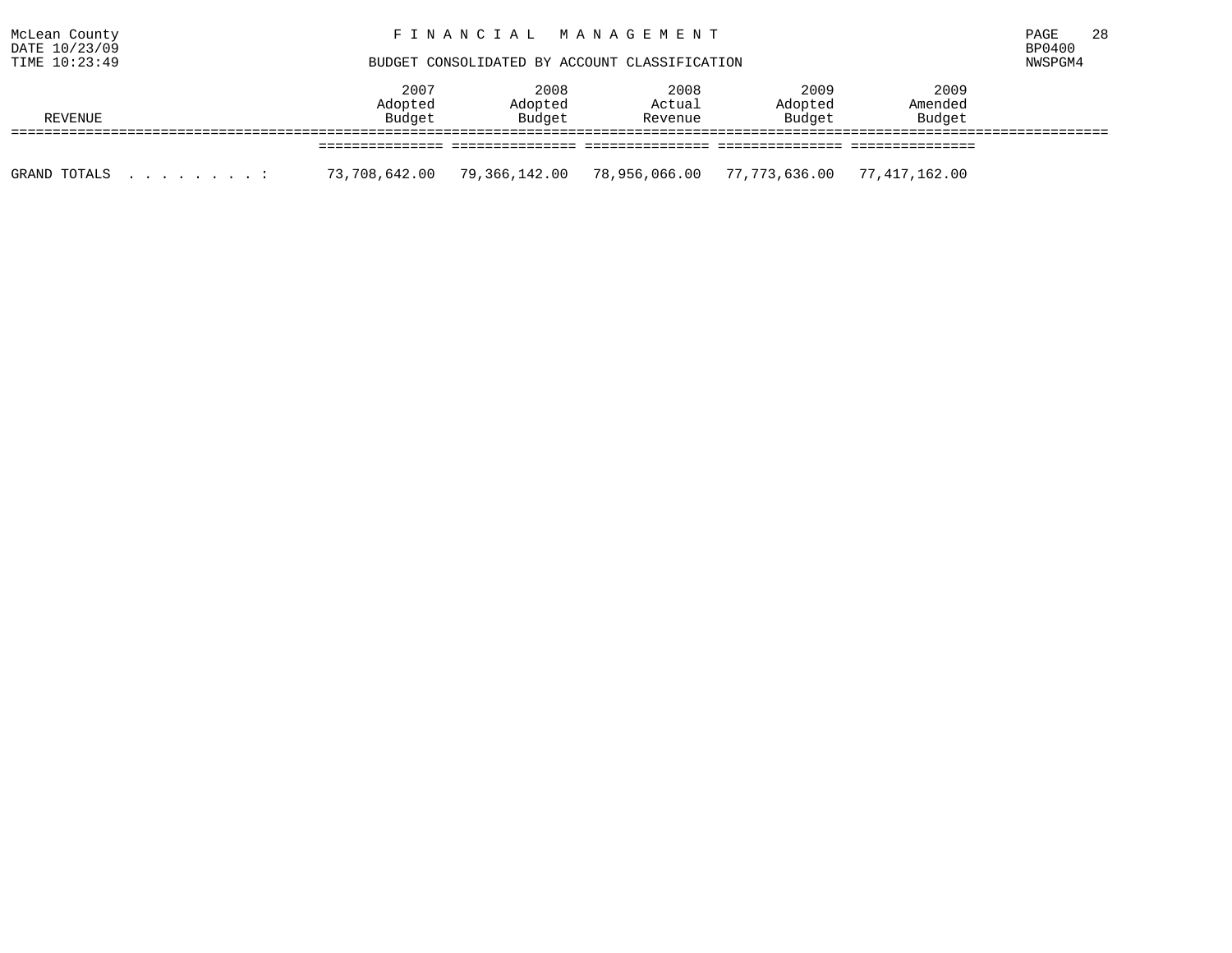| <b>EXPENSE</b>                         | 2007<br>Adopted<br>Budget | 2008<br>Adopted<br>Budget | 2008<br>Actual<br>Expense | 2009<br>Adopted<br>Budget | 2009<br>Amended<br>Budget |  |
|----------------------------------------|---------------------------|---------------------------|---------------------------|---------------------------|---------------------------|--|
| Fund 0001 - GENERAL FUND               |                           |                           |                           |                           |                           |  |
| Department 0001 - COUNTY BOARD         |                           |                           |                           |                           |                           |  |
| Salaries                               | 198,256.00                | 127,355.00                | 109,889.00                | 132,054.00                | 132,054.00                |  |
| Fringe Benefits                        | 8,000.00                  | 8,000.00                  | 8,000.00                  | 8,000.00                  | 2,000.00                  |  |
| Supplies                               | 4,600.00                  | 4,650.00                  | 2,762.00                  | 5,050.00                  | 4,550.00                  |  |
| Services                               | 1,179,658.00              | 1,209,269.00              | 1,356,084.00              | 513,737.00                | 526,700.00                |  |
| Capital Assets                         | 165,500.00                | 179,406.00                | 197,364.00                | 145,600.00                | 145,600.00                |  |
| Transfer To Other Funds                | .00                       | .00                       | 583,362.00                | 630,031.00                | 630,031.00                |  |
| Department 0001 TOTALS .:              | 1,556,014.00              | 1,528,680.00              | 2, 257, 461.00            | 1,434,472.00              | 1,440,935.00              |  |
| Department 0002 - COUNTY ADMINISTRATOR |                           |                           |                           |                           |                           |  |
| Salaries                               | 313,032.00                | 353,186.00                | 360,922.00                | 394,928.00                | 374,928.00                |  |
| Fringe Benefits                        | 11,780.00                 | 12,920.00                 | 12,920.00                 | 15,200.00                 | 15,200.00                 |  |
| Supplies                               | 30,700.00                 | 34,900.00                 | 33,349.00                 | 34,900.00                 | 33,900.00                 |  |
| Services                               | 103,396.00                | 125,988.00                | 122,976.00                | 111,935.00                | 111,435.00                |  |
| Capital Assets                         | 2,145.00                  | 2,253.00                  | 2,253.00                  | 2,310.00                  | 2,310.00                  |  |
| Department 0002 TOTALS .:              | 461,053.00                | 529,247.00                | 532,420.00                | 559,273.00                | 537,773.00                |  |
| Department 0003 - COUNTY AUDITOR       |                           |                           |                           |                           |                           |  |
| Salaries                               | 280,742.00                | 300,596.00                | 293,191.00                | 270,819.00                | 270,819.00                |  |
| Fringe Benefits                        | 18,600.00                 | 20,400.00                 | 20,400.00                 | 19,000.00                 | 19,000.00                 |  |
| Supplies                               | 15,650.00                 | 15,350.00                 | 13,897.00                 | 15,100.00                 | 14,600.00                 |  |
| Services                               | 10,720.00                 | 17,820.00                 | 16,009.00                 | 18,530.00                 | 16,030.00                 |  |
| Capital Assets                         | 5,300.00                  | 2,950.00                  | 4,450.00                  | 1,025.00                  | 1,025.00                  |  |
| Department 0003 TOTALS . :             | 331,012.00                | 357,116.00                | 347,947.00                | 324,474.00                | 321, 474.00               |  |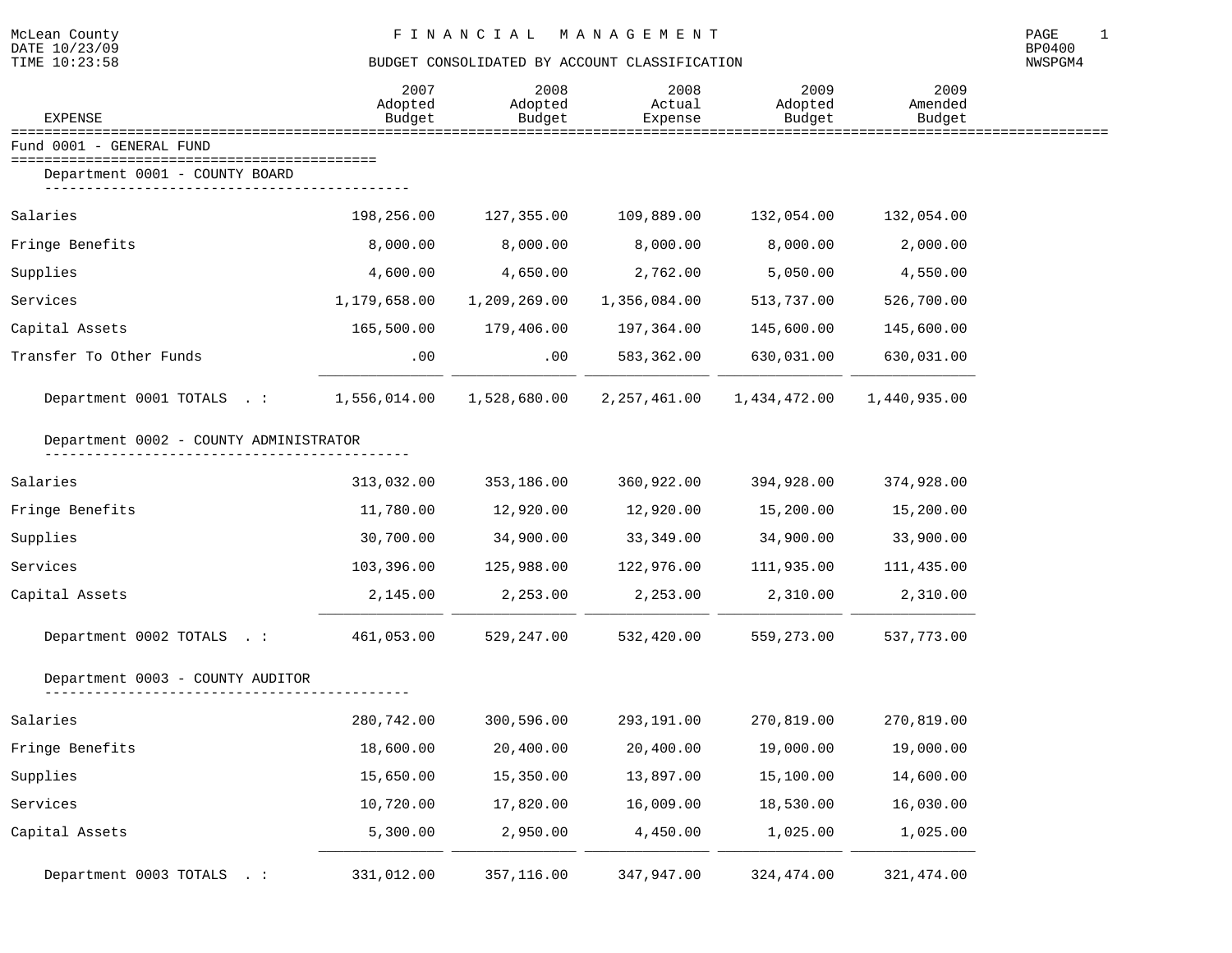| <b>EXPENSE</b>                     | 2007<br>Adopted<br>Budget | 2008<br>Adopted<br>Budget | 2008<br>Actual<br>Expense | 2009<br>Adopted<br>Budget | 2009<br>Amended<br>Budget   |  |
|------------------------------------|---------------------------|---------------------------|---------------------------|---------------------------|-----------------------------|--|
| Department 0004 - COUNTY TREASURER |                           |                           |                           |                           | =========================== |  |
| Salaries                           | 245,669.00                | 254,683.00                | 254,625.00                | 268,739.00                | 268,239.00                  |  |
| Fringe Benefits                    | 15,500.00                 | 17,000.00                 | 17,000.00                 | 19,000.00                 | 19,000.00                   |  |
| Supplies                           | 50,500.00                 | 52,700.00                 | 48,166.00                 | 51,600.00                 | 49,000.00                   |  |
| Services                           | 27,850.00                 | 24,400.00                 | 24,129.00                 | 25,550.00                 | 22,020.00                   |  |
| Capital Assets                     | 1,200.00                  | 1,300.00                  | 1,570.00                  | 2,900.00                  | 7,600.00                    |  |
| Department 0004 TOTALS . :         | 340,719.00                | 350,083.00                | 345,490.00                | 367,789.00                | 365,859.00                  |  |
| Department 0005 - COUNTY CLERK     |                           |                           |                           |                           |                             |  |
| Salaries                           | 330,485.00                | 341,172.00                | 350, 213.00               | 350,367.00                | 350,367.00                  |  |
| Fringe Benefits                    | 24,801.00                 | 27,200.00                 | 27,200.00                 | 30,400.00                 | 30,400.00                   |  |
| Supplies                           | 54,420.00                 | 98,830.00                 | 137,161.00                | 101,360.00                | 68,360.00                   |  |
| Services                           | 309,040.00                | 328,000.00                | 357,211.00                | 310,448.00                | 250,448.00                  |  |
| Capital Assets                     | 81,365.00                 | 139,300.00                | 168,687.00                | 2,345.00                  | 2,345.00                    |  |
| Department 0005 TOTALS .:          | 800,111.00                | 934,502.00                | 1,040,472.00              | 794,920.00                | 701,920.00                  |  |
| Department 0006 - COUNTY RECORDER  |                           |                           |                           |                           |                             |  |
| Salaries                           | 159,223.00                | 166,587.00                | 169,668.00                | 202,934.00                | 202,934.00                  |  |
| Fringe Benefits                    | 11,160.00                 | 12,240.00                 | 12,240.00                 | 19,000.00                 | 19,000.00                   |  |
| Supplies                           | 24,700.00                 | 30,950.00                 | 28,968.00                 | 27,250.00                 | 28,089.00                   |  |
| Services                           | 14,170.00                 | 14,670.00                 | 13,003.00                 | 15,870.00                 | 13,870.00                   |  |
| Capital Assets                     | 1,550.00                  | 26,088.00                 | 18,377.00                 | 1,550.00                  | 5,890.00                    |  |
| Transfer To Other Funds            | .00                       | .00                       | .00                       | .00                       | .00                         |  |
| Department 0006 TOTALS .:          | 210,803.00                | 250,535.00                | 242,256.00                | 266,604.00                | 269,783.00                  |  |

Department 0008 - MERIT BOARD

--------------------------------------------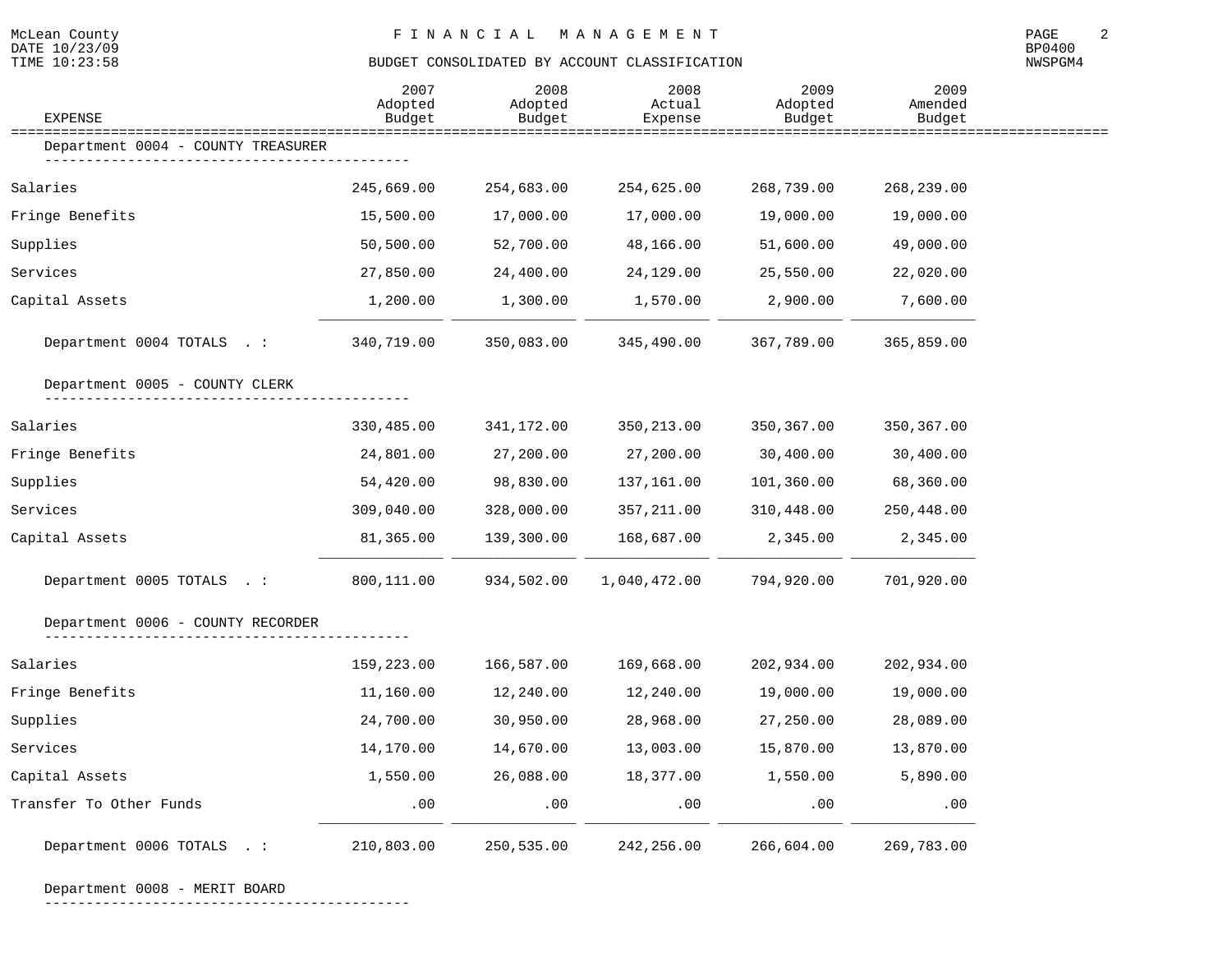| <b>EXPENSE</b>                    | 2007<br>Adopted<br>Budget | 2008<br>Adopted<br>Budget | 2008<br>Actual<br>Expense      | 2009<br>Adopted<br>Budget | 2009<br>Amended<br>Budget |  |
|-----------------------------------|---------------------------|---------------------------|--------------------------------|---------------------------|---------------------------|--|
| ============================      |                           |                           | ============================== |                           |                           |  |
| Salaries                          | 7,000.00                  | 8,000.00                  | 5,387.00                       | 8,000.00                  | 8,000.00                  |  |
| Supplies                          | 500.00                    | 500.00                    | 211.00                         | 550.00                    | 550.00                    |  |
| Services                          | 9,850.00                  | 6,900.00                  | 4,131.00                       | 8,550.00                  | 8,550.00                  |  |
| Capital Assets                    | .00                       | .00                       | .00                            | .00                       | .00                       |  |
| Department 0008 TOTALS .:         | 17,350.00                 | 15,400.00                 | 9,729.00                       | 17,100.00                 | 17,100.00                 |  |
| Department 0015 - CIRCUIT CLERK   |                           |                           |                                |                           |                           |  |
| Salaries                          | 1,701,097.00              | 1,803,840.00              | 1,715,141.00                   | 1,836,659.00              | 1,830,659.00              |  |
| Fringe Benefits                   | 142,600.00                | 156,400.00                | 156,400.00                     | 170,050.00                | 170,050.00                |  |
| Supplies                          | 104,650.00                | 111,090.00                | 117,514.00                     | 114,675.00                | 113,175.00                |  |
| Services                          | 41,472.00                 | 41,462.00                 | 37,113.00                      | 43,490.00                 | 43,240.00                 |  |
| Capital Assets                    | 8,640.00                  | 31,374.00                 | 19,115.00                      | 9,096.00                  | 9,096.00                  |  |
| Transfer To Other Funds           | .00                       | .00                       | .00                            | $.00 \,$                  | .00                       |  |
| Department 0015 TOTALS .:         | 1,998,459.00              |                           | 2,144,166.00 2,045,283.00      | 2,173,970.00              | 2,166,220.00              |  |
| Department 0016 - CIRCUIT COURT   |                           |                           |                                |                           |                           |  |
| Salaries                          | 391,922.00                | 391,653.00                | 404,627.00                     | 409,308.00                | 405,708.00                |  |
| Fringe Benefits                   | 34,100.00                 | 37,400.00                 | 37,400.00                      | 41,800.00                 | 41,800.00                 |  |
| Supplies                          | 39,950.00                 | 43,250.00                 | 45,134.00                      | 50,000.00                 | 50,000.00                 |  |
| Services                          | 373, 346.00               | 397,846.00                | 404,002.00                     | 416,146.00                | 413,146.00                |  |
| Capital Assets                    | 7,000.00                  | 8,200.00                  | 10,354.00                      | 9,700.00                  | 9,700.00                  |  |
| Other                             | .00                       | .00                       | .00                            | .00                       | .00                       |  |
| Department 0016 TOTALS .:         | 846,318.00                | 878,349.00                | 901,517.00                     | 926,954.00                | 920,354.00                |  |
| Department 0018 - JURY COMMISSION |                           |                           |                                |                           |                           |  |
| Salaries                          | 78,067.00                 | 81,603.00                 | 77,522.00                      | 84,362.00                 | 80,362.00                 |  |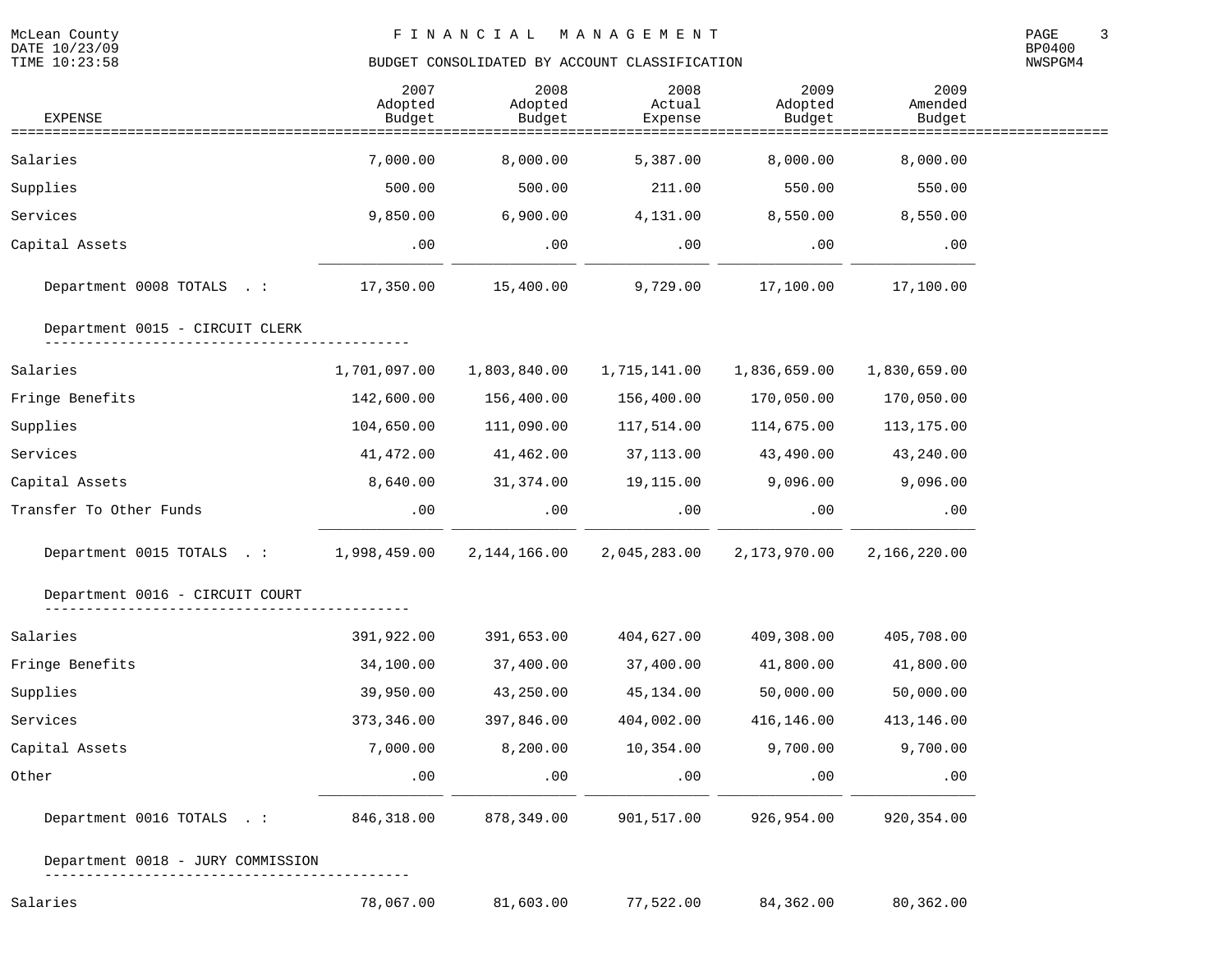NWSPGM4

| <b>EXPENSE</b>                            | 2007<br>Adopted<br>Budget | 2008<br>Adopted<br>Budget | 2008<br>Actual<br>Expense | 2009<br>Adopted<br>Budget | 2009<br>Amended<br>Budget |  |
|-------------------------------------------|---------------------------|---------------------------|---------------------------|---------------------------|---------------------------|--|
| ======================<br>Fringe Benefits | 3,100.00                  | 3,400.00                  | 3,400.00                  | 3,800.00                  | 3,800.00                  |  |
| Supplies                                  | 14,297.00                 | 15,623.00                 | 14,460.00                 | 16,032.00                 | 16,032.00                 |  |
| Services                                  | 9,160.00                  | 9,185.00                  | 7,718.00                  | 12,286.00                 | 12,286.00                 |  |
| Capital Assets                            | .00                       | .00                       | $.00 \,$                  | .00                       | .00                       |  |
| Department 0018 TOTALS .:                 | 104,624.00                | 109,811.00                | 103,100.00                | 116,480.00                | 112,480.00                |  |
| Department 0020 - STATE'S ATTORNEY        |                           |                           |                           |                           |                           |  |
| Salaries                                  | 2,002,860.00              | 2,095,180.00              | 2,041,728.00              | 2,158,360.00              | 2,128,360.00              |  |
| Fringe Benefits                           | 125,023.00                | 137,122.00                | 137,122.00                | 159,600.00                | 159,600.00                |  |
| Supplies                                  | 46,334.00                 | 47,878.00                 | 56,117.00                 | 51,867.00                 | 51,867.00                 |  |
| Services                                  | 232,632.00                | 240,063.00                | 225, 411.00               | 240,225.00                | 240,225.00                |  |
| Capital Assets                            | 46,574.00                 | 6,800.00                  | 24,558.00                 | 7,244.00                  | 7,244.00                  |  |
| Transfer To Other Funds                   | .00                       | .00                       | .00                       | .00                       | .00                       |  |
| Department 0020 TOTALS .:                 | 2,453,423.00              | 2,527,043.00              | 2,484,936.00              | 2,617,296.00              | 2,587,296.00              |  |
| Department 0021 - PUBLIC DEFENDER         |                           |                           |                           |                           |                           |  |
| Salaries                                  | 1,109,882.00              | 1,187,018.00              | 1,191,033.00              | 1,211,199.00              | 1,211,199.00              |  |
| Fringe Benefits                           | 68,200.00                 | 74,800.00                 | 74,800.00                 | 83,600.00                 | 83,600.00                 |  |
| Supplies                                  | 27,619.00                 | 29,371.00                 | 23, 124.00                | 30,127.00                 | 19,627.00                 |  |
| Services                                  | 238,401.00                | 289,871.00                | 329,619.00                | 334,705.00                | 328,205.00                |  |
| Capital Assets                            | 15,867.00                 | 8,067.00                  | 2,880.00                  | 2,064.00                  | 2,064.00                  |  |
| Transfer To Other Funds                   | .00                       | .00                       | .00                       | .00                       | .00                       |  |
| Department 0021 TOTALS .:                 | 1,459,969.00              | 1,589,127.00              | 1,621,456.00              | 1,661,695.00              | 1,644,695.00              |  |

Department 0022 - COURT SERVICES

--------------------------------------------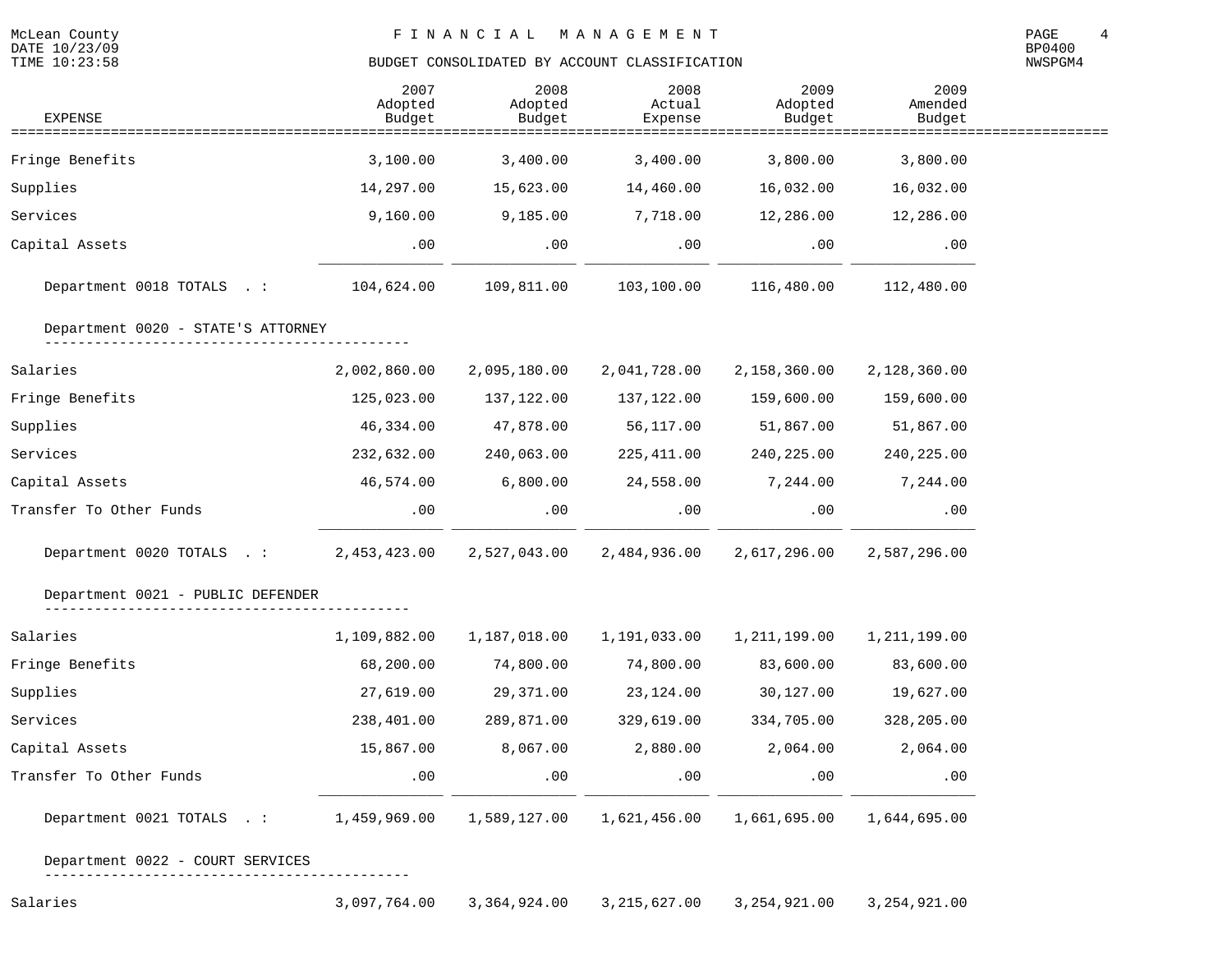NWSPGM4

| <b>EXPENSE</b>                         | 2007<br>Adopted<br>Budget | 2008<br>Adopted<br>Budget | 2008<br>Actual<br>Expense                    | 2009<br>Adopted<br>Budget | 2009<br>Amended<br>Budget |  |
|----------------------------------------|---------------------------|---------------------------|----------------------------------------------|---------------------------|---------------------------|--|
| Fringe Benefits                        | 212,846.00                | 244,222.00                | ==============================<br>244,222.00 | 276,146.00                | 276,146.00                |  |
| Supplies                               | 106,475.00                | 109,336.00                | 102,355.00                                   | 112,488.00                | 147,845.00                |  |
| Services                               | 240,593.00                | 241,128.00                | 192,805.00                                   | 203, 227.00               | 442,644.00                |  |
| Capital Assets                         | 23,150.00                 | 13,557.00                 | 13,531.00                                    | 6, 135.00                 | 42,135.00                 |  |
|                                        |                           |                           |                                              |                           |                           |  |
| Transfer To Other Funds                | .00                       | .00                       | .00                                          | .00                       | .00                       |  |
| Department 0022 TOTALS .:              | 3,680,828.00              | 3,973,167.00              | 3,768,540.00                                 | 3,852,917.00              | 4,163,691.00              |  |
| Department 0029 - SHERIFF              |                           |                           |                                              |                           |                           |  |
| Salaries                               | 5,768,648.00              | 6,464,564.00              | 6,443,070.00                                 | 6,890,338.00              | 6,802,396.00              |  |
| Fringe Benefits                        | 403,775.00                | 442,850.00                | 442,850.00                                   | 532,000.00                | 532,000.00                |  |
| Supplies                               | 605,403.00                | 607,668.00                | 682,594.00                                   | 649,890.00                | 660,524.00                |  |
| Services                               | 393,999.00                | 408,519.00                | 1,161,953.00                                 | 504,266.00                | 514,266.00                |  |
| Capital Assets                         | 70,230.00                 | 62,580.00                 | 58,169.00                                    | 29,016.00                 | 31,813.00                 |  |
| Transfer To Other Funds                | .00                       | .00                       | $.00 \,$                                     | .00                       | .00                       |  |
| Department 0029 TOTALS .: 7,242,055.00 |                           | 7,986,181.00              | 8,788,636.00                                 | 8,605,510.00              | 8,540,999.00              |  |
| Department 0031 - CORONER              |                           |                           |                                              |                           |                           |  |
| Salaries                               | 238,431.00                | 252,362.00                | 269,899.00                                   | 270,034.00                | 270,034.00                |  |
| Fringe Benefits                        | 12,400.00                 | 13,600.00                 | 13,600.00                                    | 19,000.00                 | 19,000.00                 |  |
| Supplies                               | 33,250.00                 | 35,900.00                 | 34,508.00                                    | 41,700.00                 | 40,915.00                 |  |
| Services                               | 142,542.00                | 165,348.00                | 179,694.00                                   | 185,763.00                | 185,013.00                |  |
| Capital Assets                         | 1,420.00                  | 48,100.00                 | 47,247.00                                    | 5,193.00                  | 5,193.00                  |  |
| Department 0031 TOTALS .:              | 428,043.00                | 515,310.00                | 544,948.00                                   | 521,690.00                | 520,155.00                |  |
| Department 0032 - RESCUE SQUAD         |                           |                           |                                              |                           |                           |  |

Supplies .00 .00 .00 .00 .00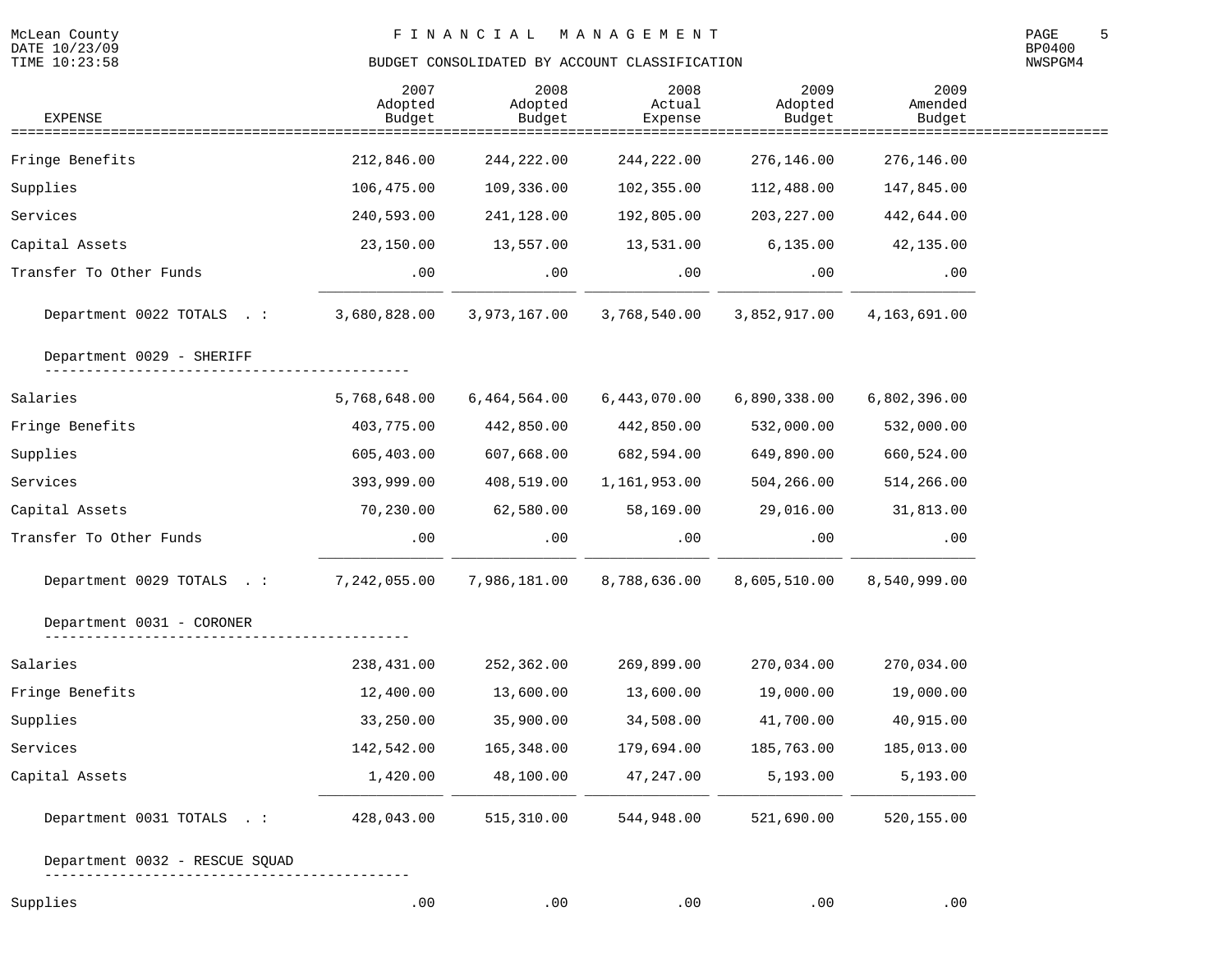| <b>EXPENSE</b>                          | 2007<br>Adopted<br>Budget | 2008<br>Adopted<br>Budget | 2008<br>Actual<br>Expense | 2009<br>Adopted<br>Budget | 2009<br>Amended<br>Budget |  |
|-----------------------------------------|---------------------------|---------------------------|---------------------------|---------------------------|---------------------------|--|
|                                         |                           |                           |                           |                           |                           |  |
| Services                                | .00                       | .00                       | .00                       | .00                       | .00                       |  |
| Capital Assets                          | .00                       | .00                       | .00                       | $.00 \,$                  | .00                       |  |
| Department 0032 TOTALS . :              | .00                       | .00                       | .00                       | .00                       | .00                       |  |
| Department 0038 - BUILDING & ZONING     |                           |                           |                           |                           |                           |  |
| Salaries                                | 216, 271.00               | 230,687.00                | 225,152.00                | 230,606.00                | 230,606.00                |  |
| Fringe Benefits                         | 15,500.00                 | 17,000.00                 | 17,000.00                 | 19,000.00                 | 19,000.00                 |  |
| Supplies                                | 8,490.00                  | 9,910.00                  | 7,710.00                  | 10,830.00                 | 10,330.00                 |  |
| Services                                | 60,187.00                 | 55,641.00                 | 29,883.00                 | 43,201.00                 | 49,701.00                 |  |
| Capital Assets                          | .00                       | .00                       | $.00 \,$                  | 905.00                    | 905.00                    |  |
| Department 0038 TOTALS .:               | 300,448.00                | 313,238.00                | 279,745.00                | 304,542.00                | 310,542.00                |  |
| Department 0040 - PARKS & RECREATION    |                           |                           |                           |                           |                           |  |
| Salaries                                | 271,179.00                | 285,438.00                | 250,415.00                | 276,760.00                | 276,760.00                |  |
| Fringe Benefits                         | 15,500.00                 | 17,000.00                 | 17,000.00                 | 19,000.00                 | 19,000.00                 |  |
| Supplies                                | 66,960.00                 | 85,085.00                 | 96,670.00                 | 97,000.00                 | 97,000.00                 |  |
| Services                                | 94,650.00                 | 169,650.00                | 163,864.00                | 111,650.00                | 107,150.00                |  |
| Capital Assets                          | 101,400.00                | 64,130.00                 | 32,233.00                 | 21,000.00                 | 108,000.00                |  |
| Department 0040 TOTALS . :              | 549,689.00                | 621,303.00                | 560,182.00                | 525,410.00                | 607,910.00                |  |
| Department 0041 - FACILITIES MANAGEMENT |                           |                           |                           |                           |                           |  |
| Salaries                                | 1,394,610.00              | 1,424,328.00              | 1,472,994.00              | 1,494,267.00              | 1,465,058.00              |  |
| Fringe Benefits                         | 133,376.00                | 146,259.00                | 146,259.00                | 165,074.00                | 165,074.00                |  |
| Supplies                                | 300,560.00                | 317,755.00                | 305,787.00                | 322,082.00                | 320,010.00                |  |
| Services                                | 1,838,576.00              | 1,890,350.00              | 1,907,323.00              | 1,888,722.00              | 1,887,792.00              |  |
| Capital Assets                          | 207,129.00                | 349,075.00                | 1,579,602.00              | 290,730.00                | 355,037.00                |  |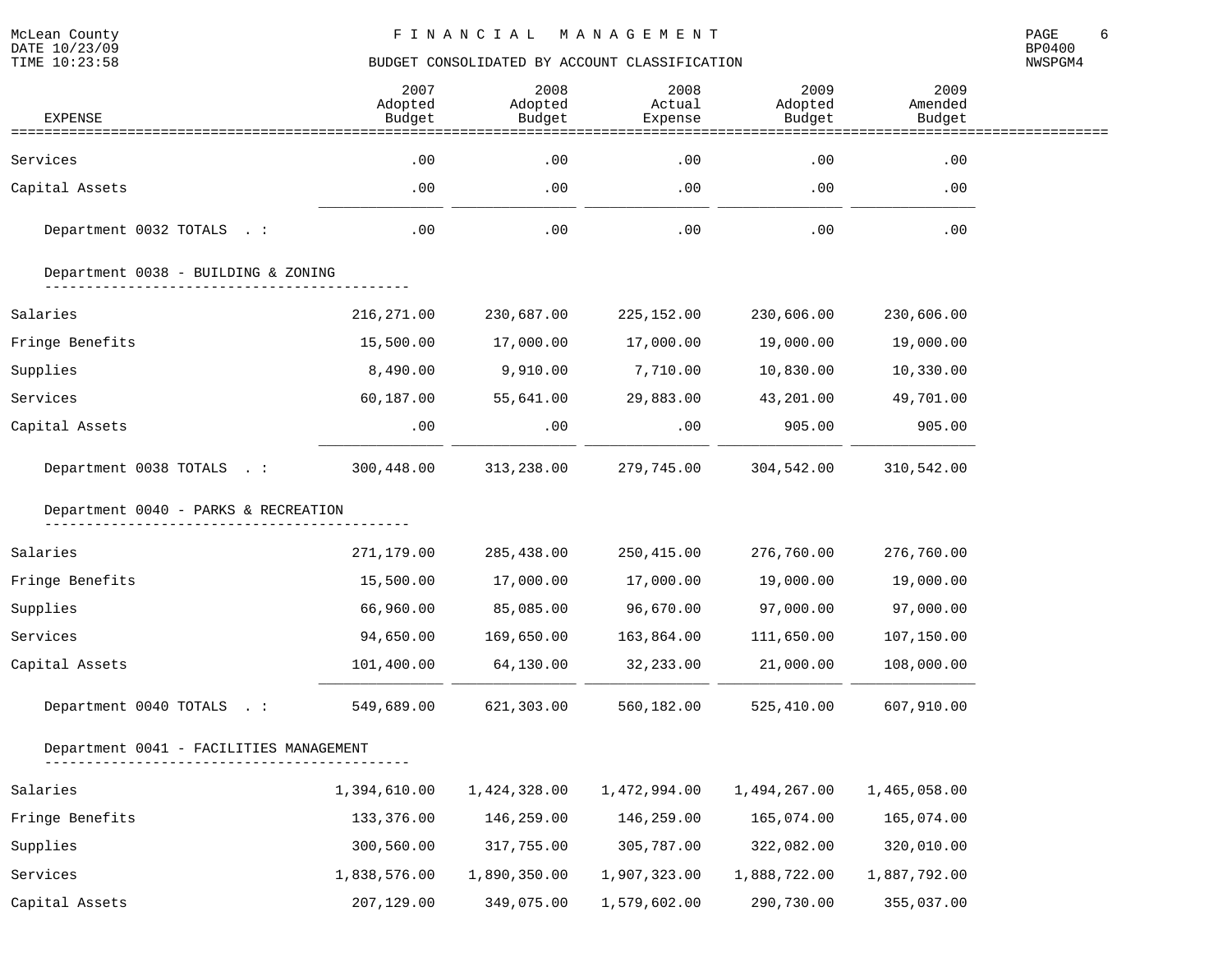| McLean<br>County | F I N A N C I A L | M A N A G E M E N T | PAGE          |
|------------------|-------------------|---------------------|---------------|
| DATE 10/23/09    |                   |                     | <b>BP0400</b> |

# TIME  $10:23:58$  BUDGET CONSOLIDATED BY ACCOUNT CLASSIFICATION

NWSPGM4

| <b>EXPENSE</b>                              | 2007<br>Adopted<br>Budget | 2008<br>Adopted<br>Budget | 2008<br>Actual<br>Expense | 2009<br>Adopted<br>Budget | 2009<br>Amended<br>Budget |  |
|---------------------------------------------|---------------------------|---------------------------|---------------------------|---------------------------|---------------------------|--|
|                                             |                           |                           |                           |                           |                           |  |
| Department 0041 TOTALS .:                   | 3,874,251.00              | 4,127,767.00              | 5,411,965.00              | 4,160,875.00              | 4,192,971.00              |  |
| Department 0043 - INFORMATION SERVICES      |                           |                           |                           |                           |                           |  |
| Salaries                                    | 925,277.00                | 946,428.00                | 952,760.00                | 968,904.00                | 968,904.00                |  |
| Fringe Benefits                             | 49,600.00                 | 54,400.00                 | 54,400.00                 | 60,800.00                 | 60,800.00                 |  |
| Supplies                                    | 42,630.00                 | 43,235.00                 | 38,118.00                 | 37,190.00                 | 37,190.00                 |  |
| Services                                    | 641,064.00                | 447,788.00                | 494,882.00                | 484,776.00                | 526,826.00                |  |
| Capital Assets                              | 382,500.00                | 219,600.00                | 195,051.00                | 201,350.00                | 145,143.00                |  |
| Department 0043 TOTALS . :                  | 2,041,071.00              | 1,711,451.00              | 1,735,211.00              | 1,753,020.00              | 1,738,863.00              |  |
| Department 0047 - EMA                       |                           |                           |                           |                           |                           |  |
| Salaries                                    | 111,003.00                | 116,857.00                | 120,114.00                | 123,201.00                | 123,201.00                |  |
| Fringe Benefits                             | 9,300.00                  | 10,200.00                 | 10,200.00                 | 11,400.00                 | 11,400.00                 |  |
| Supplies                                    | 10,150.00                 | 11,950.00                 | 13,724.00                 | 14,100.00                 | 12,800.00                 |  |
| Services                                    | 30,250.00                 | 29,400.00                 | 25,121.00                 | 29,850.00                 | 29,850.00                 |  |
| Capital Assets                              | 6,800.00                  | 6,100.00                  | 17,412.00                 | 6,200.00                  | 4,200.00                  |  |
| Department 0047 TOTALS .:                   | 167,503.00                | 174,507.00                | 186,571.00                | 184,751.00                | 181,451.00                |  |
| Department 0048 - BLOOMINGTON ELECTION COM. |                           |                           |                           |                           |                           |  |
| Salaries                                    | 94,221.00                 | 98,081.00                 | 97,881.00                 | 100,315.00                | 100,315.00                |  |
| Fringe Benefits                             | 3,100.00                  | .00                       | .00                       | .00                       | .00                       |  |
| Services                                    | 399,928.00                | 419,124.00                | 419,124.00                | 439,870.00                | 439,870.00                |  |
| Department 0048 TOTALS . :                  | 497,249.00                | 517,205.00                | 517,005.00                | 540,185.00                | 540,185.00                |  |

Department 0049 - ASSESSMENT OFFICE

--------------------------------------------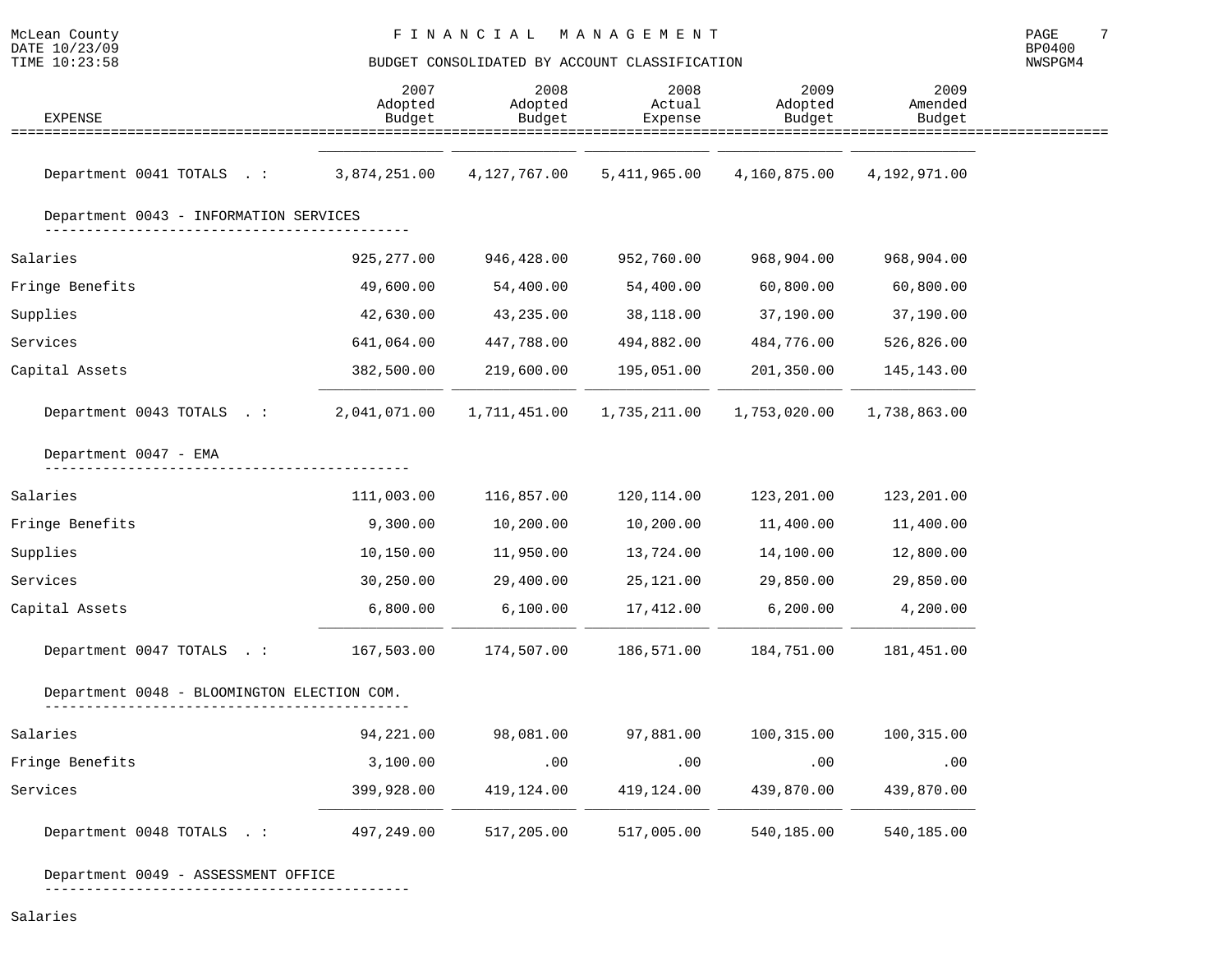McLean County<br>DATE 10/23/09<br>TIME 10:23:58

| <b>EXPENSE</b>                                                             | 2007<br>Adopted<br>Budget | 2008<br>Adopted<br>Budget | 2008<br>Actual<br>Expense | 2009<br>Adopted<br>Budget | 2009<br>Amended<br>Budget |  |
|----------------------------------------------------------------------------|---------------------------|---------------------------|---------------------------|---------------------------|---------------------------|--|
| ==================                                                         | 429,891.00                | 405,654.00                | 394,892.00                | 418,681.00                | 399,563.00                |  |
| Fringe Benefits                                                            | 34,100.00                 | 34,000.00                 | 34,000.00                 | 38,000.00                 | 38,000.00                 |  |
| Supplies                                                                   | 72,490.00                 | 78,925.00                 | 77,742.00                 | 82,150.00                 | 81,850.00                 |  |
| Services                                                                   | 192,127.00                | 154,611.00                | 119,382.00                | 132,724.00                | 135,372.00                |  |
| Capital Assets                                                             | 2,113.00                  | 16,320.00                 | 16,725.00                 | 2,546.00                  | 22,558.00                 |  |
| Department 0049 TOTALS . :                                                 | 730,721.00                | 689,510.00                | 642,741.00                | 674,101.00                | 677, 343.00               |  |
| GEN. FUND 0001 TOTALS :                                                    | 30,091,713.00             | 31,843,698.00             | 34, 367, 611.00           | 32,384,028.00             | 32,559,999.00             |  |
| Fund 0005 - *HOMELAND SECURITY GRANT                                       |                           |                           |                           |                           |                           |  |
| ====================================<br>Department 0099 - NON-DEPARTMENTAL |                           |                           |                           |                           |                           |  |
| Supplies                                                                   | .00                       | .00                       | .00                       | .00                       | .00                       |  |
| Services                                                                   | .00                       | .00                       | .00                       | .00                       | .00                       |  |
| Capital Assets                                                             | .00                       | .00                       | .00                       | .00                       | .00                       |  |
| Transfer To Other Funds                                                    | .00                       | .00                       | .00                       | .00                       | .00                       |  |
| Department 0099 TOTALS . :                                                 | .00                       | .00                       | .00                       | .00                       | .00                       |  |
| *HOMELAND 0005 TOTALS :                                                    | .00                       | .00                       | .00                       | .00                       | .00                       |  |
| Fund 0102 - DENTAL SEALANT GRANT<br>====================                   |                           |                           |                           |                           |                           |  |
| Department 0061 - HEALTH DEPARTMENT                                        |                           |                           |                           |                           |                           |  |
| Salaries                                                                   | 53,025.00                 | 53,367.00                 | 63,472.00                 | 53,232.00                 | 53,232.00                 |  |
| Fringe Benefits                                                            | 10,781.00                 | 10,729.00                 | 11,675.00                 | 11,376.00                 | 11,376.00                 |  |
| Supplies                                                                   | 21,025.00                 | 21,590.00                 | 34, 379.00                | 23,470.00                 | 23,470.00                 |  |
| Services                                                                   | 104,892.00                | 142,635.00                | 182,395.00                | 158,094.00                | 158,094.00                |  |
| Capital Assets                                                             | 2,500.00                  | 3,500.00                  | 25, 419.00                | 16,500.00                 | 16,500.00                 |  |
| Transfer To Other Funds                                                    | .00                       | .00                       | 1,500.00                  | .00                       | .00                       |  |
| Department 0061 TOTALS . :                                                 | 192,223.00                | 231,821.00                | 318,840.00                | 262,672.00                | 262,672.00                |  |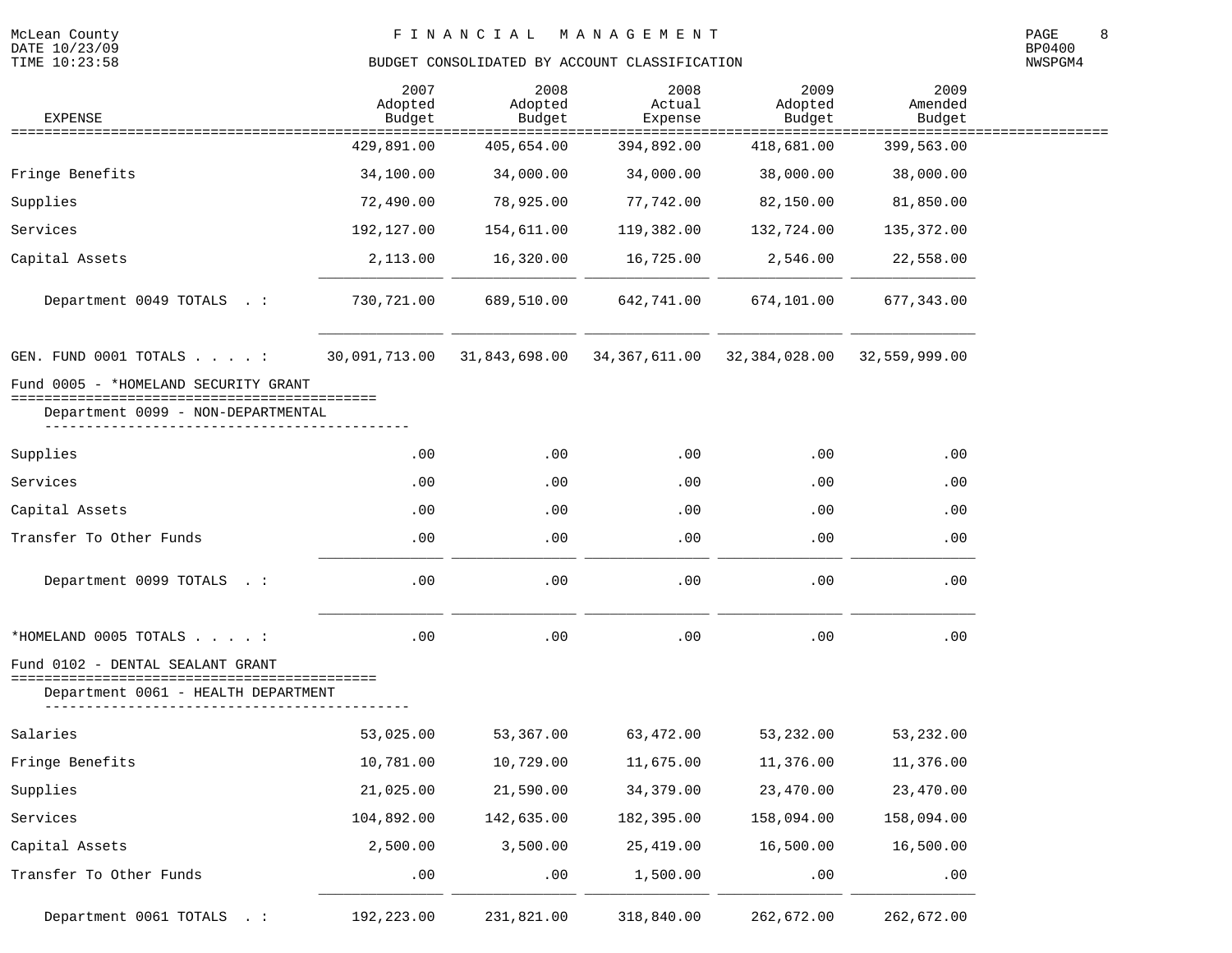NWSPGM4

| <b>EXPENSE</b>                                                                                                                                                                                                                                                                                                                                                                                                                                                                                                                | 2007<br>Adopted<br>Budget | 2008<br>Adopted<br>Budget | 2008<br>Actual<br>Expense | 2009<br>Adopted<br>Budget | 2009<br>Amended<br>Budget |
|-------------------------------------------------------------------------------------------------------------------------------------------------------------------------------------------------------------------------------------------------------------------------------------------------------------------------------------------------------------------------------------------------------------------------------------------------------------------------------------------------------------------------------|---------------------------|---------------------------|---------------------------|---------------------------|---------------------------|
|                                                                                                                                                                                                                                                                                                                                                                                                                                                                                                                               |                           |                           |                           |                           |                           |
| DENTAL S. 0102 TOTALS :                                                                                                                                                                                                                                                                                                                                                                                                                                                                                                       | 192,223.00                | 231,821.00                | 318,840.00                | 262,672.00                | 262,672.00                |
| Fund 0103 - HEALTH DEPT. - WIC                                                                                                                                                                                                                                                                                                                                                                                                                                                                                                |                           |                           |                           |                           |                           |
| Department 0061 - HEALTH DEPARTMENT                                                                                                                                                                                                                                                                                                                                                                                                                                                                                           |                           |                           |                           |                           |                           |
| Salaries                                                                                                                                                                                                                                                                                                                                                                                                                                                                                                                      | 242,428.00                | 253,063.00                | 264,187.00                | 290,988.00                | 297,496.00                |
| Fringe Benefits                                                                                                                                                                                                                                                                                                                                                                                                                                                                                                               | 59,137.00                 | 60,553.00                 | 62,412.00                 | 72,145.00                 | 74,381.00                 |
| Supplies                                                                                                                                                                                                                                                                                                                                                                                                                                                                                                                      | 35,000.00                 | 25,575.00                 | 23,924.00                 | 22,640.00                 | 22,640.00                 |
| Services                                                                                                                                                                                                                                                                                                                                                                                                                                                                                                                      | 45,250.00                 | 43,976.00                 | 51,023.00                 | 42,783.00                 | 42,783.00                 |
| Capital Assets                                                                                                                                                                                                                                                                                                                                                                                                                                                                                                                | 2,500.00                  | 3,000.00                  | 11,186.00                 | .00                       | .00                       |
| Transfer To Other Funds                                                                                                                                                                                                                                                                                                                                                                                                                                                                                                       | .00                       | .00                       | .00                       | .00                       | .00                       |
| Other                                                                                                                                                                                                                                                                                                                                                                                                                                                                                                                         | .00                       | .00                       | .00                       | .00                       | .00                       |
| Department 0061 TOTALS . :                                                                                                                                                                                                                                                                                                                                                                                                                                                                                                    | 384, 315.00               | 386,167.00                | 412,732.00                | 428,556.00                | 437,300.00                |
| WIC 0103 TOTALS :                                                                                                                                                                                                                                                                                                                                                                                                                                                                                                             | 384, 315.00               | 386,167.00                | 412,732.00                | 428,556.00                | 437,300.00                |
| Fund 0104 - HEALTH PROMOTION GRANT                                                                                                                                                                                                                                                                                                                                                                                                                                                                                            |                           |                           |                           |                           |                           |
| Department 0061 - HEALTH DEPARTMENT<br>$\begin{array}{cccccccccccccc} \multicolumn{2}{c}{} & \multicolumn{2}{c}{} & \multicolumn{2}{c}{} & \multicolumn{2}{c}{} & \multicolumn{2}{c}{} & \multicolumn{2}{c}{} & \multicolumn{2}{c}{} & \multicolumn{2}{c}{} & \multicolumn{2}{c}{} & \multicolumn{2}{c}{} & \multicolumn{2}{c}{} & \multicolumn{2}{c}{} & \multicolumn{2}{c}{} & \multicolumn{2}{c}{} & \multicolumn{2}{c}{} & \multicolumn{2}{c}{} & \multicolumn{2}{c}{} & \multicolumn{2}{c}{} & \multicolumn{2}{c}{} & \$ |                           |                           |                           |                           |                           |
| Salaries                                                                                                                                                                                                                                                                                                                                                                                                                                                                                                                      | .00                       | .00                       | .00                       | .00                       | .00                       |
| Fringe Benefits                                                                                                                                                                                                                                                                                                                                                                                                                                                                                                               | .00                       | .00                       | .00                       | .00                       | .00                       |
| Supplies                                                                                                                                                                                                                                                                                                                                                                                                                                                                                                                      | .00                       | .00                       | .00                       | .00                       | .00                       |
| Services                                                                                                                                                                                                                                                                                                                                                                                                                                                                                                                      | .00                       | .00                       | .00                       | .00                       | .00                       |
| Capital Assets                                                                                                                                                                                                                                                                                                                                                                                                                                                                                                                | .00                       | .00                       | .00                       | .00                       | .00                       |
| Transfer To Other Funds                                                                                                                                                                                                                                                                                                                                                                                                                                                                                                       | .00                       | .00                       | .00                       | .00                       | .00                       |
| Department 0061 TOTALS . :                                                                                                                                                                                                                                                                                                                                                                                                                                                                                                    | .00                       | .00                       | .00                       | .00                       | .00                       |
| HLTH PROM. 0104 TOTALS<br>$\sim$ $\sim$ $\sim$ $\sim$ $\sim$                                                                                                                                                                                                                                                                                                                                                                                                                                                                  | .00                       | .00                       | .00                       | .00                       | .00                       |

Fund 0105 - PREVENTIVE HEALTH PROGRAM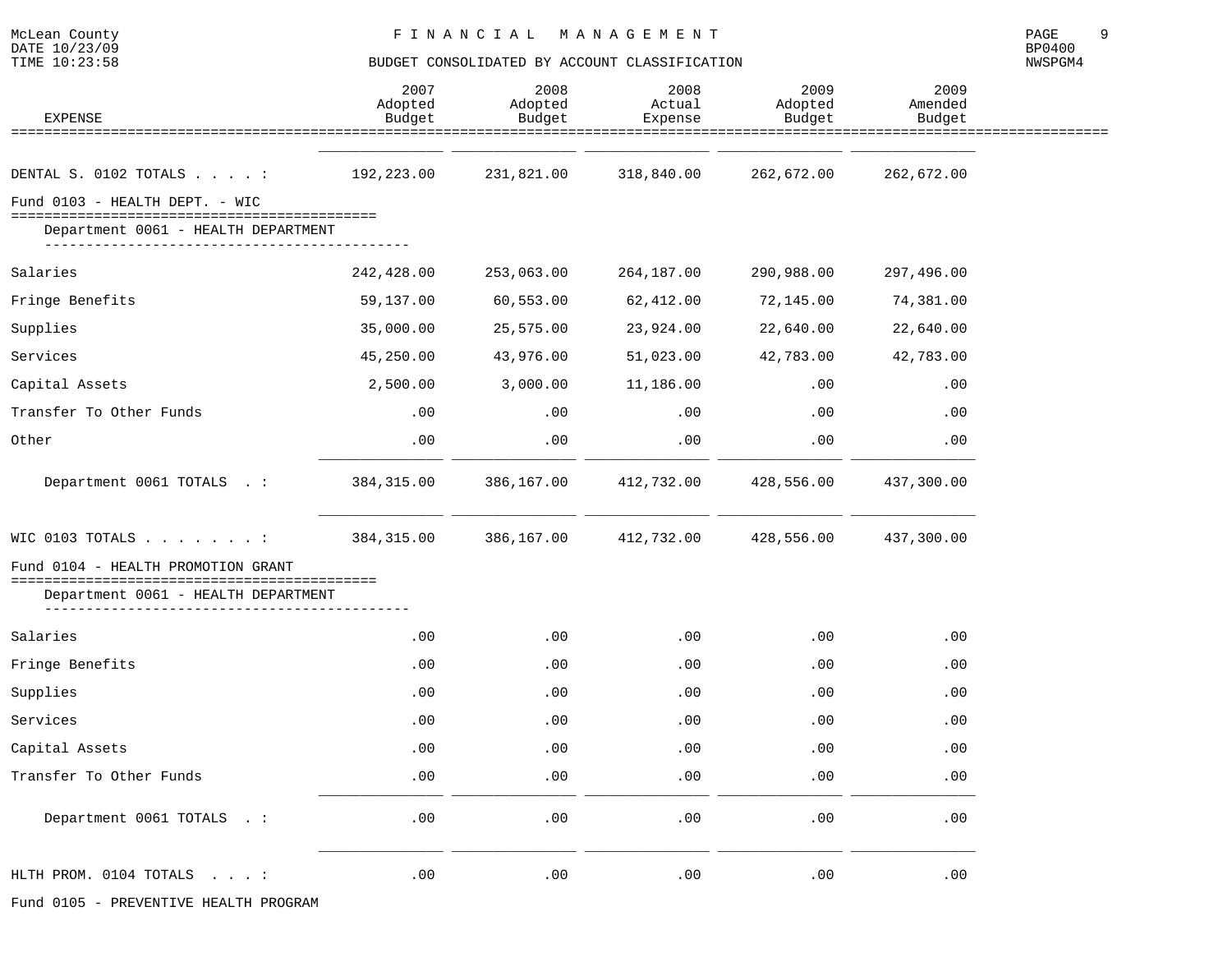| McLean County | FINANCIAL MANAGEMENT | PAGE          | 10 |
|---------------|----------------------|---------------|----|
| DATE 10/23/09 |                      | <b>BP0400</b> |    |

DATE  $10/23/09$ <br>TIME  $10:23:58$ 

| <b>EXPENSE</b>                                                               | 2007<br>Adopted<br>Budget | 2008<br>Adopted<br>Budget | 2008<br>Actual<br>Expense | 2009<br>Adopted<br>Budget | 2009<br>Amended<br>Budget      |  |
|------------------------------------------------------------------------------|---------------------------|---------------------------|---------------------------|---------------------------|--------------------------------|--|
| Department 0061 - HEALTH DEPARTMENT                                          |                           |                           |                           |                           | ============================== |  |
| Salaries                                                                     | 57,709.00                 | 76,830.00                 | 84,793.00                 | 89,020.00                 | 89,020.00                      |  |
| Fringe Benefits                                                              | 8,341.00                  | 12,347.00                 | 13,544.00                 | 14,089.00                 | 14,089.00                      |  |
| Supplies                                                                     | 18,260.00                 | 26,141.00                 | 16,763.00                 | 26, 141.00                | 33,641.00                      |  |
| Services                                                                     | 27,483.00                 | 56,835.00                 | 40,188.00                 | 44,745.00                 | 47,245.00                      |  |
| Capital Assets                                                               | .00                       | 2,000.00                  | $.00 \,$                  | 2,000.00                  | 2,000.00                       |  |
| Other                                                                        | .00                       | .00                       | .00                       | .00                       | .00                            |  |
| Department 0061 TOTALS . :                                                   | 111,793.00                | 174,153.00                | 155,288.00                | 175,995.00                | 185,995.00                     |  |
| PREVENTIVE 0105 TOTALS :                                                     | 111,793.00                | 174,153.00                | 155,288.00                | 175,995.00                | 185,995.00                     |  |
| Fund 0106 - FAMILY CASE MANAGEMENT<br>Department 0061 - HEALTH DEPARTMENT    |                           |                           |                           |                           |                                |  |
| Salaries                                                                     | 652,276.00                | 646,368.00                | 633, 315.00               | 645,510.00                | 645,510.00                     |  |
| Fringe Benefits                                                              | 156,021.00                | 155,547.00                | 140,414.00                | 157,732.00                | 157,732.00                     |  |
| Supplies                                                                     | 39,362.00                 | 46,600.00                 | 34,674.00                 | 45,700.00                 | 45,700.00                      |  |
| Services                                                                     | 89,751.00                 | 101,765.00                | 145,371.00                | 105,294.00                | 105,294.00                     |  |
| Capital Assets                                                               | 1,000.00                  | 4,000.00                  | .00                       | 2,000.00                  | 2,000.00                       |  |
| Transfer To Other Funds                                                      | .00                       | $.00 \,$                  | 15,000.00                 | .00                       | .00                            |  |
| Other                                                                        | .00                       | .00                       | $.00 \,$                  | .00                       | .00                            |  |
| Department 0061 TOTALS . :                                                   | 938,410.00                | 954,280.00                | 968,774.00                | 956,236.00                | 956,236.00                     |  |
| FAM.CS MGT 0106 TOTALS :                                                     | 938,410.00                | 954,280.00                | 968,774.00                | 956,236.00                | 956,236.00                     |  |
| Fund 0107 - AIDS/COMM.DISEASE CONTROL<br>Department 0061 - HEALTH DEPARTMENT |                           |                           |                           |                           |                                |  |
| Salaries                                                                     | 117,941.00                | 118,216.00                | 126,126.00                | 123,620.00                | 126,218.00                     |  |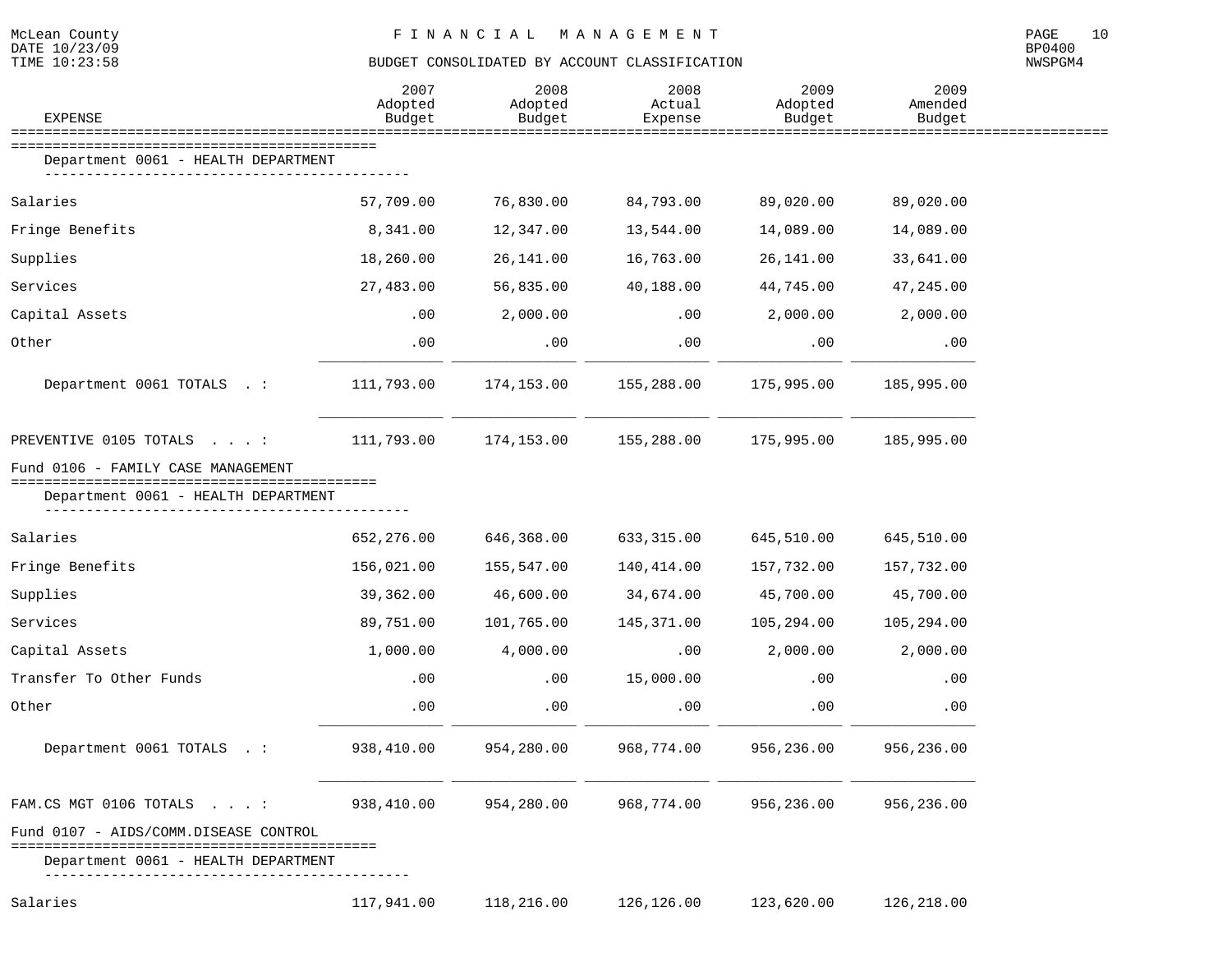NWSPGM4

| <b>EXPENSE</b>                                                      | 2007<br>Adopted<br>Budget | 2008<br>Adopted<br>Budget | 2008<br>Actual<br>Expense | 2009<br>Adopted<br>Budget | 2009<br>Amended<br>Budget |  |
|---------------------------------------------------------------------|---------------------------|---------------------------|---------------------------|---------------------------|---------------------------|--|
|                                                                     |                           |                           | ============              | ==========                |                           |  |
| Fringe Benefits                                                     | 23,860.00                 | 21,349.00                 | 23, 247.00                | 24,325.00                 | 24,718.00                 |  |
| Supplies                                                            | 38,445.00                 | 43,296.00                 | 37,441.00                 | 28,014.00                 | 32,014.00                 |  |
| Services                                                            | 57, 347.00                | 75,309.00                 | 62,406.00                 | 48,756.00                 | 54,303.00                 |  |
| Capital Assets                                                      | 17,000.00                 | 4,000.00                  | 8,212.00                  | .00                       | .00                       |  |
| Transfer To Other Funds                                             | .00                       | .00                       | .00                       | .00                       | .00                       |  |
| Other                                                               | .00                       | .00                       | .00                       | .00                       | .00                       |  |
| Department 0061 TOTALS . :                                          | 254,593.00                | 262,170.00                | 257,432.00                | 224,715.00                | 237, 253.00               |  |
| AIDS/CONTR 0107 TOTALS :                                            | 254,593.00                | 262,170.00                | 257,432.00                | 224,715.00                | 237, 253.00               |  |
| Fund 0108 - *OUNCE OF PREVENTION<br>=============================== |                           |                           |                           |                           |                           |  |
| Department 0061 - HEALTH DEPARTMENT                                 |                           |                           |                           |                           |                           |  |
| Salaries                                                            | .00                       | .00                       | .00                       | .00                       | .00                       |  |
| Fringe Benefits                                                     | .00                       | .00                       | .00                       | .00                       | .00                       |  |
| Supplies                                                            | .00                       | .00                       | .00                       | .00                       | .00                       |  |
| Services                                                            | .00                       | .00                       | .00                       | .00                       | .00                       |  |
| Capital Assets                                                      | .00                       | .00                       | .00                       | .00                       | .00                       |  |
| Transfer To Other Funds                                             | .00                       | .00                       | .00                       | .00                       | .00                       |  |
| Other                                                               | .00                       | .00                       | .00                       | .00                       | .00                       |  |
| Department 0061 TOTALS . :                                          | .00                       | .00                       | .00                       | .00                       | .00                       |  |
| *OUNCE PRV 0108 TOTALS $\ldots$ :                                   | .00                       | .00                       | .00                       | .00                       | .00                       |  |
| Fund 0109 - FED. FINANCIAL PART. PROG.                              |                           |                           |                           |                           |                           |  |
| Department 0061 - HEALTH DEPARTMENT                                 |                           |                           |                           |                           |                           |  |
| Salaries                                                            | .00                       | .00                       | .00                       | .00                       | .00                       |  |
| Fringe Benefits                                                     | .00                       | .00                       | .00                       | .00                       | .00                       |  |

Supplies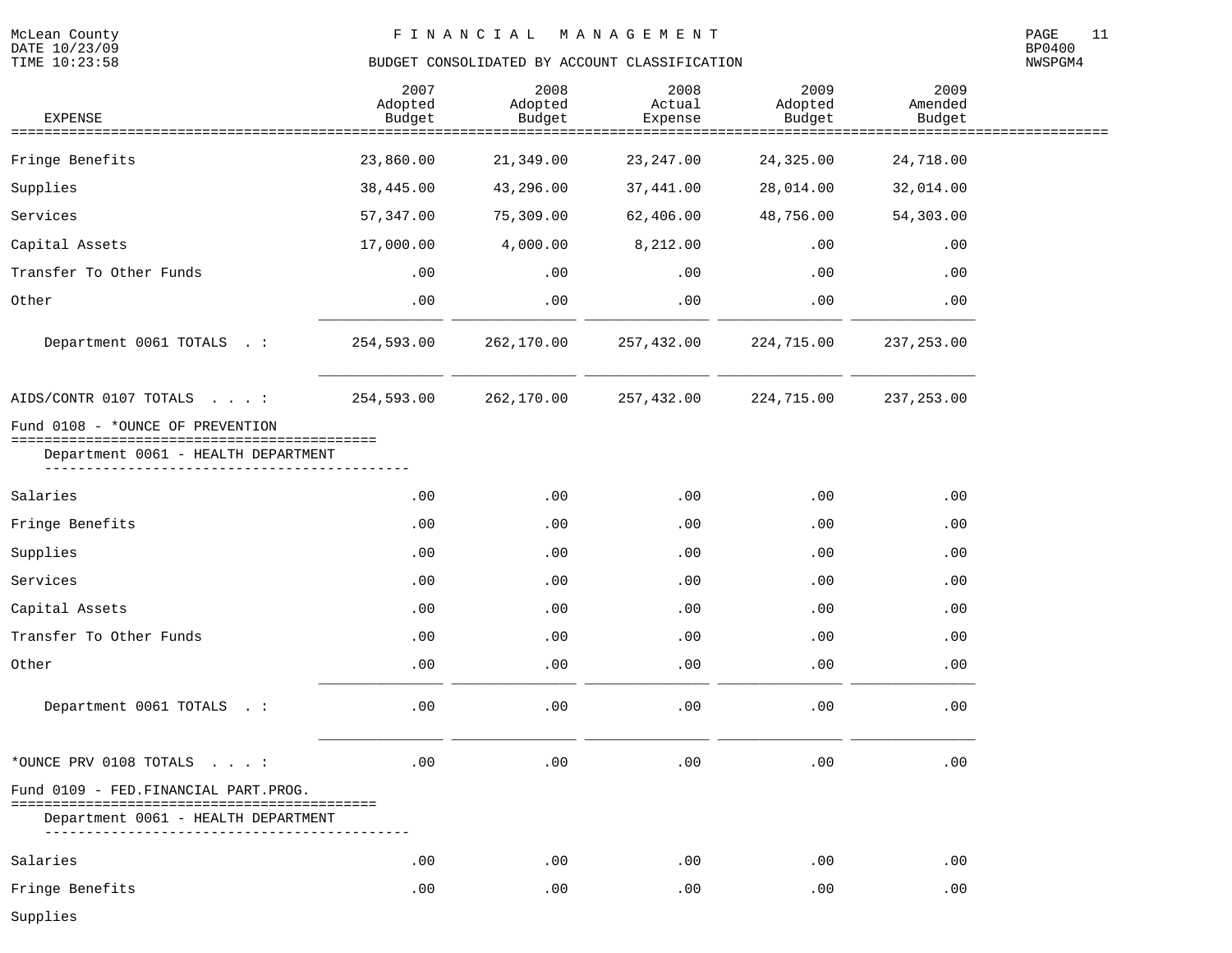| <b>EXPENSE</b>                                               | 2007<br>Adopted<br>Budget | 2008<br>Adopted<br>Budget | 2008<br>Actual<br>Expense | 2009<br>Adopted<br>Budget | 2009<br>Amended<br>Budget |  |
|--------------------------------------------------------------|---------------------------|---------------------------|---------------------------|---------------------------|---------------------------|--|
| ===================                                          | .00                       | =======<br>.00            | =======<br>.00            | ======<br>.00             | ----<br>.00               |  |
| Services                                                     | .00                       | .00                       | .00                       | .00                       | .00                       |  |
| Capital Assets                                               | .00                       | .00                       | .00                       | .00                       | .00                       |  |
| Transfer To Other Funds                                      | .00                       | .00                       | .00                       | .00                       | .00                       |  |
| Department 0061 TOTALS . :                                   | .00                       | .00                       | .00                       | .00                       | .00                       |  |
| FFP 0109 TOTALS :                                            | .00                       | .00                       | .00                       | .00                       | .00                       |  |
| Fund 0110 - PERSONS/DEV.DISABILITY                           |                           |                           |                           |                           |                           |  |
| Department 0061 - HEALTH DEPARTMENT                          |                           |                           |                           |                           |                           |  |
| Salaries                                                     | .00                       | $.00 \ \rm$               | .00                       | .00                       | .00                       |  |
| Fringe Benefits                                              | .00                       | .00                       | .00                       | .00                       | .00                       |  |
| Services                                                     | 601,464.00                | 616,503.00                | 611,125.00                | 631,916.00                | 631,916.00                |  |
| Transfer To Other Funds                                      | .00                       | .00                       | .00                       | .00                       | .00                       |  |
| Other                                                        | .00                       | .00                       | .00                       | .00                       | .00                       |  |
| Department 0061 TOTALS . :                                   | 601,464.00                | 616,503.00                | 611,125.00                | 631,916.00                | 631,916.00                |  |
| PERSON/DEV 0110 TOTALS :                                     | 601,464.00                | 616,503.00                | 611,125.00                | 631,916.00                | 631,916.00                |  |
| Fund 0111 - T.B. CARE & TREATMENT                            |                           |                           |                           |                           |                           |  |
| :====================<br>Department 0061 - HEALTH DEPARTMENT |                           |                           |                           |                           |                           |  |
| Salaries                                                     | 155,351.00                | 161,979.00                | 152,514.00                | 162,333.00                | 162,333.00                |  |
| Fringe Benefits                                              | 13,110.00                 | 13,897.00                 | 13,897.00                 | 16,606.00                 | 16,606.00                 |  |
| Supplies                                                     | 13,233.00                 | 11,668.00                 | 8,442.00                  | 11,668.00                 | 17,591.00                 |  |
| Services                                                     | 117,795.00                | 124,735.00                | 80,970.00                 | 99,928.00                 | 99,928.00                 |  |
| Capital Assets                                               | 2,000.00                  | 2,000.00                  | .00                       | 2,000.00                  | 2,000.00                  |  |
| Transfer To Other Funds                                      | .00                       | .00                       | 3,750.00                  | .00                       | .00                       |  |
| Other                                                        | .00                       | .00                       | .00                       | .00                       | .00                       |  |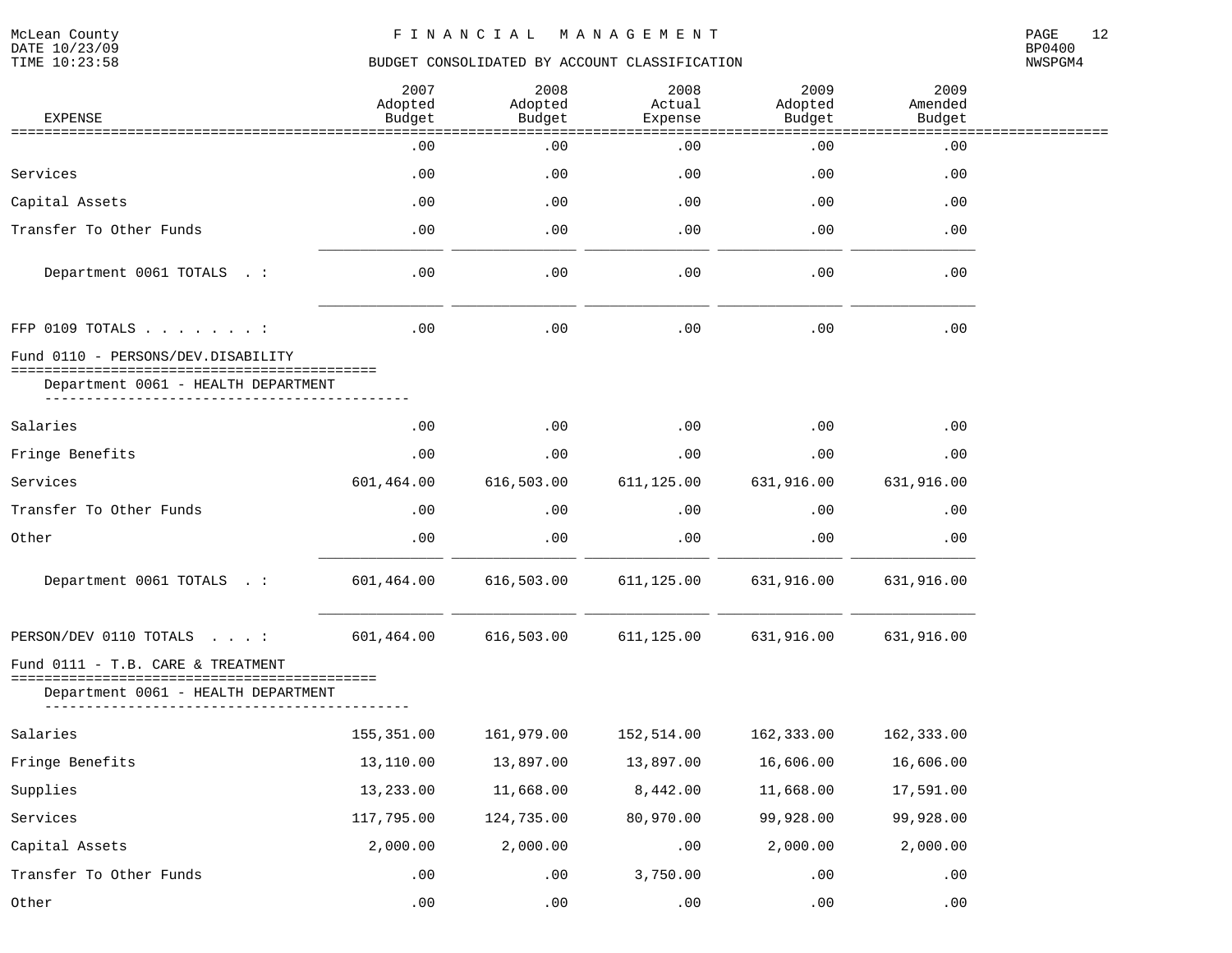| McLean County<br>DATE 10/23/09<br>TIME 10:23:58                          |                           | FINANCIAL                 | M A N A G E M E N T<br>BUDGET CONSOLIDATED BY ACCOUNT CLASSIFICATION |                           |                           | 13<br>PAGE<br>BP0400<br>NWSPGM4 |
|--------------------------------------------------------------------------|---------------------------|---------------------------|----------------------------------------------------------------------|---------------------------|---------------------------|---------------------------------|
| <b>EXPENSE</b>                                                           | 2007<br>Adopted<br>Budget | 2008<br>Adopted<br>Budget | 2008<br>Actual<br>Expense                                            | 2009<br>Adopted<br>Budget | 2009<br>Amended<br>Budget |                                 |
|                                                                          |                           |                           |                                                                      |                           |                           |                                 |
| Department 0061 TOTALS . :                                               | 301,489.00                | 314,279.00                | 259,573.00                                                           | 292,535.00                | 298,458.00                |                                 |
| T.B. CARE 0111 TOTALS $\ldots$                                           | 301,489.00                | 314,279.00                | 259,573.00                                                           | 292,535.00                | 298,458.00                |                                 |
| Fund 0112 - HEALTH DEPARTMENT                                            |                           |                           |                                                                      |                           |                           |                                 |
| =================================<br>Department 0061 - HEALTH DEPARTMENT |                           |                           |                                                                      |                           |                           |                                 |
| Salaries                                                                 | 2,099,518.00              | 2,182,578.00              | 2,127,040.00                                                         | 2,279,774.00              | 2, 279, 774.00            |                                 |
| Fringe Benefits                                                          | 155,698.00                | 163,317.00                | 168,812.00                                                           | 197,172.00                | 197,172.00                |                                 |
| Supplies                                                                 | 135,972.00                | 128,526.00                | 109,129.00                                                           | 140,226.00                | 144,049.00                |                                 |
| Services                                                                 | 1,354,783.00              | 1,587,004.00              | 1,557,769.00                                                         | 1,601,826.00              | 1,604,537.00              |                                 |
| Capital Assets                                                           | 15,500.00                 | 19,000.00                 | 12,543.00                                                            | 27,000.00                 | 31,478.00                 |                                 |
| Transfer To Other Funds                                                  | .00                       | .00                       | .00                                                                  | .00                       | .00                       |                                 |
| Other                                                                    | .00                       | .00                       | .00                                                                  | .00                       | .00                       |                                 |
| Department 0061 TOTALS .:                                                | 3,761,471.00              | 4,080,425.00              | 3,975,293.00                                                         | 4,245,998.00              | 4,257,010.00              |                                 |
| HLTH DEPT 0112 TOTALS $\ldots$                                           | 3,761,471.00              | 4,080,425.00              | 3,975,293.00                                                         | 4,245,998.00              | 4,257,010.00              |                                 |
| Fund 0120 - HIGHWAY<br>Department 0055 - COUNTY HIGHWAY                  |                           |                           |                                                                      |                           |                           |                                 |
| Salaries                                                                 | 842,071.00                | 896,420.00                | 922,621.00                                                           | 906,593.00                | 906,593.00                |                                 |
| Fringe Benefits                                                          | 116,684.00                | 122,400.00                | 122,400.00                                                           | 136,800.00                | 136,800.00                |                                 |
| Supplies                                                                 | 489,700.00                | 479,600.00                | 504,307.00                                                           | 634,900.00                | 634,900.00                |                                 |
| Services                                                                 | 682,700.00                | 655,100.00                | 540,661.00                                                           | 661,500.00                | 661,500.00                |                                 |
| Capital Assets                                                           | 1,683,459.00              | 1,558,762.00              | 3,050,450.00                                                         | 1,424,207.00              | 1,424,207.00              |                                 |
| Transfer To Other Funds                                                  | 17,000.00                 | .00                       | 5,424.00                                                             | .00                       | .00                       |                                 |
| Other                                                                    | .00                       | .00                       | .00                                                                  | .00                       | .00                       |                                 |
| Department 0055 TOTALS . :                                               | 3,831,614.00              | 3,712,282.00              | 5,145,863.00                                                         | 3,764,000.00              | 3,764,000.00              |                                 |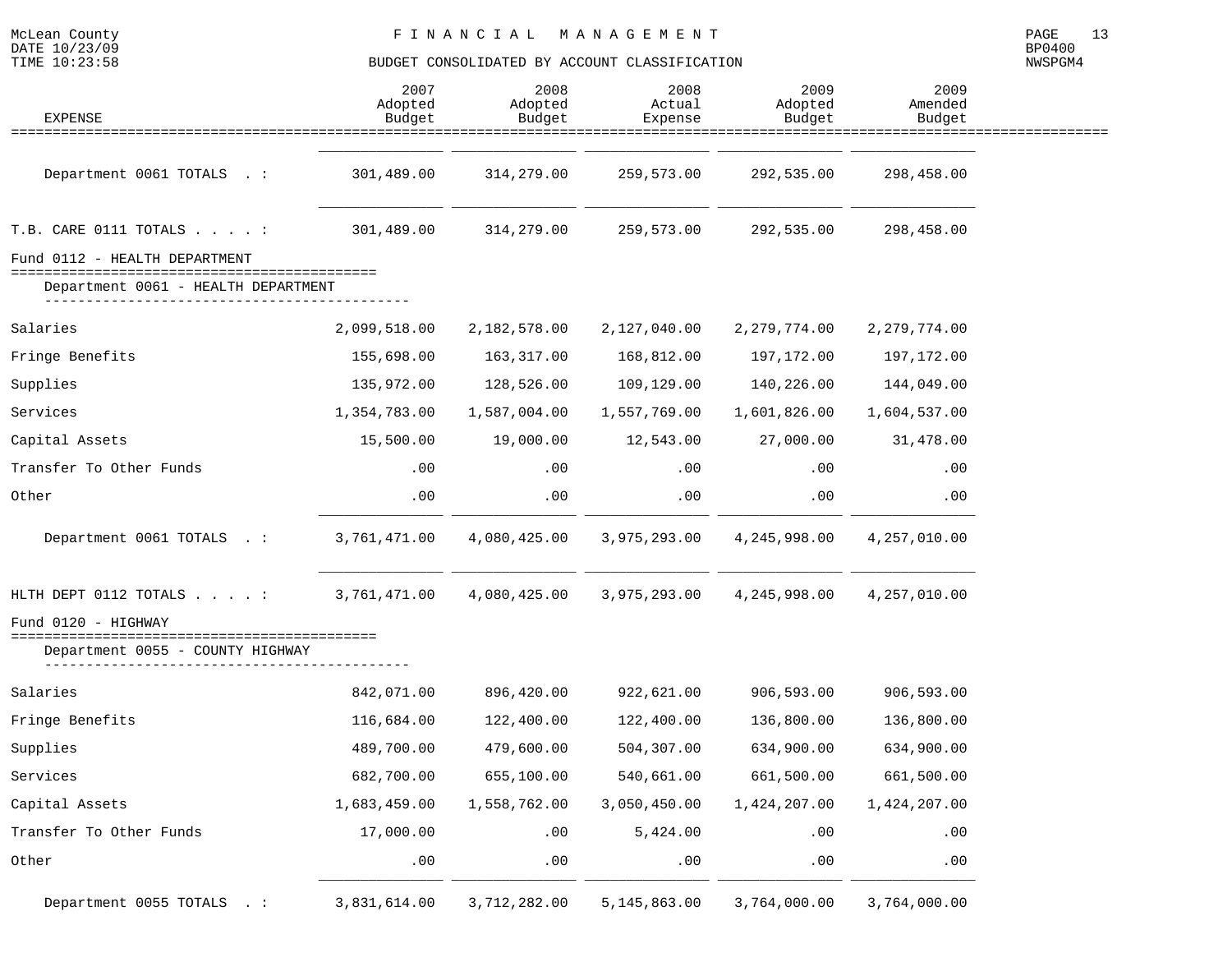NWSPGM4

| <b>EXPENSE</b>                                                             | 2007<br>Adopted<br>Budget | 2008<br>Adopted<br>Budget | 2008<br>Actual<br>Expense       | 2009<br>Adopted<br>Budget | 2009<br>Amended<br>Budget |
|----------------------------------------------------------------------------|---------------------------|---------------------------|---------------------------------|---------------------------|---------------------------|
| ======================================                                     |                           |                           | ============<br>=============== |                           | :==============           |
| HIGHWAY 0120 TOTALS :                                                      | 3,831,614.00              | 3,712,282.00              | 5,145,863.00                    | 3,764,000.00              | 3,764,000.00              |
| Fund 0121 - BRIDGE MATCHING FUND                                           |                           |                           |                                 |                           |                           |
| Department 0055 - COUNTY HIGHWAY                                           |                           |                           |                                 |                           |                           |
| Salaries                                                                   | 259,479.00                | 257,759.00                | 230,460.00                      | 279,715.00                | 279,715.00                |
| Fringe Benefits                                                            | .00                       | .00                       | .00                             | .00                       | .00                       |
| Supplies                                                                   | .00                       | .00                       | $7,202.00 -$                    | .00                       | .00                       |
| Services                                                                   | 234,200.00                | 274,500.00                | 237,503.00                      | 274,800.00                | 274,800.00                |
| Capital Assets                                                             | 1,150,818.00              | 309,631.00                | 1,049,271.00                    | 1,272,485.00              | 1,272,485.00              |
| Transfer To Other Funds                                                    | .00                       | .00                       | .00                             | .00                       | .00                       |
| Other                                                                      | .00                       | .00                       | .00                             | .00                       | .00                       |
| Department 0055 TOTALS . :                                                 | 1,644,497.00              | 841,890.00                | 1,510,032.00                    | 1,827,000.00              | 1,827,000.00              |
| BRIDGE FND 0121 TOTALS $\ldots$ :                                          | 1,644,497.00              | 841,890.00                | 1,510,032.00                    | 1,827,000.00              | 1,827,000.00              |
| Fund 0122 - MCLEAN COUNTY MATCHING                                         |                           |                           |                                 |                           |                           |
| ======================================<br>Department 0055 - COUNTY HIGHWAY |                           |                           |                                 |                           |                           |
| Services                                                                   | 31,200.00                 | 29,500.00                 | 13,484.00                       | 29,800.00                 | 29,800.00                 |
| Capital Assets                                                             | 1,115,800.00              | 105,500.00                | 1,383,810.00                    | 1,213,200.00              | 1,213,200.00              |
| Transfer To Other Funds                                                    | .00                       | .00                       | .00                             | .00                       | .00                       |
| Other                                                                      | .00                       | .00                       | .00                             | .00                       | .00                       |
| Department 0055 TOTALS . :                                                 | 1,147,000.00              | 135,000.00                | 1,397,294.00                    | 1,243,000.00              | 1,243,000.00              |
| CO MATCH'G 0122 TOTALS :                                                   | 1,147,000.00              | 135,000.00                | 1,397,294.00                    | 1,243,000.00              | 1,243,000.00              |
| Fund 0123 - MOTOR FUEL TAX                                                 |                           |                           |                                 |                           |                           |

============================================

Department 0055 - COUNTY HIGHWAY

--------------------------------------------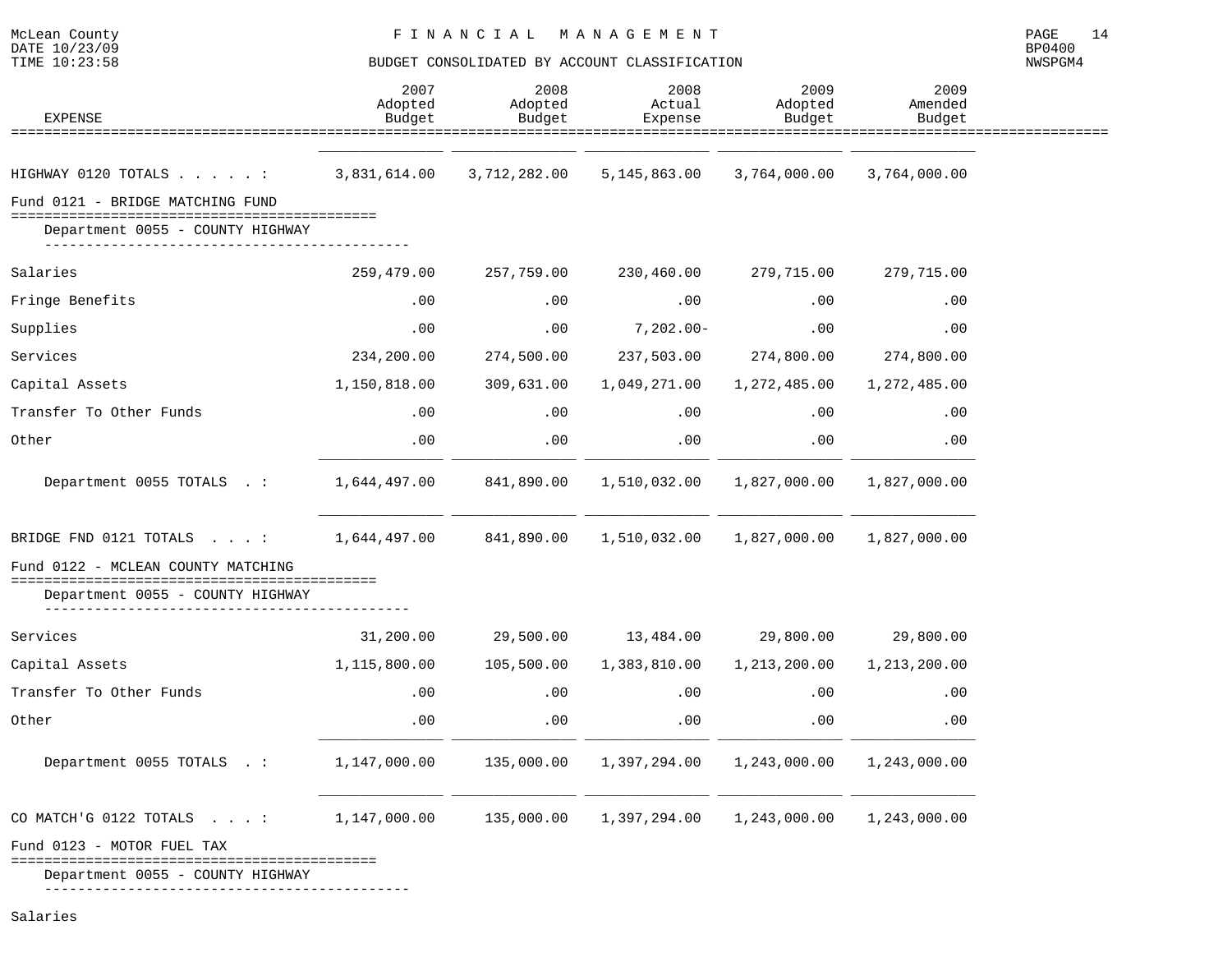| <b>EXPENSE</b>                                                                                  | 2007<br>Adopted<br>Budget | 2008<br>Adopted<br>Budget | 2008<br>Actual<br>Expense | 2009<br>Adopted<br>Budget | 2009<br>Amended<br>Budget            |  |
|-------------------------------------------------------------------------------------------------|---------------------------|---------------------------|---------------------------|---------------------------|--------------------------------------|--|
| ========================                                                                        | 830,645.00                | 870,812.00                | =======<br>822,625.00     | 895,909.00                | ==============<br>====<br>895,909.00 |  |
| Supplies                                                                                        | .00                       | .00                       | .00                       | .00                       | .00                                  |  |
| Services                                                                                        | 1,188,800.00              | 1,288,800.00              | 1,355,747.00              | 1,173,400.00              | 1,173,400.00                         |  |
| Capital Assets                                                                                  | 1,400,555.00              | 300,000.00                | 1,624,403.00              | 1,237,691.00              | 1,237,691.00                         |  |
| Transfer To Other Funds                                                                         | .00                       | .00                       | .00                       | .00                       | .00                                  |  |
| Other                                                                                           | .00                       | .00                       | .00                       | .00                       | .00                                  |  |
| Department 0055 TOTALS . :                                                                      | 3,420,000.00              | 2,459,612.00              | 3,802,775.00              | 3,307,000.00              | 3,307,000.00                         |  |
| MOTOR FUEL 0123 TOTALS :                                                                        | 3,420,000.00              | 2,459,612.00              | 3,802,775.00              | 3,307,000.00              | 3,307,000.00                         |  |
| Fund 0129 - CHILDREN'S ADVOCACY CNTR                                                            |                           |                           |                           |                           |                                      |  |
| Department 0062 - CHILDREN'S ADVOCACY CNTR.                                                     |                           |                           |                           |                           |                                      |  |
| Salaries                                                                                        | 313,381.00                | 323,492.00                | 352,802.00                | 356,091.00                | 356,091.00                           |  |
| Fringe Benefits                                                                                 | 60,207.00                 | 61,798.00                 | 61,798.00                 | 63,258.00                 | 63,258.00                            |  |
| Supplies                                                                                        | 8,360.00                  | 7,360.00                  | 4,489.00                  | 6,600.00                  | 6,600.00                             |  |
| Services                                                                                        | 81,226.00                 | 80,371.00                 | 77,119.00                 | 82,850.00                 | 87,650.00                            |  |
| Capital Assets                                                                                  | 1,000.00                  | 1,000.00                  | 906.00                    | 1,000.00                  | 1,000.00                             |  |
| Other                                                                                           | .00                       | .00                       | .00                       | .00                       | .00                                  |  |
| Department 0062 TOTALS . :                                                                      | 464,174.00                | 474,021.00                | 497,114.00                | 509,799.00                | 514,599.00                           |  |
| CHILD ADVO 0129 TOTALS :                                                                        | 464,174.00                | 474,021.00                | 497,114.00                | 509,799.00                | 514,599.00                           |  |
| Fund 0130 - SOCIAL SECURITY EXPENSE<br>==============================<br>- SOCIAL SECURITY/IMRF |                           |                           |                           |                           |                                      |  |
| Fringe Benefits                                                                                 | 1,795,265.00              | 1,900,410.00              | 1,897,645.00              | 2,095,301.00              | 2,095,301.00                         |  |
| Services                                                                                        | .00                       | .00                       | .00                       | .00                       | .00                                  |  |
| Transfer To Other Funds                                                                         | 301,035.00                | 313,208.00                | 323,168.00                | 321,918.00                | 321,918.00                           |  |
| Other                                                                                           | . 00                      | .00.                      | .00                       | .00.                      | .00                                  |  |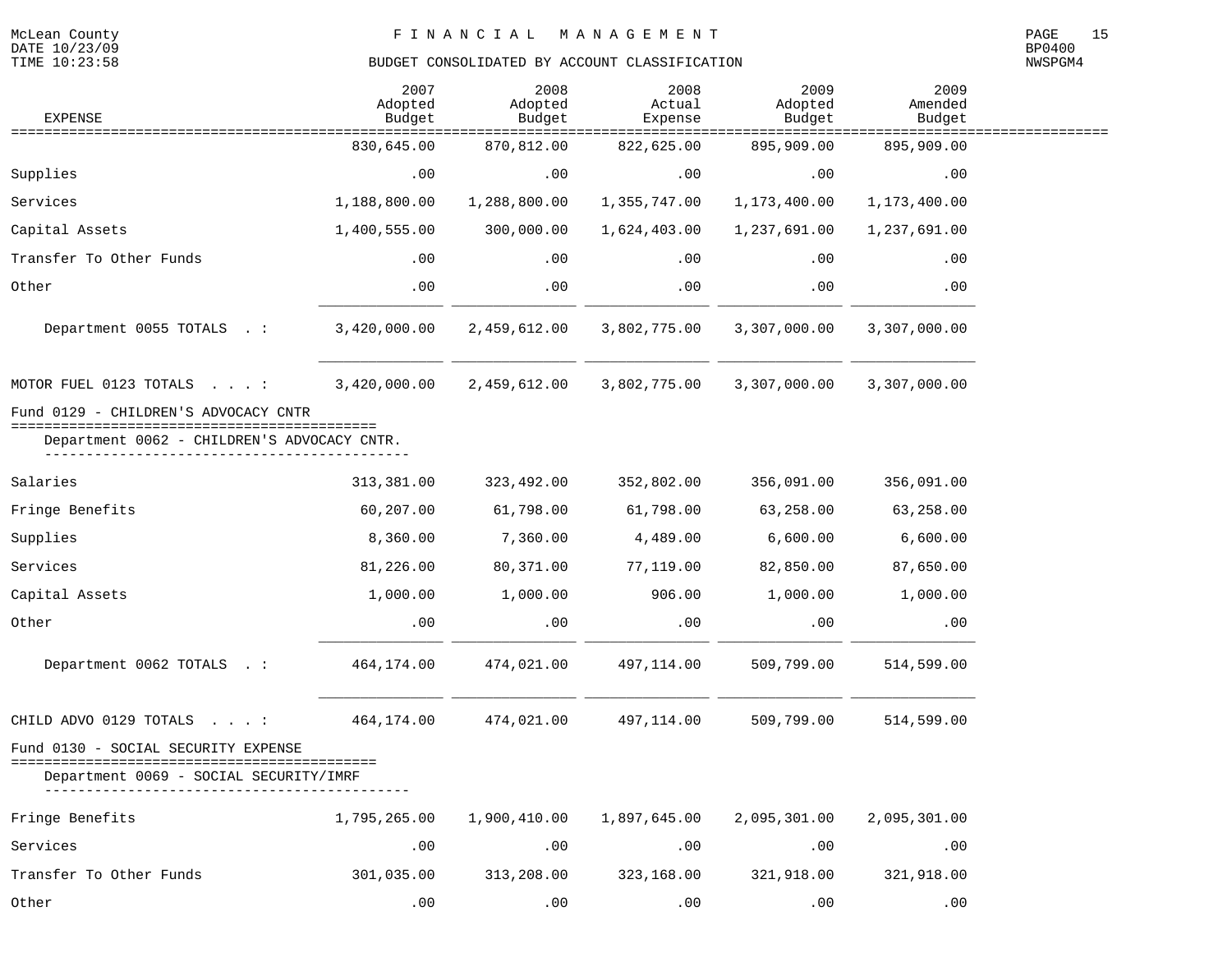| McLean County<br>DATE 10/23/09<br>TIME 10:23:58                                                             |                           | MANAGEMENT<br>FINANCIAL<br>BUDGET CONSOLIDATED BY ACCOUNT CLASSIFICATION |                           |                           |                           |  |  |
|-------------------------------------------------------------------------------------------------------------|---------------------------|--------------------------------------------------------------------------|---------------------------|---------------------------|---------------------------|--|--|
| <b>EXPENSE</b><br>==============================                                                            | 2007<br>Adopted<br>Budget | 2008<br>Adopted<br>Budget                                                | 2008<br>Actual<br>Expense | 2009<br>Adopted<br>Budget | 2009<br>Amended<br>Budget |  |  |
|                                                                                                             |                           |                                                                          |                           |                           |                           |  |  |
| Department 0069 TOTALS . :                                                                                  | 2,096,300.00              | 2, 213, 618.00                                                           | 2,220,813.00              | 2, 417, 219.00            | 2, 417, 219.00            |  |  |
| SOCIAL SEC 0130 TOTALS $\ldots$ :                                                                           | 2,096,300.00              | 2, 213, 618.00                                                           | 2,220,813.00              | 2,417,219.00              | 2,417,219.00              |  |  |
| Fund $0131 - I.M.R.F. FUND$<br>===============================                                              |                           |                                                                          |                           |                           |                           |  |  |
| Department 0069 - SOCIAL SECURITY/IMRF                                                                      |                           |                                                                          |                           |                           |                           |  |  |
| Fringe Benefits                                                                                             | 2,043,169.00              | 2,227,075.00                                                             | 2,291,464.00              | 2,357,755.00              | 2,357,755.00              |  |  |
| Services                                                                                                    | .00                       | .00                                                                      | .00                       | .00                       | .00                       |  |  |
| Transfer To Other Funds                                                                                     | 310,884.00                | 330,459.00                                                               | 340,540.00                | 322,526.00                | 322,526.00                |  |  |
| Other                                                                                                       | .00                       | .00                                                                      | .00                       | .00                       | .00                       |  |  |
| Department 0069 TOTALS . :                                                                                  | 2,354,053.00              | 2,557,534.00                                                             | 2,632,004.00              | 2,680,281.00              | 2,680,281.00              |  |  |
| $I.M.R.F.$ 0131 TOTALS :                                                                                    | 2,354,053.00              | 2,557,534.00                                                             | 2,632,004.00              | 2,680,281.00              | 2,680,281.00              |  |  |
| Fund 0133 - CO-OPERATIVE EXTENSION<br>=========================<br>Department 0088 - CO-OPERATIVE EXTENSION |                           |                                                                          |                           |                           |                           |  |  |
|                                                                                                             |                           |                                                                          |                           |                           |                           |  |  |
| Services                                                                                                    | 470,250.00                | 486,700.00                                                               | 485,202.00                | 538,000.00                | 538,000.00                |  |  |
| Other                                                                                                       | .00                       | .00                                                                      | .00                       | .00                       | .00                       |  |  |
| Department 0088 TOTALS . :                                                                                  | 470,250.00                | 486,700.00                                                               | 485,202.00                | 538,000.00                | 538,000.00                |  |  |
| CO-OP EXT. 0133 TOTALS $\ldots$ :                                                                           | 470,250.00                | 486,700.00                                                               | 485,202.00                | 538,000.00                | 538,000.00                |  |  |
| Fund 0134 - HISTORICAL MUSEUM                                                                               |                           |                                                                          |                           |                           |                           |  |  |
| Department 0072 - HISTORICAL MUSEUM                                                                         |                           |                                                                          |                           |                           |                           |  |  |
| Services                                                                                                    | 61,235.00                 | 63,807.00                                                                | 64,304.00                 | 66,216.00                 | 66,216.00                 |  |  |
| Other                                                                                                       | .00                       | .00                                                                      | .00                       | .00                       | .00                       |  |  |
| Department 0072 TOTALS . :                                                                                  | 61,235.00                 | 63,807.00                                                                | 64,304.00                 | 66,216.00                 | 66,216.00                 |  |  |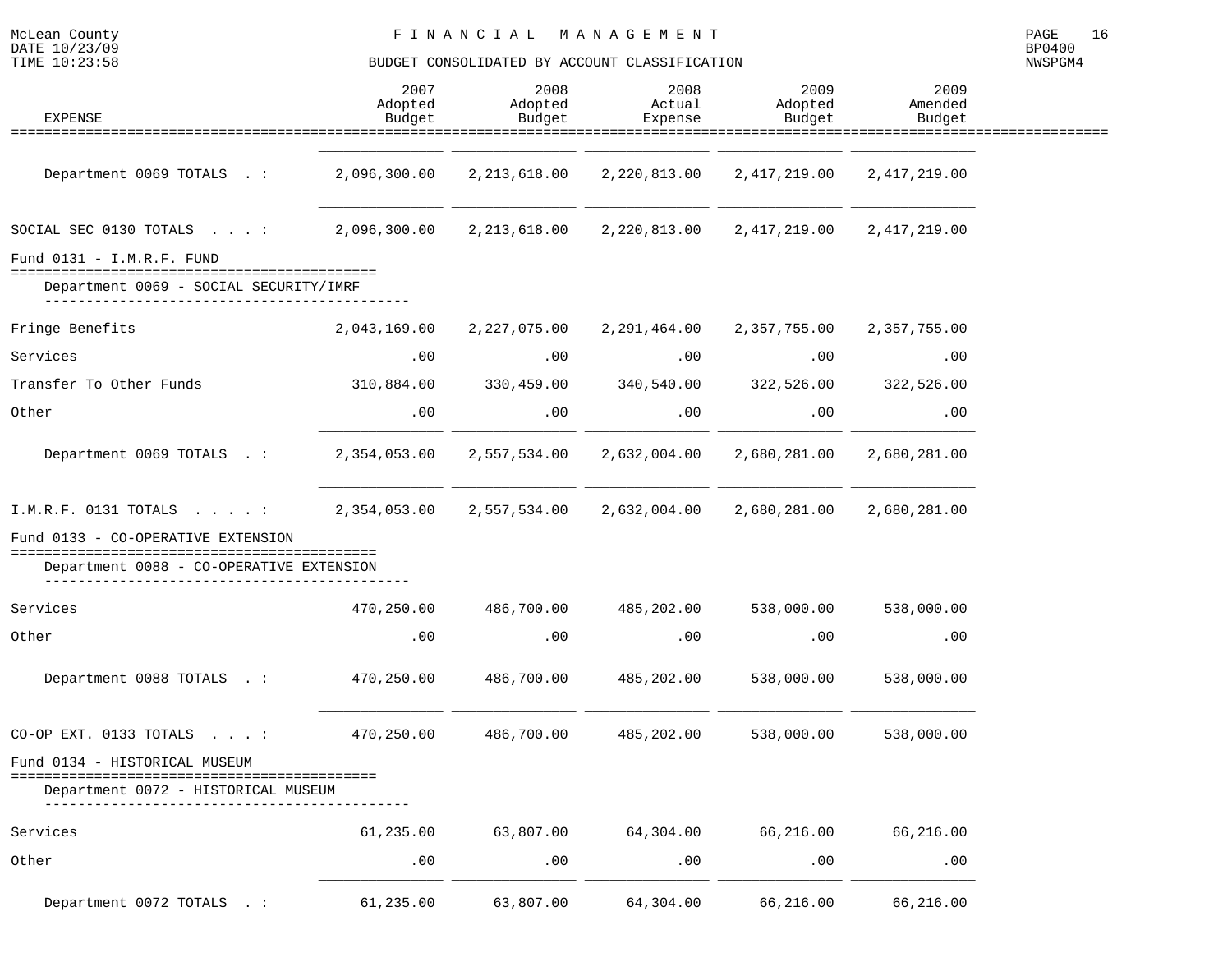| <b>EXPENSE</b>                                                                                                           | 2007<br>Adopted<br>Budget | 2008<br>Adopted<br>Budget | 2008<br>Actual<br>Expense | 2009<br>Adopted<br>Budget | 2009<br>Amended<br>Budget |  |
|--------------------------------------------------------------------------------------------------------------------------|---------------------------|---------------------------|---------------------------|---------------------------|---------------------------|--|
|                                                                                                                          |                           |                           |                           |                           |                           |  |
| HISTORICAL 0134 TOTALS :                                                                                                 | 61,235.00                 | 63,807.00                 | 64,304.00                 | 66,216.00                 | 66,216.00                 |  |
| Fund 0135 - TORT JUDGEMENT                                                                                               |                           |                           |                           |                           |                           |  |
| Department 0077 - TORT JUDGMENT                                                                                          |                           |                           |                           |                           |                           |  |
| Salaries                                                                                                                 | 709,180.00                | 757,559.00                | 825,132.00                | 843,789.00                | 843,789.00                |  |
| Fringe Benefits                                                                                                          | 33,883.00                 | 37,162.00                 | 37,162.00                 | 41,534.00                 | 41,534.00                 |  |
| Supplies                                                                                                                 | 177,190.00                | 61,510.00                 | 240,564.00                | 157,070.00                | 157,070.00                |  |
| Services                                                                                                                 | 1,364,800.00              | 1,399,818.00              | 1,569,319.00              | 1,299,248.00              | 1,299,248.00              |  |
| Capital Assets                                                                                                           | 6,500.00                  | 5,000.00                  | 6, 255.00                 | 5,000.00                  | 5,000.00                  |  |
| Transfer To Other Funds                                                                                                  | .00                       | 125,500.00                | 208,061.00                | 109,000.00                | 109,000.00                |  |
| Other                                                                                                                    | .00                       | .00                       | .00                       | .00                       | .00                       |  |
| Department 0077 TOTALS .:                                                                                                | 2,291,553.00              | 2,386,549.00              | 2,886,493.00              | 2,455,641.00              | 2,455,641.00              |  |
| TORT 0135 TOTALS :                                                                                                       | 2,291,553.00              | 2,386,549.00              | 2,886,493.00              | 2,455,641.00              | 2,455,641.00              |  |
| Fund 0136 - VETERANS ASSISTANCE COMM.<br>=====================================<br>Department 0065 - VETERAN'S ASSISTANCE |                           |                           |                           |                           |                           |  |
| Salaries                                                                                                                 | 67,022.00                 | 71,945.00                 | 71,990.00                 | 74,117.00                 | 74,117.00                 |  |
| Fringe Benefits                                                                                                          | 16,689.00                 | 6,800.00                  | 6,800.00                  | 7,600.00                  | 7,600.00                  |  |
| Supplies                                                                                                                 | 2,350.00                  | 3,000.00                  | 1,897.00                  | 3,100.00                  | 3,100.00                  |  |
| Services                                                                                                                 | 74,815.00                 | 77,364.00                 | 69,644.00                 | 81,834.00                 | 81,834.00                 |  |
| Capital Assets                                                                                                           | .00                       | .00                       | .00                       | 2,605.00                  | 2,605.00                  |  |
| Transfer To Other Funds                                                                                                  | .00                       | .00                       | .00                       | .00                       | .00                       |  |
| Other                                                                                                                    | .00                       | .00                       | .00                       | .00                       | .00                       |  |
| Department 0065 TOTALS . :                                                                                               | 160,876.00                | 159,109.00                | 150,331.00                | 169,256.00                | 169,256.00                |  |
| VETERANS 0136 TOTALS :                                                                                                   | 160,876.00                | 159,109.00                | 150,331.00                | 169,256.00                | 169,256.00                |  |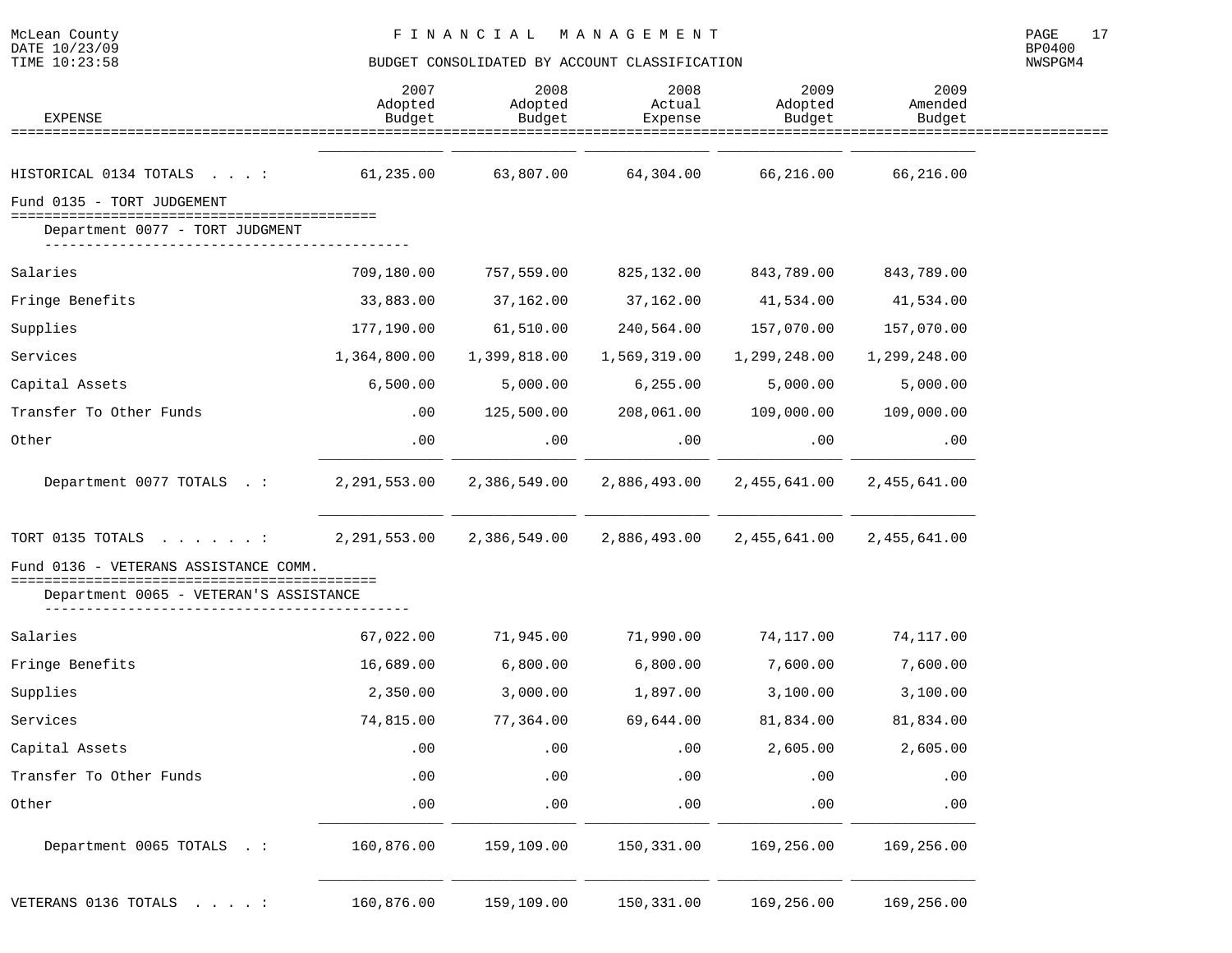# DATE 10/23/09 BP0400

#### TIME  $10:23:58$  BUDGET CONSOLIDATED BY ACCOUNT CLASSIFICATION

NWSPGM4

| <b>EXPENSE</b>                                                          | 2007<br>Adopted<br>Budget | 2008<br>Adopted<br>Budget | 2008<br>Actual<br>Expense | 2009<br>Adopted<br>Budget | 2009<br>Amended<br>Budget |  |
|-------------------------------------------------------------------------|---------------------------|---------------------------|---------------------------|---------------------------|---------------------------|--|
| ==============================<br>Fund 0137 - RECORDER DOCUMENT STORAGE |                           | ==========                |                           | =========                 |                           |  |
| Department 0006 - COUNTY RECORDER                                       |                           |                           |                           |                           |                           |  |
| Salaries                                                                | 88,923.00                 | 98,265.00                 | 93,158.00                 | 57,239.00                 | 57,239.00                 |  |
| Fringe Benefits                                                         | 6, 200.00                 | 26,372.00                 | 26,372.00                 | 15,791.00                 | 15,791.00                 |  |
| Supplies                                                                | 30,000.00                 | 30,000.00                 | 4,271.00                  | 6,500.00                  | 6,500.00                  |  |
| Services                                                                | 217,223.00                | 218,790.00                | 129,194.00                | 56,500.00                 | 248,706.00                |  |
| Capital Assets                                                          | 10,000.00                 | 70,000.00                 | 62,698.00                 | .00                       | 1,475.00                  |  |
| Transfer To Other Funds                                                 | 65,118.00                 | 62,536.00                 | 62,536.00                 | .00                       | .00                       |  |
| Other                                                                   | .00                       | .00                       | .00                       | .00                       | .00                       |  |
| Department 0006 TOTALS .:                                               | 417,464.00                | 505,963.00                | 378,229.00                | 136,030.00                | 329,711.00                |  |
| RECORD DOC 0137 TOTALS :                                                | 417,464.00                | 505,963.00                | 378,229.00                | 136,030.00                | 329,711.00                |  |
| Fund 0138 - CIRCUIT CLK/OPER & ADMIN                                    |                           |                           |                           |                           |                           |  |
| Department 0015 - CIRCUIT CLERK                                         |                           |                           |                           |                           |                           |  |
| Salaries                                                                | .00                       | .00                       | .00                       | .00                       | .00                       |  |
| Fringe Benefits                                                         | .00                       | .00                       | .00                       | .00                       | .00                       |  |
| Supplies                                                                | .00                       | 13,500.00                 | $.00 \,$                  | 8,325.00                  | 8,325.00                  |  |
| Services                                                                | .00                       | .00                       | .00                       | 8,000.00                  | 8,000.00                  |  |
| Capital Assets                                                          | .00                       | .00                       | $.00 \,$                  | 4,000.00                  | 4,000.00                  |  |
| Other                                                                   | 12,700.00                 | .00                       | .00                       | .00                       | .00                       |  |
| Department 0015 TOTALS . :                                              | 12,700.00                 | 13,500.00                 | .00                       | 20,325.00                 | 20,325.00                 |  |
| CIR.CLK OP 0138 TOTALS                                                  | 12,700.00                 | 13,500.00                 | .00                       | 20,325.00                 | 20,325.00                 |  |
| Fund 0140 - CIRCUIT CLERK AUTOMATION                                    |                           |                           |                           |                           |                           |  |

============================================

Department 0015 - CIRCUIT CLERK

--------------------------------------------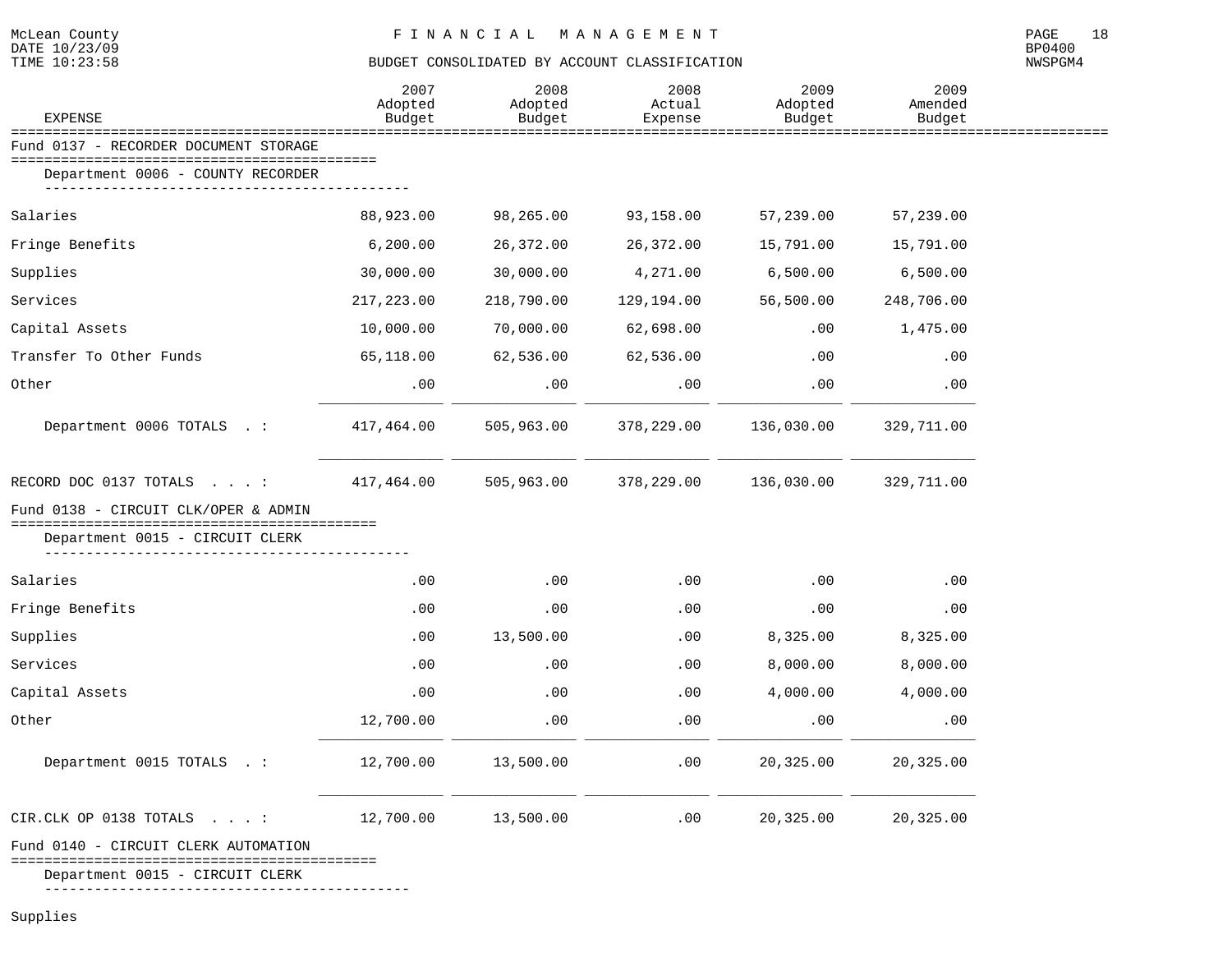| <b>EXPENSE</b>                                                                                 | 2007<br>Adopted<br>Budget | 2008<br>Adopted<br>Budget | 2008<br>Actual<br>Expense | 2009<br>Adopted<br>Budget | 2009<br>Amended<br>Budget |  |
|------------------------------------------------------------------------------------------------|---------------------------|---------------------------|---------------------------|---------------------------|---------------------------|--|
|                                                                                                | 2,500.00                  | 2,500.00                  | =========<br>.00          | 2,500.00                  | 2,500.00                  |  |
| Services                                                                                       | 55,780.00                 | 45,517.00                 | 8,060.00                  | 45,524.00                 | 45,524.00                 |  |
| Capital Assets                                                                                 | 70,373.00                 | 77,500.00                 | 24,980.00                 | 80,000.00                 | 80,000.00                 |  |
| Transfer To Other Funds                                                                        | 91,639.00                 | 86,983.00                 | 86,983.00                 | 89,817.00                 | 149,817.00                |  |
| Other                                                                                          | .00                       | .00                       | .00                       | .00                       | .00                       |  |
| Department 0015 TOTALS . :                                                                     | 220, 292.00               | 212,500.00                | 120,023.00                | 217,841.00                | 277,841.00                |  |
| CIR.C. AUTO 0140 TOTALS :                                                                      | 220, 292.00               | 212,500.00                | 120,023.00                | 217,841.00                | 277,841.00                |  |
| Fund 0141 - COURT SECURITY<br>-----------------------------------<br>Department 0029 - SHERIFF |                           |                           |                           |                           |                           |  |
| Salaries                                                                                       | 267,762.00                | 327,118.00                | 383,571.00                | 392,171.00                | 392,171.00                |  |
| Fringe Benefits                                                                                | 21,700.00                 | 23,800.00                 | 23,800.00                 | 26,600.00                 | 26,600.00                 |  |
| Supplies                                                                                       | 3,055.00                  | 4,297.00                  | 1,966.00                  | 4,449.00                  | 4,449.00                  |  |
| Services                                                                                       | 19,867.00                 | 20,317.00                 | 18,287.00                 | 20,749.00                 | 20,749.00                 |  |
| Capital Assets                                                                                 | .00                       | 3,600.00                  | .00                       | 3,600.00                  | 3,600.00                  |  |
| Other                                                                                          | 62,616.00                 | .00                       | .00                       | .00                       | .00                       |  |
| Department 0029 TOTALS . :                                                                     | 375,000.00                | 379,132.00                | 427,624.00                | 447,569.00                | 447,569.00                |  |
| CRT.SECUR. 0141 TOTALS<br>$\sim$ $\sim$ $\sim$ $\sim$ $\sim$ $\sim$ $\sim$ $\sim$              | 375,000.00                | 379,132.00                | 427,624.00                | 447,569.00                | 447,569.00                |  |
| Fund 0142 - COURT DOCUMENT STORAGE<br>===============                                          |                           |                           |                           |                           |                           |  |
| Department 0015 - CIRCUIT CLERK                                                                |                           |                           |                           |                           |                           |  |
| Salaries                                                                                       | 81,514.00                 | 93,750.00                 | 74,471.00                 | 103,002.00                | 103,002.00                |  |
| Fringe Benefits                                                                                | 17,128.00                 | 19,005.00                 | 19,005.00                 | 26,131.00                 | 26,131.00                 |  |
| Supplies                                                                                       | 32,500.00                 | 34,200.00                 | 33,236.00                 | 38,750.00                 | 53,043.00                 |  |
| Services                                                                                       | 75,523.00                 | 110,523.00                | 54,653.00                 | 95,539.00                 | 95,539.00                 |  |
| Capital Assets                                                                                 | 17,500.00                 | 17,500.00                 | 41,868.00                 | 12,500.00                 | 12,500.00                 |  |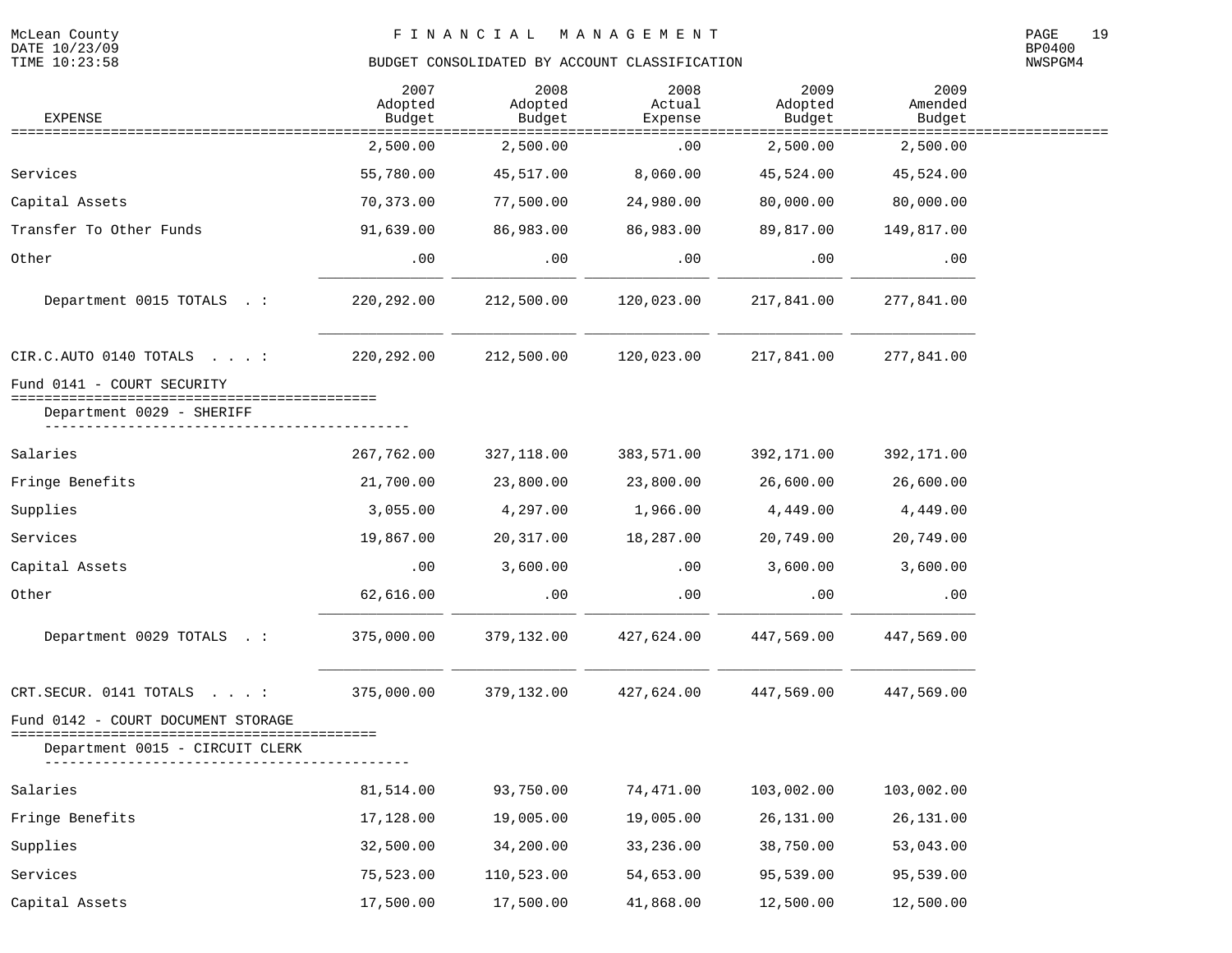| <b>EXPENSE</b>                                                           | 2007<br>Adopted<br>Budget | 2008<br>Adopted<br>Budget | 2008<br>Actual<br>Expense | 2009<br>Adopted<br>Budget | 2009<br>Amended<br>Budget |  |
|--------------------------------------------------------------------------|---------------------------|---------------------------|---------------------------|---------------------------|---------------------------|--|
|                                                                          |                           |                           |                           |                           |                           |  |
| Transfer To Other Funds                                                  | .00                       | .00                       | .00                       | .00                       | .00                       |  |
| Other                                                                    | .00                       | .00                       | .00                       | .00                       | .00                       |  |
| Department 0015 TOTALS .:                                                | 224,165.00                | 274,978.00                | 223,233.00                | 275,922.00                | 290,215.00                |  |
| CRT.DOCUMT 0142 TOTALS :                                                 | 224,165.00                | 274,978.00                | 223,233.00                | 275,922.00                | 290,215.00                |  |
| Fund 0143 - CHILD SUPPORT COLLECTION                                     |                           |                           |                           |                           |                           |  |
| Department 0015 - CIRCUIT CLERK                                          |                           |                           |                           |                           |                           |  |
| Salaries                                                                 | 42,229.00                 | 43,892.00                 | 38,067.00                 | 45,997.00                 | 45,997.00                 |  |
| Fringe Benefits                                                          | 11,349.00                 | 11,757.00                 | 11,757.00                 | 12,451.00                 | 12,451.00                 |  |
| Supplies                                                                 | 2,500.00                  | 2,500.00                  | 2,541.00                  | 2,500.00                  | 2,500.00                  |  |
| Services                                                                 | 100,774.00                | 100,283.00                | 136,876.00                | 20,292.00                 | 83,700.00                 |  |
| Capital Assets                                                           | .00                       | .00                       | .00                       | .00                       | .00                       |  |
| Other                                                                    | .00                       | .00                       | .00                       | .00                       | .00                       |  |
| Department 0015 TOTALS .:                                                | 156,852.00                | 158,432.00                | 189,241.00                | 81,240.00                 | 144,648.00                |  |
| CHILD SUP. 0143 TOTALS :                                                 | 156,852.00                | 158,432.00                | 189,241.00                | 81,240.00                 | 144,648.00                |  |
| Fund 0145 - JUVENILE PROBATION SERV.<br>Department 0022 - COURT SERVICES |                           |                           |                           |                           |                           |  |
| Supplies                                                                 | .00                       | .00                       | .00                       | .00                       | .00                       |  |
| Services                                                                 | 6, 167.00                 | 7,167.00                  | 2,561.00                  | 5,859.00                  | 5,859.00                  |  |
| Transfer To Other Funds                                                  | .00                       | .00                       | .00                       | .00                       | .00                       |  |
| Department 0022 TOTALS . :                                               | 6, 167.00                 | 7,167.00                  | 2,561.00                  | 5,859.00                  | 5,859.00                  |  |
| JUV.PROBAT 0145 TOTALS :                                                 | 6, 167.00                 | 7,167.00                  | 2,561.00                  | 5,859.00                  | 5,859.00                  |  |
| Fund 0146 - ADULT PROBATION SERVICES                                     |                           |                           |                           |                           |                           |  |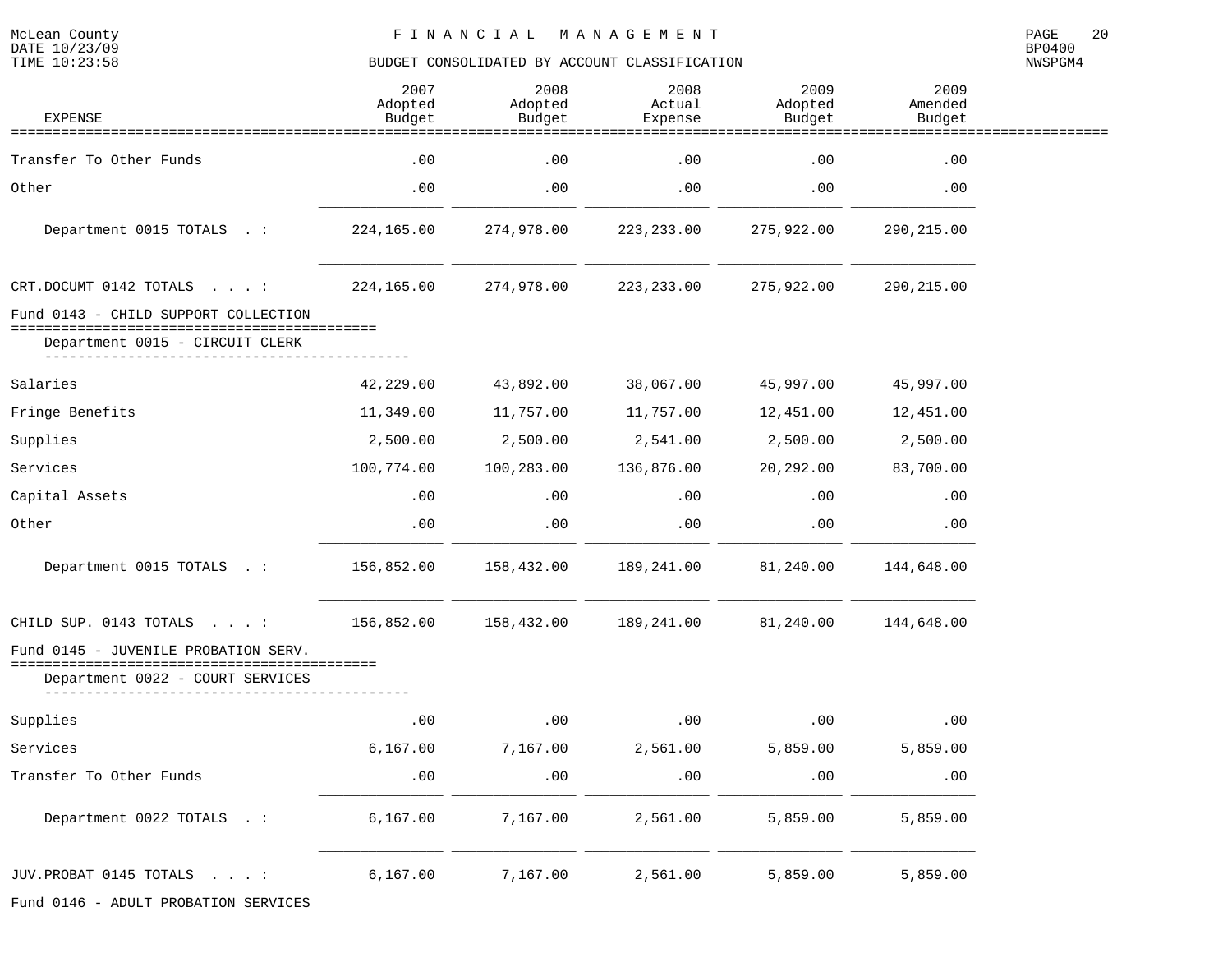| EXPENSE                                                               | 2007<br>Adopted<br>Budget | 2008<br>Adopted<br>Budget | 2008<br>Actual<br>Expense | 2009<br>Adopted<br>Budget | 2009<br>Amended<br>Budget |  |
|-----------------------------------------------------------------------|---------------------------|---------------------------|---------------------------|---------------------------|---------------------------|--|
| Department 0022 - COURT SERVICES                                      |                           |                           |                           |                           |                           |  |
|                                                                       |                           |                           |                           |                           |                           |  |
| Salaries                                                              | .00                       | .00                       | $.00 \,$                  | .00                       | .00                       |  |
| Fringe Benefits                                                       | .00                       | .00                       | $.00 \,$                  | .00                       | .00                       |  |
| Supplies                                                              | 59,500.00                 | 42,000.00                 | 24,944.00                 | 42,000.00                 | 42,000.00                 |  |
| Services                                                              | 227,070.00                | 70,872.00                 | 37,627.00                 | 57,650.00                 | 57,650.00                 |  |
| Capital Assets                                                        | 3,250.00                  | 44,000.00                 | 34,895.00                 | 22,000.00                 | 22,000.00                 |  |
| Transfer To Other Funds                                               | .00                       | 125,000.00                | 125,000.00                | 90,000.00                 | 90,000.00                 |  |
| Other                                                                 | .00                       | .00                       | .00                       | .00                       | .00                       |  |
| Department 0022 TOTALS . :                                            | 289,820.00                | 281,872.00                | 222,466.00                | 211,650.00                | 211,650.00                |  |
| ADULT PROB 0146 TOTALS :                                              | 289,820.00                | 281,872.00                | 222,466.00                | 211,650.00                | 211,650.00                |  |
| Fund 0147 - EVERGREEN LAKE LEASE<br>================================= |                           |                           |                           |                           |                           |  |
| Department 0040 - PARKS & RECREATION                                  |                           |                           |                           |                           |                           |  |
| Salaries                                                              | 9,509.00                  | 10,295.00                 | 9,770.00                  | 10,680.00                 | 10,680.00                 |  |
| Fringe Benefits                                                       | .00                       | .00                       | .00                       | .00                       | .00                       |  |
| Supplies                                                              | 5,700.00                  | 5,700.00                  | 3,235.00                  | 6,100.00                  | 6,100.00                  |  |
| Services                                                              | 3,000.00                  | 3,000.00                  | 495.00                    | 500.00                    | 500.00                    |  |
| Capital Assets                                                        | .00                       | .00                       | $.00 \,$                  | .00                       | .00                       |  |
| Other                                                                 | .00                       | .00                       | .00                       | .00                       | .00                       |  |
| Department 0040 TOTALS . :                                            | 18,209.00                 | 18,995.00                 | 13,500.00                 | 17,280.00                 | 17,280.00                 |  |
| EVERGREEN $0147$ TOTALS :                                             | 18,209.00                 | 18,995.00                 |                           | 13,500.00 17,280.00       | 17,280.00                 |  |
| Fund 0150 - FEDERAL ASSET FORFEITURE                                  |                           |                           |                           |                           |                           |  |
| Department 0029 - SHERIFF                                             |                           |                           |                           |                           |                           |  |
| Salaries                                                              | .00                       | $.00 \,$                  | $.00 \,$                  | .00                       | .00                       |  |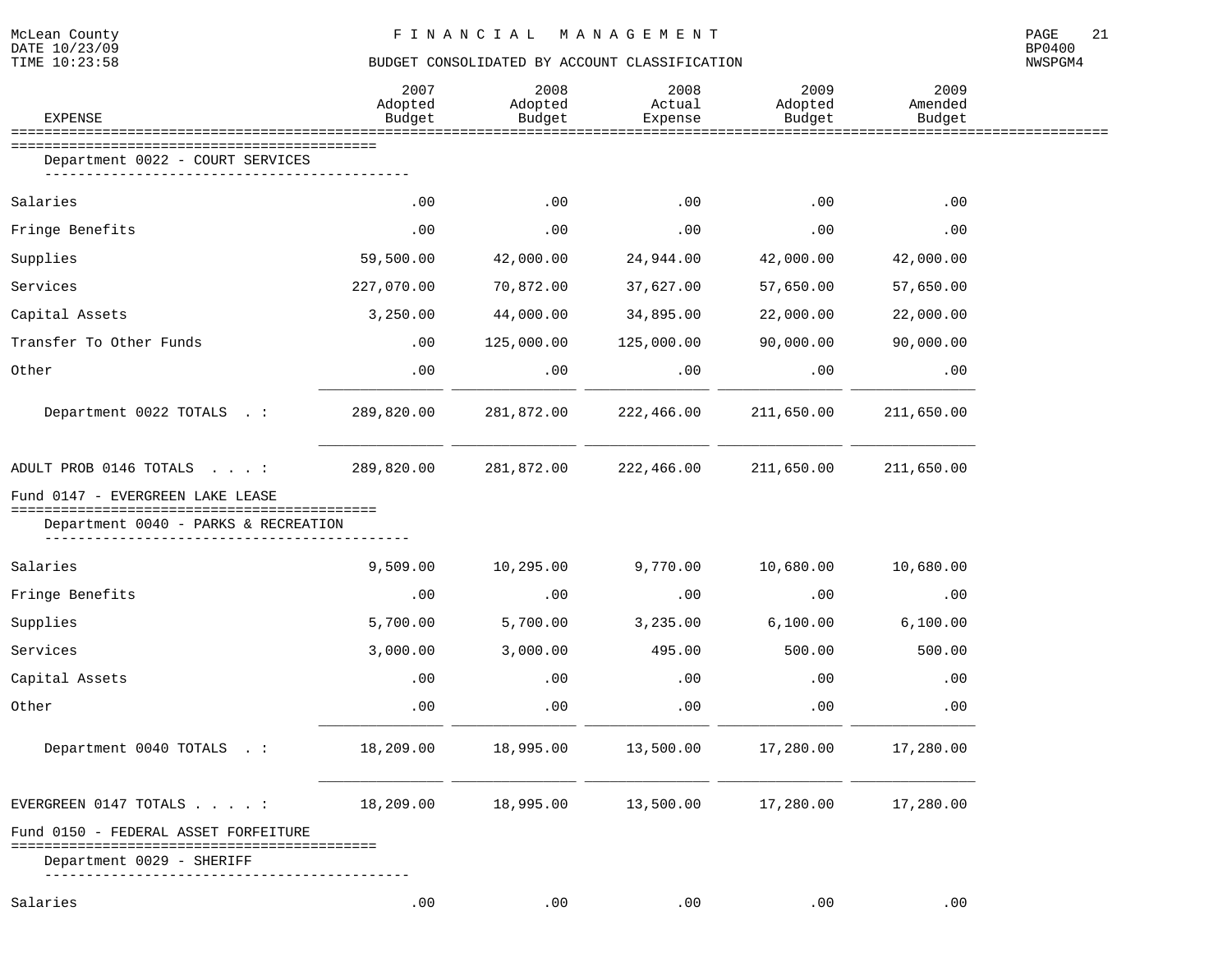| <b>EXPENSE</b>                               | 2007<br>Adopted<br>Budget | 2008<br>Adopted<br>Budget<br>=========== | 2008<br>Actual<br>Expense | 2009<br>Adopted<br>Budget<br>.============ | 2009<br>Amended<br>Budget   |  |
|----------------------------------------------|---------------------------|------------------------------------------|---------------------------|--------------------------------------------|-----------------------------|--|
| =========================<br>Fringe Benefits | .00                       | .00                                      | ==========<br>.00         | .00                                        | .00                         |  |
| Supplies                                     | .00                       | .00                                      | .00                       | .00                                        | .00                         |  |
| Services                                     | .00                       | .00                                      | .00                       | .00                                        | .00                         |  |
| Capital Assets                               | .00                       | .00                                      | .00                       | .00                                        | .00                         |  |
| Department 0029 TOTALS . :                   | .00                       | .00                                      | .00                       | .00                                        | .00                         |  |
| FED. FORFEI 0150 TOTALS :                    | .00                       | .00                                      | .00                       | .00                                        | .00                         |  |
| Fund 0152 - ASSET FORFEITURE-SAO             |                           |                                          |                           |                                            |                             |  |
| Department 0020 - STATE'S ATTORNEY           |                           |                                          |                           |                                            |                             |  |
| Supplies                                     | .00                       | .00                                      | .00                       | .00                                        | .00                         |  |
| Services                                     | 8,125.00                  | 9,685.00                                 | 4,939.00                  | 9,685.00                                   | 9,685.00                    |  |
| Capital Assets                               | .00                       | .00                                      | .00                       | .00                                        | .00                         |  |
| Transfer To Other Funds                      | .00                       | .00                                      | .00                       | .00                                        | .00                         |  |
| Department 0020 TOTALS . :                   | 8,125.00                  | 9,685.00                                 | 4,939.00                  | 9,685.00                                   | 9,685.00                    |  |
| Department 0029 - SHERIFF                    |                           |                                          |                           |                                            |                             |  |
| Services                                     | .00                       | .00                                      | .00                       | .00                                        | .00                         |  |
| Department 0029 TOTALS . :                   | .00                       | .00                                      | .00                       | .00                                        | .00                         |  |
| ASSET FORF 0152 TOTALS :                     | 8,125.00                  | 9,685.00                                 | 4,939.00                  | 9,685.00                                   | 9,685.00                    |  |
| Fund 0154 - SHERIFFS DONATION FUND           |                           |                                          |                           |                                            |                             |  |
| Department 0029 - SHERIFF                    |                           |                                          |                           |                                            |                             |  |
| Services                                     | .00                       | .00                                      | .00                       | .00                                        | .00                         |  |
| Department 0029 TOTALS<br>$\sim$ $\sim$      | .00                       | .00                                      | .00                       | .00                                        | $\boldsymbol{\mathsf{.00}}$ |  |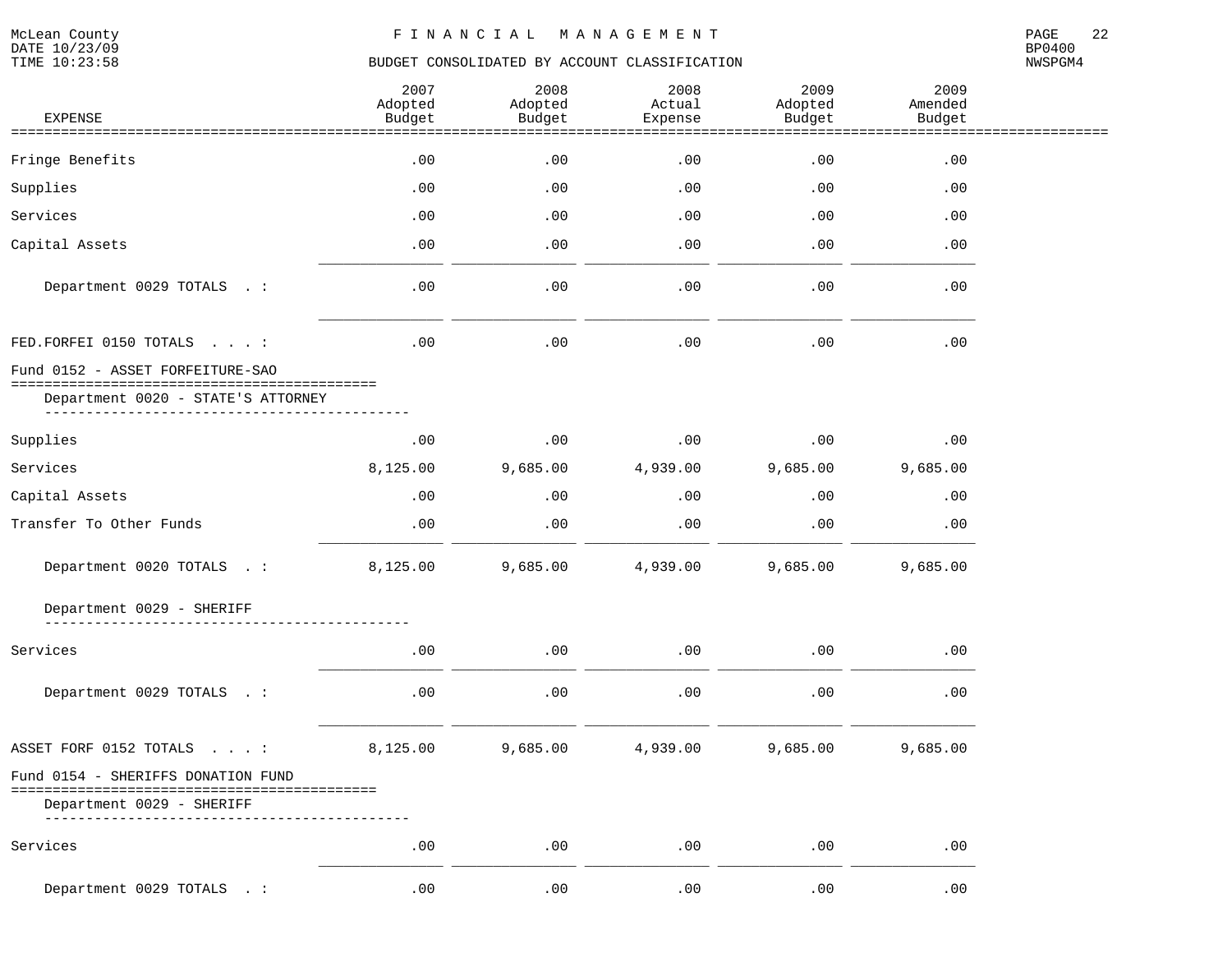| <b>EXPENSE</b>                                                                                            | 2007<br>Adopted<br>Budget | 2008<br>Adopted<br>Budget | 2008<br>Actual<br>Expense | 2009<br>Adopted<br>Budget | 2009<br>Amended<br>Budget |  |
|-----------------------------------------------------------------------------------------------------------|---------------------------|---------------------------|---------------------------|---------------------------|---------------------------|--|
| ===============                                                                                           |                           |                           |                           |                           |                           |  |
| SHER DONAT 0154 TOTALS :                                                                                  | .00                       | .00                       | .00                       | .00                       | .00                       |  |
| Fund 0155 - ASSET FORFEITURE-SHERIFF                                                                      |                           |                           |                           |                           |                           |  |
| Department 0029 - SHERIFF                                                                                 |                           |                           |                           |                           |                           |  |
| Supplies                                                                                                  | .00                       | .00                       | 4,271.00                  | .00                       | .00                       |  |
| Services                                                                                                  | .00                       | .00                       | 1,984.00                  | .00                       | .00                       |  |
| Capital Assets                                                                                            | .00                       | .00.                      | 16,666.00                 | .00                       | .00                       |  |
| Department 0029 TOTALS . :                                                                                | .00                       | .00                       | 22,921.00                 | .00                       | .00                       |  |
| ASSET FORF 0155 TOTALS :                                                                                  | .00                       | .00                       | 22,921.00                 | .00                       | .00                       |  |
| Fund 0156 - IDPA IV-D PROJECT<br>;====================================<br>Department 0015 - CIRCUIT CLERK |                           |                           |                           |                           |                           |  |
| Salaries                                                                                                  | 31,143.00                 | 32,757.00                 | 34,399.00                 | 27,546.00                 | 27,546.00                 |  |
| Fringe Benefits                                                                                           | 3,100.00                  | 2,711.00                  | 2,711.00                  | 7,202.00                  | 7,202.00                  |  |
| Supplies                                                                                                  | 675.00                    | .00                       | .00                       | .00                       | .00                       |  |
| Services                                                                                                  | 1,030.00                  | 480.00                    | 264.00                    | 1,200.00                  | 1,200.00                  |  |
| Capital Assets                                                                                            | .00                       | .00                       | .00                       | .00                       | .00                       |  |
| Department 0015 TOTALS . :                                                                                | 35,948.00                 | 35,948.00                 | 37, 374.00                | 35,948.00                 | 35,948.00                 |  |
| Department 0016 - CIRCUIT COURT                                                                           |                           |                           |                           |                           |                           |  |
| Supplies                                                                                                  | .00                       | .00                       | .00                       | .00                       | .00                       |  |
| Services                                                                                                  | 33,400.00                 | 33,400.00                 | 32,428.00                 | 33,400.00                 | 33,400.00                 |  |
| Capital Assets                                                                                            | .00                       | .00                       | .00                       | .00                       | .00                       |  |
| Department 0016 TOTALS . :                                                                                | 33,400.00                 | 33,400.00                 | 32,428.00                 | 33,400.00                 | 33,400.00                 |  |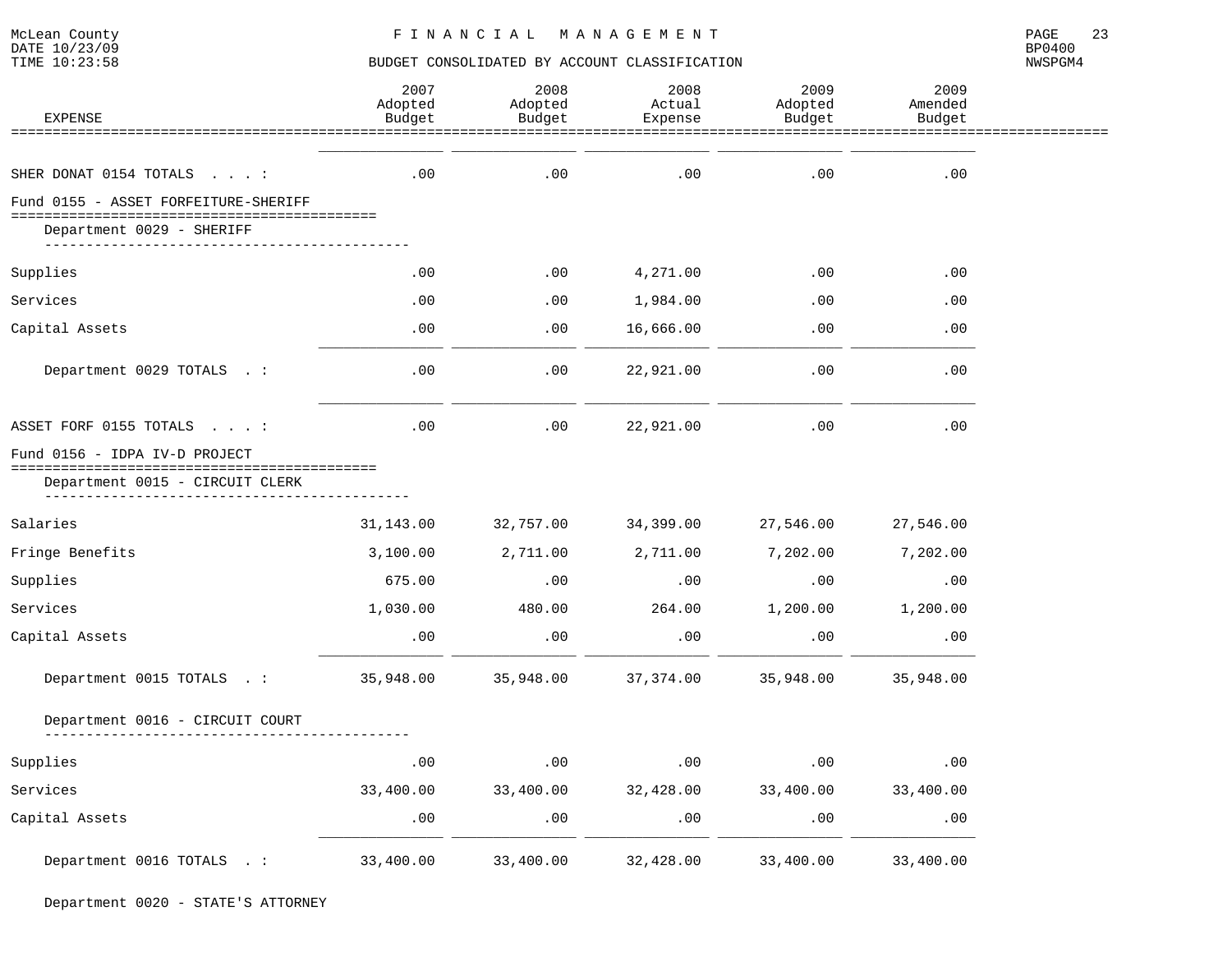McLean County<br>DATE 10/23/09<br>TIME 10:23:58

# BUDGET CONSOLIDATED BY ACCOUNT CLASSIFICATION

| <b>EXPENSE</b>                                                       | 2007<br>Adopted<br>Budget | 2008<br>Adopted<br>Budget | 2008<br>Actual<br>Expense | 2009<br>Adopted<br>Budget | 2009<br>Amended<br>Budget |  |
|----------------------------------------------------------------------|---------------------------|---------------------------|---------------------------|---------------------------|---------------------------|--|
|                                                                      |                           |                           |                           |                           |                           |  |
| Salaries                                                             | 210, 314.00               | 215,401.00                | 224,610.00                | 234,939.00                | 234,939.00                |  |
| Fringe Benefits                                                      | 48, 414.00                | 46,769.00                 | 46,769.00                 | 19,000.00                 | 19,000.00                 |  |
| Supplies                                                             | 5,100.00                  | 5,100.00                  | 10,473.00                 | 12,000.00                 | 12,000.00                 |  |
| Services                                                             | 38,960.00                 | 39,239.00                 | 37,302.00                 | 39,526.00                 | 39,526.00                 |  |
| Capital Assets                                                       | 1,000.00                  | 1,000.00                  | 1,196.00                  | 1,000.00                  | 1,000.00                  |  |
| Transfer To Other Funds                                              | .00                       | .00                       | 61,657.00                 | .00                       | .00                       |  |
| Department 0020 TOTALS . :                                           | 303,788.00                | 307,509.00                | 382,007.00                | 306,465.00                | 306,465.00                |  |
| IDPA IV-D 0156 TOTALS $\ldots$                                       | 373,136.00                | 376,857.00                | 451,809.00                | 375,813.00                | 375,813.00                |  |
| Fund 0159 - WASTE MANAGEMENT FUND<br>=============================== |                           |                           |                           |                           |                           |  |
| Department 0001 - COUNTY BOARD                                       |                           |                           |                           |                           |                           |  |
| Salaries                                                             | .00                       | .00                       | .00                       | .00                       | .00                       |  |
| Fringe Benefits                                                      | .00                       | .00                       | .00                       | .00                       | .00                       |  |
| Supplies                                                             | .00                       | .00                       | .00                       | .00                       | .00                       |  |
| Services                                                             | 155,000.00                | 155,000.00                | 130,023.00                | 155,000.00                | 155,000.00                |  |
| Capital Assets                                                       | .00                       | .00                       | .00                       | .00                       | .00                       |  |
| Transfer To Other Funds                                              | 15,000.00                 | 15,000.00                 | 15,000.00                 | 15,000.00                 | 15,000.00                 |  |
| Department 0001 TOTALS . :                                           | 170,000.00                | 170,000.00                | 145,023.00                | 170,000.00                | 170,000.00                |  |
| WASTE MGT 0159 TOTALS :                                              | 170,000.00                | 170,000.00                | 145,023.00                | 170,000.00                | 170,000.00                |  |
| Fund 0160 - MULTIDISCIPLINARY DV GRNT                                |                           |                           |                           |                           |                           |  |
| Department 0020 - STATE'S ATTORNEY                                   |                           |                           |                           |                           |                           |  |
| Salaries                                                             | 53,879.00                 | 54,776.00                 | 72,661.00                 | 35,026.00                 | 35,026.00                 |  |
| Fringe Benefits                                                      | 12,586.00                 | 13,035.00                 | 13,035.00                 | 7,795.00                  | 7,795.00                  |  |
| Supplies                                                             | .00                       | .00                       | .00                       | .00                       | .00                       |  |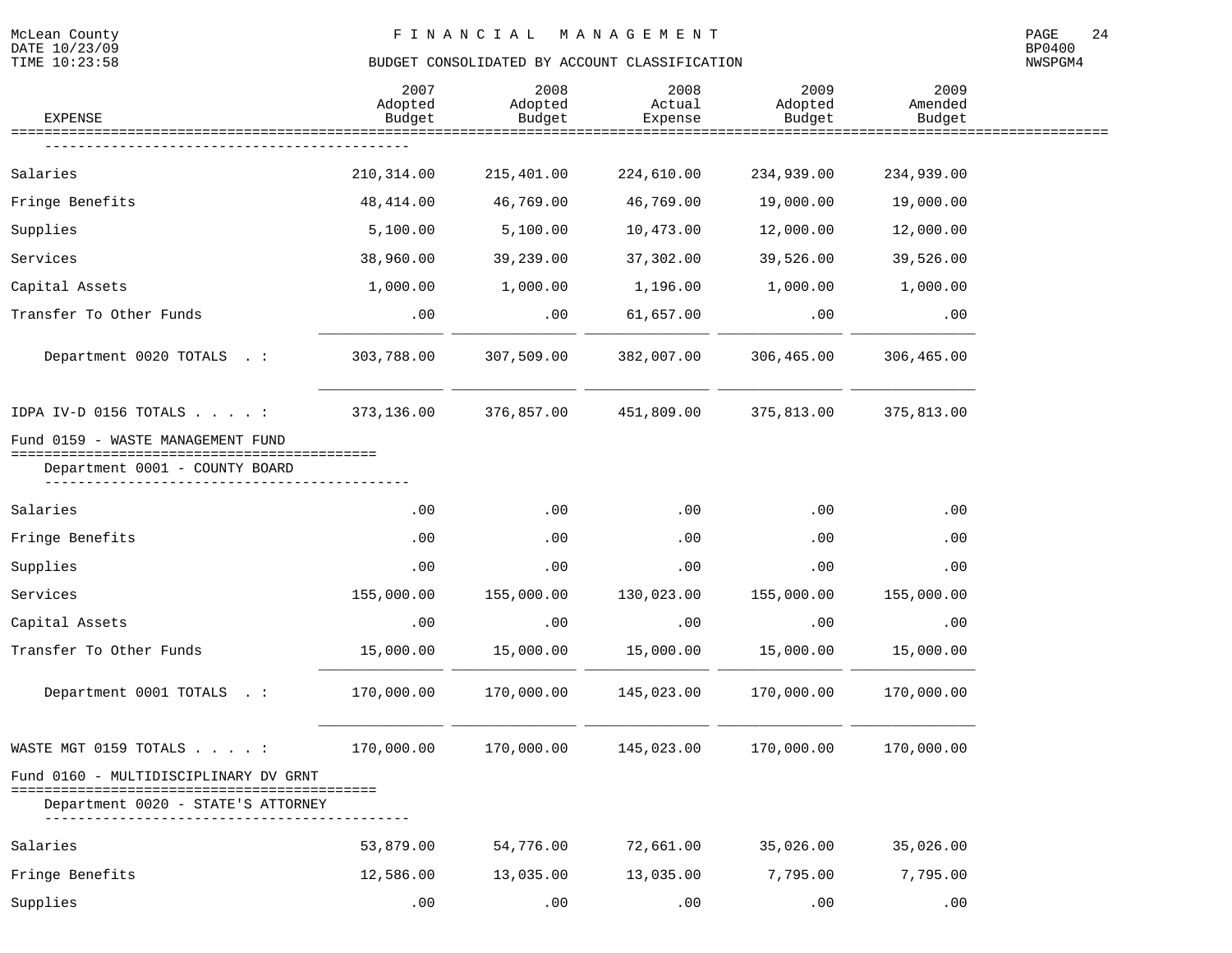NWSPGM4

| <b>EXPENSE</b>                                                    | 2007<br>Adopted<br>Budget | 2008<br>Adopted<br>Budget | 2008<br>Actual<br>Expense | 2009<br>Adopted<br>Budget | 2009<br>Amended<br>Budget |  |
|-------------------------------------------------------------------|---------------------------|---------------------------|---------------------------|---------------------------|---------------------------|--|
| ==================                                                |                           |                           |                           |                           |                           |  |
| Services                                                          | 480.00                    | .00                       | 152.00                    | 8,103.00                  | 8,103.00                  |  |
| Capital Assets                                                    | .00                       | $.00 \,$                  | .00                       | .00                       | .00                       |  |
| Department 0020 TOTALS .:                                         | 66,945.00                 | 67,811.00                 | 85,848.00                 | 50,924.00                 | 50,924.00                 |  |
| Department 0022 - COURT SERVICES                                  |                           |                           |                           |                           |                           |  |
| Salaries                                                          | 54,632.00                 | .00                       | 7,424.00                  | 21,746.00                 | 21,746.00                 |  |
| Fringe Benefits                                                   | 12,703.00                 | .00                       | .00                       | 5,805.00                  | 5,805.00                  |  |
| Supplies                                                          | .00                       | .00                       | .00                       | .00                       | .00                       |  |
| Services                                                          | .00                       | .00                       | 74.00                     | 6,397.00                  | 6,397.00                  |  |
| Department 0022 TOTALS .:                                         | 67,335.00                 | .00                       | 7,498.00                  | 33,948.00                 | 33,948.00                 |  |
| Department 0029 - SHERIFF                                         |                           |                           |                           |                           |                           |  |
| Salaries                                                          | 26,192.00                 | 28,780.00                 | 52,770.00                 | 35,271.00                 | 35,271.00                 |  |
| Fringe Benefits                                                   | 9,056.00                  | 10,671.00                 | 10,671.00                 | 7,419.00                  | 7,419.00                  |  |
| Supplies                                                          | 360.00                    | 360.00                    | .00                       | 360.00                    | 360.00                    |  |
| Services                                                          | 58,500.00                 | 54,297.00                 | 70,608.00                 | 46,297.00                 | 46,297.00                 |  |
| Capital Assets                                                    | .00                       | .00                       | .00                       | .00                       | .00                       |  |
| Department 0029 TOTALS .:                                         | 94,108.00                 | 94,108.00                 | 134,049.00                | 89,347.00                 | 89, 347.00                |  |
| MULT DV GR 0160 TOTALS :                                          | 228,388.00                | 161,919.00                | 227,395.00                | 174,219.00                | 174,219.00                |  |
| Fund 0161 - PBC LEASE<br>Department 0045 - LAW & JUSTICE BUILDING |                           |                           |                           |                           |                           |  |
| Services                                                          | 390,613.00                | 271,229.00                | 271,230.00                | 271,229.00                | 271,229.00                |  |
| Capital Assets                                                    | 1,725,000.00              | 1,413,771.00              | 1, 413, 771.00            | 1,413,771.00              | 1,413,771.00              |  |
| Other                                                             | .00                       | .00                       | .00                       | .00                       | .00                       |  |

\_\_\_\_\_\_\_\_\_\_\_\_\_\_\_ \_\_\_\_\_\_\_\_\_\_\_\_\_\_\_ \_\_\_\_\_\_\_\_\_\_\_\_\_\_\_ \_\_\_\_\_\_\_\_\_\_\_\_\_\_\_ \_\_\_\_\_\_\_\_\_\_\_\_\_\_\_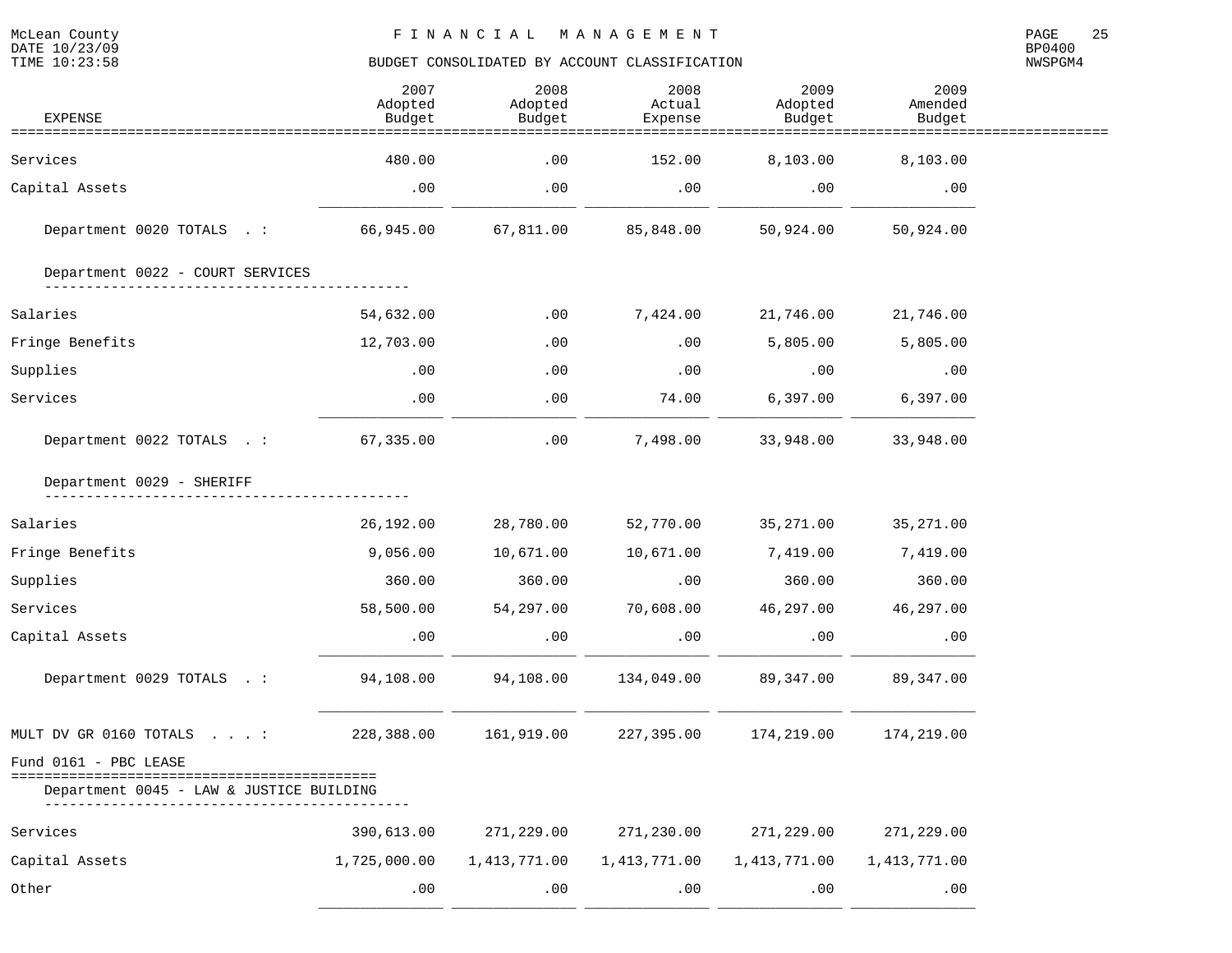| McLean County<br>DATE 10/23/09<br>TIME 10:23:58                       | FINANCIAL MANAGEMENT<br>BUDGET CONSOLIDATED BY ACCOUNT CLASSIFICATION |                           |                           |                                                                  |                           |  |  |
|-----------------------------------------------------------------------|-----------------------------------------------------------------------|---------------------------|---------------------------|------------------------------------------------------------------|---------------------------|--|--|
| <b>EXPENSE</b>                                                        | 2007<br>Adopted<br>Budget                                             | 2008<br>Adopted<br>Budget | 2008<br>Actual<br>Expense | 2009<br>Adopted<br>Budget                                        | 2009<br>Amended<br>Budget |  |  |
| Department 0045 TOTALS .: 2,115,613.00 1,685,000.00                   |                                                                       |                           |                           |                                                                  | 1,685,000.00              |  |  |
| Department 0115 - GOVERNMENT BUILDING                                 |                                                                       |                           |                           |                                                                  |                           |  |  |
| Services                                                              | 230,093.00                                                            | 230,093.00                | 234,176.00                | 229,176.00                                                       | 229,176.00                |  |  |
| Capital Assets                                                        | 166,439.00                                                            | 166,439.00                | 195,000.00                | 200,000.00                                                       | 200,000.00                |  |  |
| Other                                                                 | 129,495.00                                                            | 129,495.00                | .00                       | .00                                                              | .00                       |  |  |
| Department 0115 TOTALS .:                                             | 526,027.00                                                            | 526,027.00                | 429,176.00                | 429,176.00                                                       | 429,176.00                |  |  |
| PBC LEASE 0161 TOTALS : 2,641,640.00                                  |                                                                       |                           |                           | 2, 211, 027.00 2, 114, 177.00 2, 114, 176.00 2, 114, 176.00      |                           |  |  |
| Fund $0162$ - PBC RENT/O & M<br>===================================== |                                                                       |                           |                           |                                                                  |                           |  |  |
| Department 0041 - FACILITIES MANAGEMENT                               |                                                                       |                           |                           |                                                                  |                           |  |  |
| Services                                                              | 218,487.00                                                            | 212,477.00                |                           | 212,477.00 217,261.00                                            | 217,261.00                |  |  |
| Other                                                                 | .00                                                                   | .00                       | .00                       | .00                                                              | .00                       |  |  |
| Department 0041 TOTALS .: 218,487.00                                  |                                                                       | 212,477.00                | 212,477.00                | 217,261.00                                                       | 217,261.00                |  |  |
| Department 0045 - LAW & JUSTICE BUILDING                              |                                                                       |                           |                           |                                                                  |                           |  |  |
| Services                                                              |                                                                       |                           |                           | 1,992,611.00 2,162,298.00 2,162,298.00 2,129,077.00 2,129,077.00 |                           |  |  |
| Other                                                                 | .00                                                                   | .00                       | .00                       | .00                                                              | .00                       |  |  |
| Department 0045 TOTALS .: 1,992,611.00                                |                                                                       |                           |                           | 2,162,298.00 2,162,298.00 2,129,077.00 2,129,077.00              |                           |  |  |
| Department 0115 - GOVERNMENT BUILDING                                 |                                                                       |                           |                           |                                                                  |                           |  |  |
| Services                                                              | 390,255.00                                                            | 448,219.00                | 448,219.00                | 449,120.00                                                       | 449,120.00                |  |  |
| Other                                                                 | .00                                                                   | .00                       | .00                       | .00                                                              | .00                       |  |  |
| Department 0115 TOTALS .:                                             | 390,255.00                                                            | 448,219.00                | 448,219.00                | 449,120.00                                                       | 449,120.00                |  |  |

\_\_\_\_\_\_\_\_\_\_\_\_\_\_\_ \_\_\_\_\_\_\_\_\_\_\_\_\_\_\_ \_\_\_\_\_\_\_\_\_\_\_\_\_\_\_ \_\_\_\_\_\_\_\_\_\_\_\_\_\_\_ \_\_\_\_\_\_\_\_\_\_\_\_\_\_\_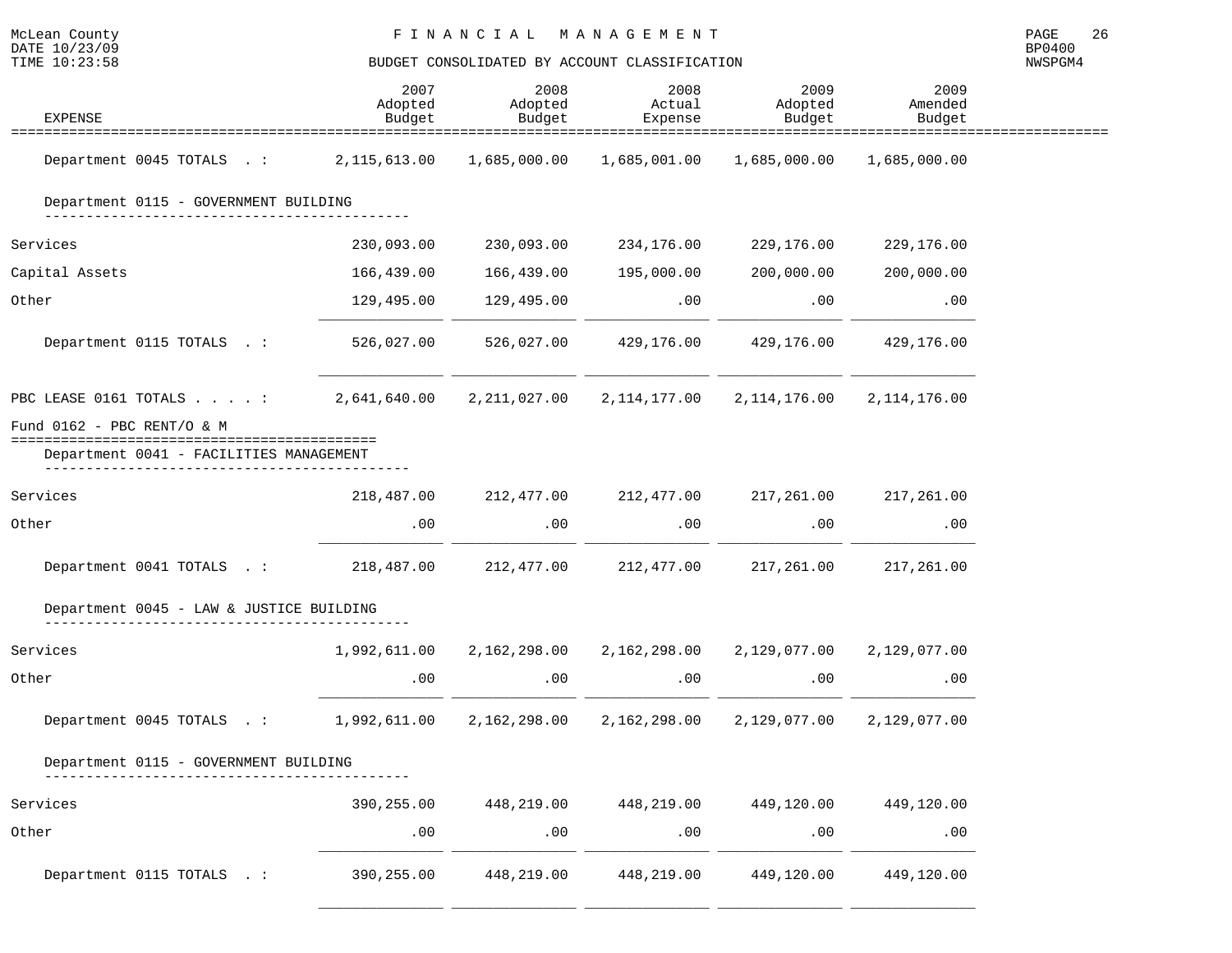NWSPGM4

| <b>EXPENSE</b>                       | 2007<br>Adopted<br>Budget | 2008<br>Adopted<br>Budget | 2008<br>Actual<br>Expense | 2009<br>Adopted<br>Budget | 2009<br>Amended<br>Budget |  |
|--------------------------------------|---------------------------|---------------------------|---------------------------|---------------------------|---------------------------|--|
|                                      |                           |                           |                           |                           |                           |  |
| PBC RENT 0162 TOTALS :               | 2,601,353.00              | 2,822,994.00              | 2,822,994.00              | 2,795,458.00              | 2,795,458.00              |  |
| Fund 0164 - CO CLERK DOC STORAGE     |                           |                           |                           |                           |                           |  |
| Department 0005 - COUNTY CLERK       |                           |                           |                           |                           |                           |  |
| Salaries                             | 29,430.00                 | 28,404.00                 | 27,209.00                 | 29,936.00                 | 29,936.00                 |  |
| Fringe Benefits                      | 7,451.00                  | 7,567.00                  | 7,567.00                  | 8,081.00                  | 8,081.00                  |  |
| Supplies                             | .00                       | .00                       | .00                       | .00                       | .00                       |  |
| Services                             | 10,236.00                 | 10,244.00                 | 244.00                    | 10,251.00                 | 10,251.00                 |  |
| Capital Assets                       | .00                       | .00                       | .00                       | .00                       | .00                       |  |
| Transfer To Other Funds              | .00                       | .00                       | .00                       | .00                       | .00                       |  |
| Other                                | .00                       | .00                       | .00                       | .00                       | .00                       |  |
| Department 0005 TOTALS . :           | 47,117.00                 | 46,215.00                 | 35,020.00                 | 48,268.00                 | 48,268.00                 |  |
| CCLK DOC S 0164 TOTALS $\ldots$ :    | 47,117.00                 | 46,215.00                 | 35,020.00                 | 48,268.00                 | 48,268.00                 |  |
| Fund 0166 - *COPS IN SCHOOLS         |                           |                           |                           |                           |                           |  |
| Department 0029 - SHERIFF            |                           |                           |                           |                           |                           |  |
| Salaries                             | .00                       | .00                       | .00                       | .00                       | .00                       |  |
| Fringe Benefits                      | .00                       | .00                       | .00                       | .00                       | .00                       |  |
| Services                             | .00                       | .00                       | .00                       | .00                       | .00                       |  |
| Department 0029 TOTALS . :           | .00                       | .00                       | .00                       | .00                       | .00                       |  |
| *COPS SCHL 0166 TOTALS :             | .00                       | .00                       | .00                       | .00                       | .00                       |  |
| Fund 0167 - GIS FEES (Recorders Off) |                           |                           |                           |                           |                           |  |
| Department 0006 - COUNTY RECORDER    |                           |                           |                           |                           |                           |  |
| Transfer To Other Funds              | .00                       | .00                       | .00                       | .00                       | .00                       |  |

Other

Gis Fees-Recorder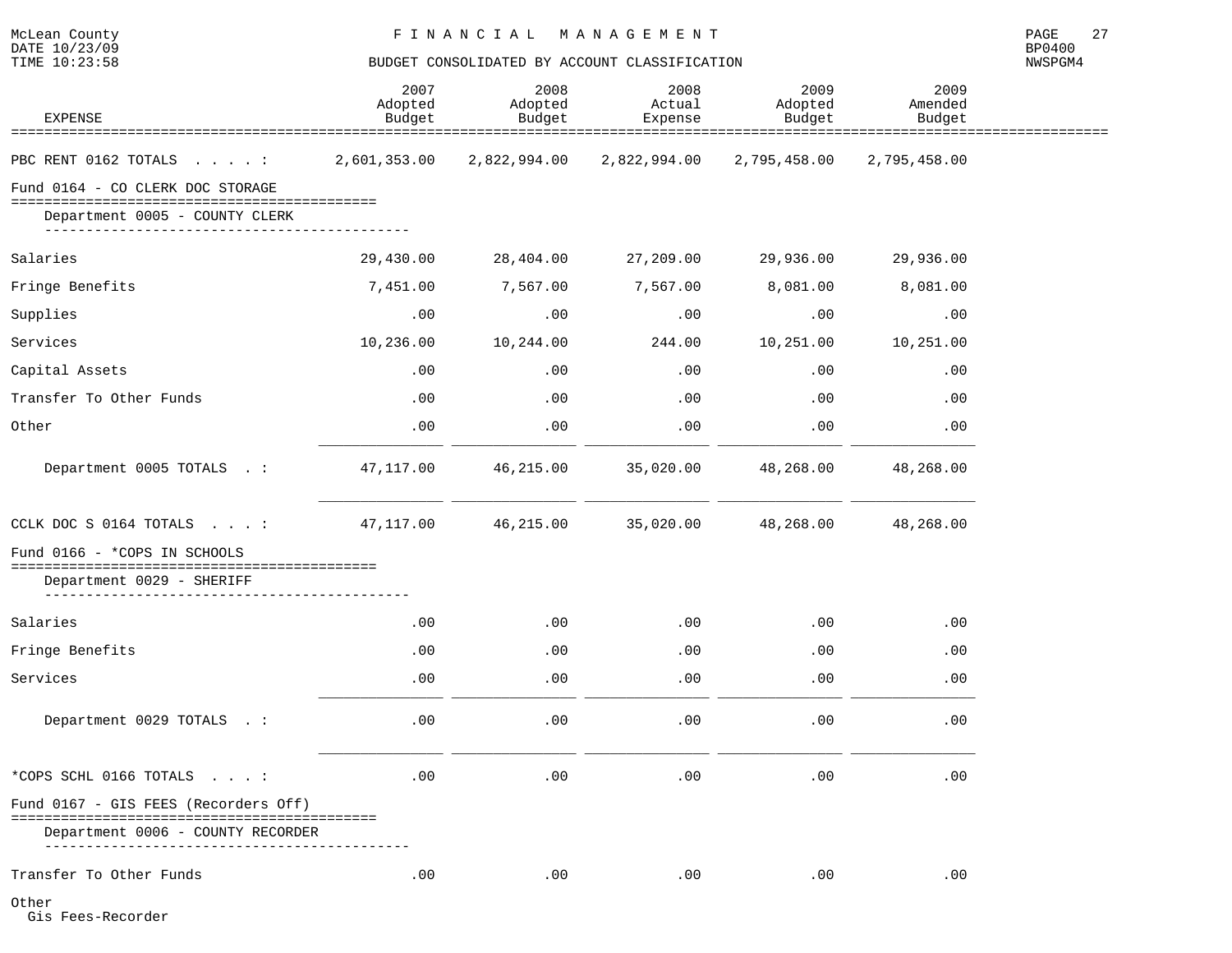| McLean County<br>DATE 10/23/09<br>TIME 10:23:58                                 | FINANCIAL MANAGEMENT<br>BUDGET CONSOLIDATED BY ACCOUNT CLASSIFICATION |                               |                             |                              |                                      |         |  |
|---------------------------------------------------------------------------------|-----------------------------------------------------------------------|-------------------------------|-----------------------------|------------------------------|--------------------------------------|---------|--|
| <b>EXPENSE</b>                                                                  | 2007<br>Adopted<br>Budget                                             | 2008<br>Adopted<br>Budget     | 2008<br>Actual<br>Expense   | 2009<br>Adopted<br>Budget    | 2009<br>Amended<br>Budget            | NWSPGM4 |  |
| ========================                                                        | .00                                                                   | ===============<br>162,000.00 | =============<br>166,931.00 | ==============<br>162,000.00 | ==============<br>===:<br>162,000.00 |         |  |
| CLASS 1 Other TOTALS                                                            | .00                                                                   | 180,000.00                    | 166,931.00                  | 180,000.00                   | 180,000.00                           |         |  |
| Department 0006 TOTALS . :                                                      | .00                                                                   | 180,000.00                    | 166,931.00                  | 180,000.00                   | 180,000.00                           |         |  |
| Department 0099 - NON-DEPARTMENTAL                                              |                                                                       |                               |                             |                              |                                      |         |  |
| Other<br>Gis Fees-Recorder                                                      | 198,000.00                                                            | .00                           | .00                         | .00                          | .00                                  |         |  |
| CLASS 1 Other TOTALS                                                            | 220,000.00                                                            | .00.                          | .00                         | .00                          | .00                                  |         |  |
| Department 0099 TOTALS . :                                                      | 220,000.00                                                            | .00                           | .00                         | .00                          | .00                                  |         |  |
| GIS FEES 0167 TOTALS :                                                          | 220,000.00                                                            | 180,000.00                    | 166,931.00                  | 180,000.00                   | 180,000.00                           |         |  |
| Fund 0168 - COLLECTOR AUTOMATION FUND                                           |                                                                       |                               |                             |                              |                                      |         |  |
| ====================<br>Department 0004 - COUNTY TREASURER                      |                                                                       |                               |                             |                              |                                      |         |  |
| Services                                                                        | .00                                                                   | .00                           | .00                         | 1,000.00                     | 1,000.00                             |         |  |
| Capital Assets                                                                  | .00                                                                   | .00                           | 3,370.00                    | .00                          | .00                                  |         |  |
| Transfer To Other Funds                                                         | 25,000.00                                                             | 25,000.00                     | 25,000.00                   | 25,000.00                    | 25,000.00                            |         |  |
| Department 0004 TOTALS . :                                                      | 25,000.00                                                             | 25,000.00                     | 28,370.00                   | 26,000.00                    | 26,000.00                            |         |  |
| CLCTRAUTO 0168 TOTALS                                                           | 25,000.00                                                             | 25,000.00                     | 28,370.00                   | 26,000.00                    | 26,000.00                            |         |  |
| Fund 0170 - NEUTRAL SITE CUSTODY EXCH<br>====================================== |                                                                       |                               |                             |                              |                                      |         |  |
| Department 0016 - CIRCUIT COURT                                                 |                                                                       |                               |                             |                              |                                      |         |  |
| Services                                                                        | .00                                                                   | .00                           | 19,821.00                   | 80,000.00                    | 80,000.00                            |         |  |
| Department 0016 TOTALS . :                                                      | .00                                                                   | .00                           | 19,821.00                   | 80,000.00                    | 80,000.00                            |         |  |
| CUSTODY EX 0170 TOTALS $\ldots$ :                                               | $\boldsymbol{\mathsf{.00}}$                                           | .00                           | 19,821.00                   | 80,000.00                    | 80,000.00                            |         |  |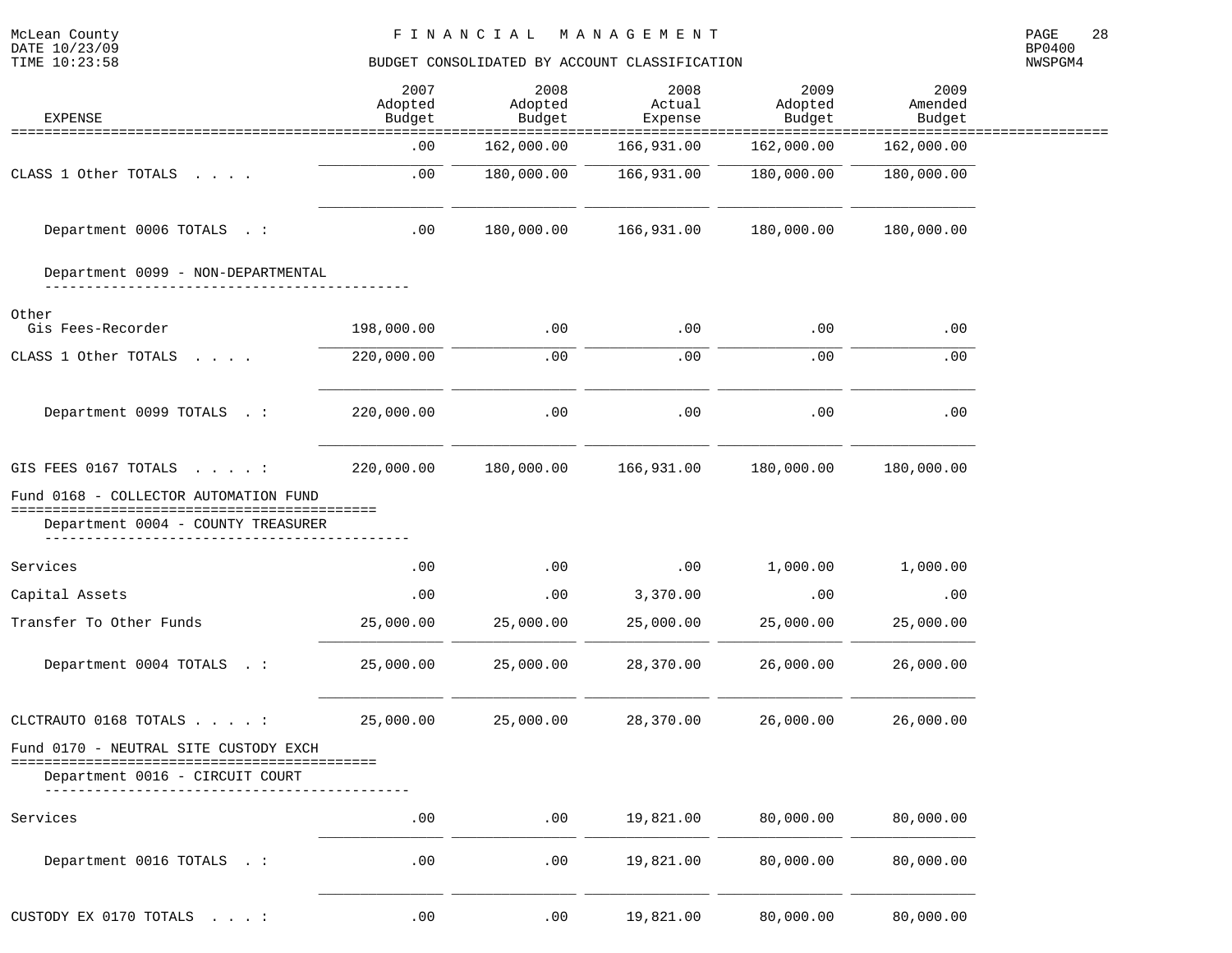| <b>EXPENSE</b>                                                               | 2007<br>Adopted<br>Budget | 2008<br>Adopted<br>Budget | 2008<br>Actual<br>Expense | 2009<br>Adopted<br>Budget | 2009<br>Amended<br>Budget |
|------------------------------------------------------------------------------|---------------------------|---------------------------|---------------------------|---------------------------|---------------------------|
| Fund 0171 - CHILDREN'S WAITING ROOM                                          |                           |                           |                           |                           |                           |
| Department 0016 - CIRCUIT COURT                                              |                           |                           |                           |                           |                           |
|                                                                              |                           |                           |                           |                           |                           |
| Services                                                                     | .00                       | .00                       | 33,000.00                 | 33,000.00                 | 37,800.00                 |
| Department 0016 TOTALS . :                                                   | .00                       | .00                       | 33,000.00                 | 33,000.00                 | 37,800.00                 |
| WAIT ROOM 0171 TOTALS :                                                      | .00                       | .00                       | 33,000.00                 | 33,000.00                 | 37,800.00                 |
| Fund 0180 - VENDING MACHINE ACCOUNT                                          |                           |                           |                           |                           |                           |
| --------------------------------------<br>Department 0099 - NON-DEPARTMENTAL |                           |                           |                           |                           |                           |
| ______________                                                               |                           |                           |                           |                           |                           |
| Supplies                                                                     | .00                       | .00                       | .00                       | .00                       | .00                       |
| Services                                                                     | .00                       | .00                       | .00                       | .00                       | .00                       |
| Other                                                                        | .00                       | .00                       | .00                       | .00                       | .00                       |
| Department 0099 TOTALS . :                                                   | .00                       | .00                       | .00                       | .00                       | .00                       |
| VNDNG MACH 0180 TOTALS :                                                     | .00                       | .00                       | .00                       | .00                       | .00                       |
| Fund 0360 - FAIRVIEW BUILDING                                                |                           |                           |                           |                           |                           |
| Department 0041 - FACILITIES MANAGEMENT                                      |                           |                           |                           |                           |                           |
| Salaries                                                                     | 13,809.00                 | 13,913.00                 | 13,728.00                 | 14,196.00                 | 14,196.00                 |
| Fringe Benefits                                                              | 3,401.00                  | 3,513.00                  | 3,513.00                  | 3,662.00                  | 3,662.00                  |
| Supplies                                                                     | 4,130.00                  | 4,130.00                  | 2,148.00                  | 4,130.00                  | 4,130.00                  |
| Services                                                                     | 57,026.00                 | 55,241.00                 | 42,880.00                 | 55,241.00                 | 55,241.00                 |
| Capital Assets                                                               | .00                       | .00                       | .00                       | .00                       | .00                       |
| $0$ ther                                                                     | 3,000.00                  | 3,000.00                  | .00                       | 3,000.00                  | 3,000.00                  |
| Department 0041 TOTALS . :                                                   | 81,366.00                 | 79,797.00                 | 62,269.00                 | 80,229.00                 | 80,229.00                 |
| FAIRVIEW 0360 TOTALS :                                                       | 81,366.00                 | 79,797.00                 | 62,269.00                 | 80,229.00                 | 80,229.00                 |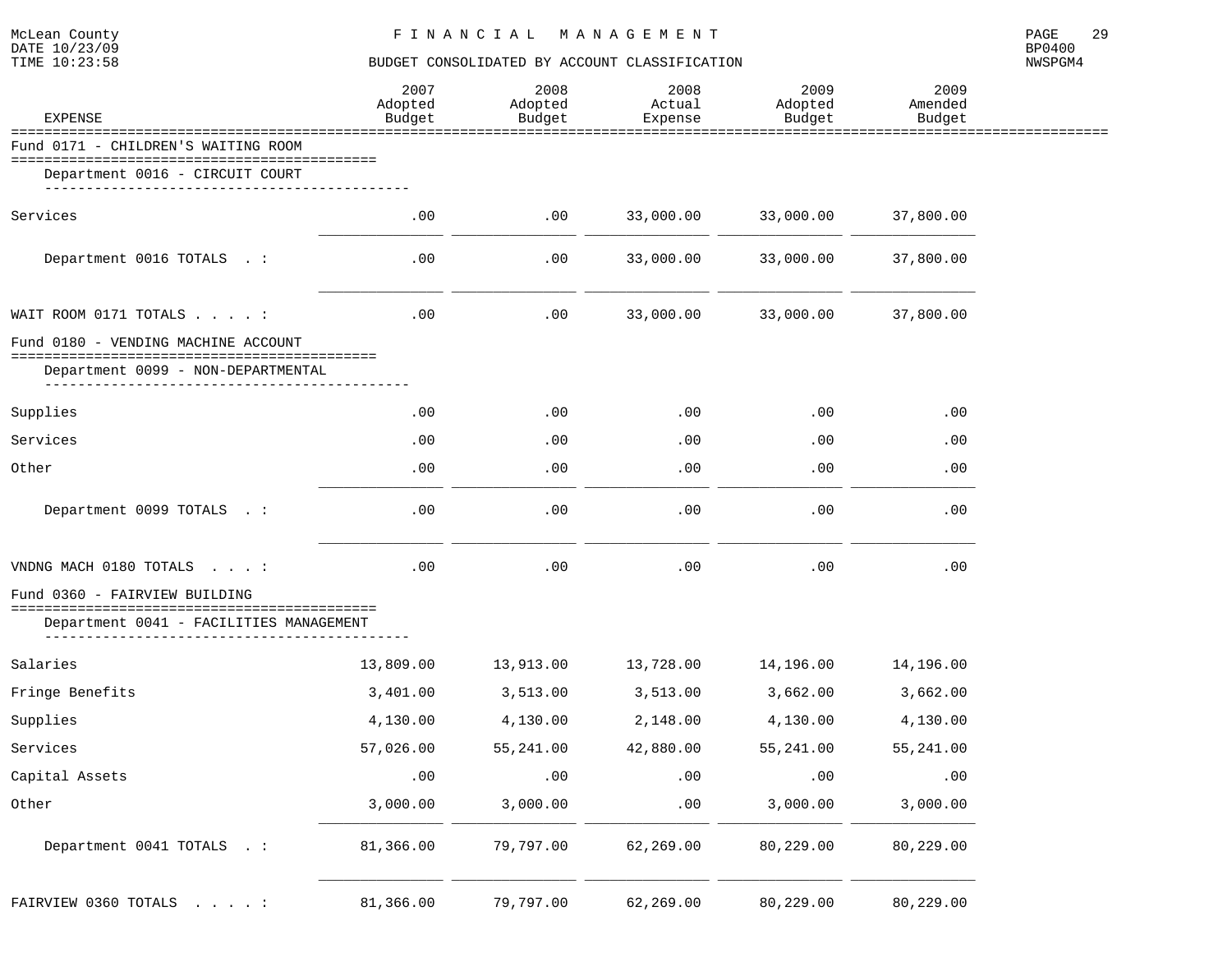============================================Department 0030 - METRO COMMUNICATION CTR.

#### BUDGET CONSOLIDATED BY ACCOUNT CLASSIFICATION

| <b>EXPENSE</b>                           | 2007<br>Adopted<br>Budget | 2008<br>Adopted<br>Budget | 2008<br>Actual<br>Expense | 2009<br>Adopted<br>Budget | 2009<br>Amended<br>Budget |  |
|------------------------------------------|---------------------------|---------------------------|---------------------------|---------------------------|---------------------------|--|
| Fund 0401 - NURSING HOME                 |                           |                           |                           |                           |                           |  |
| Department 0090 - NURSING HOME           |                           |                           |                           |                           |                           |  |
| Salaries                                 | 3,563,085.00              | 3,685,035.00              | 3,895,826.00              | 3,787,221.00              | 3,787,221.00              |  |
| Fringe Benefits                          | 954,420.00                | 1,009,382.00              | 1,040,241.00              | 1,062,072.00              | 1,062,072.00              |  |
| Supplies                                 | 765,711.00                | 841,321.00                | 739,639.00                | 818,707.00                | 818,707.00                |  |
| Services                                 | 1,342,352.00              | 3,935,650.00              | 3,281,035.00              | 1,444,660.00              | 1,444,660.00              |  |
| Capital Assets                           | 179,240.00                | 772,120.00                | .00                       | 351,270.00                | 351,270.00                |  |
| Transfer To Other Funds                  | .00                       | .00                       | .00                       | .00                       | .00                       |  |
| Other                                    | .00                       | .00                       | .00                       | .00                       | .00                       |  |
| Department 0090 TOTALS .:                | 6,804,808.00              | 10,243,508.00             | 8,956,741.00              | 7,463,930.00              | 7,463,930.00              |  |
| NURS. HOME 0401 TOTALS :                 | 6,804,808.00              | 10,243,508.00             | 8,956,741.00              | 7,463,930.00              | 7,463,930.00              |  |
| Fund 0450 - ETSB SURCHARGE FUND/E-911    |                           |                           |                           |                           |                           |  |
| Department 0098 - ENHANCED 911 TELEPHONE |                           |                           |                           |                           |                           |  |
| Salaries                                 | 96,434.00                 | 48,640.00                 | 52,327.00                 | 49,788.00                 | 49,788.00                 |  |
| Fringe Benefits                          | 21,292.00                 | 11,294.00                 | 11,229.00                 | 11,313.00                 | 11,313.00                 |  |
| Supplies                                 | 10,243.00                 | 9,540.00                  | 8,557.00                  | .00                       | .00                       |  |
| Services                                 | 1,942,380.00              | 1,676,850.00              | 1,651,896.00              | 1,684,852.00              | 1,684,852.00              |  |
| Capital Assets                           | 64,000.00                 | 5,500.00                  | .00                       | 18,000.00                 | 18,000.00                 |  |
| Transfer To Other Funds                  | .00                       | .00                       | .00                       | .00                       | .00                       |  |
| Other                                    | .00                       | 58,960.00                 | .00                       | 56,220.00                 | 56,220.00                 |  |
| Department 0098 TOTALS .:                | 2,134,349.00              | 1,810,784.00              | 1,724,009.00              | 1,820,173.00              | 1,820,173.00              |  |
| $E-911$ 0450 TOTALS :                    | 2,134,349.00              | 1,810,784.00              | 1,724,009.00              | 1,820,173.00              | 1,820,173.00              |  |
| Fund 0452 - METRO COMMUNICATIONS CTR     |                           |                           |                           |                           |                           |  |